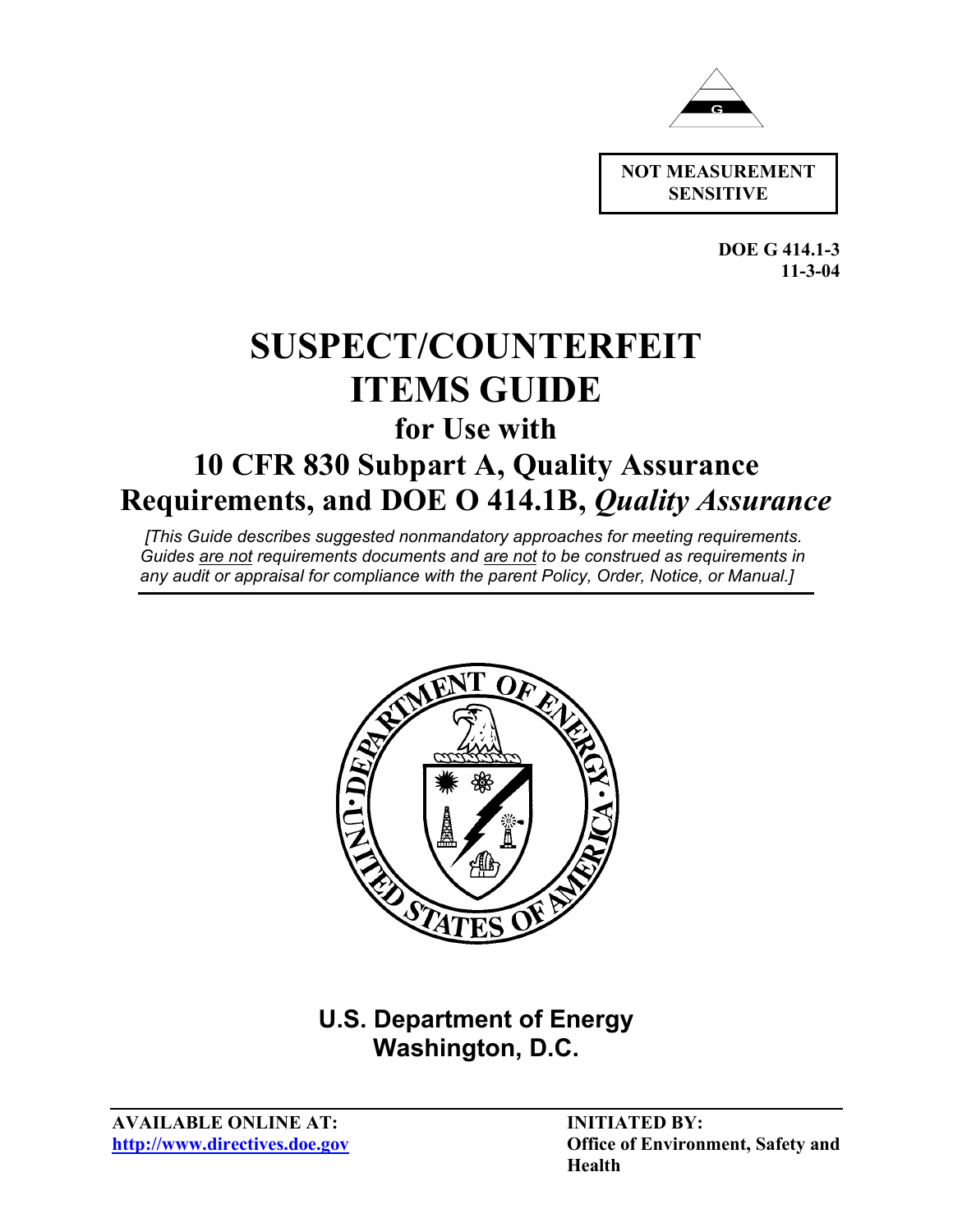#### **FOREWORD**

This Department of Energy (DOE) Guide is approved by the Office of Environment, Safety, and Health (EH), and is available for use by all DOE and National Nuclear Security Administration (NNSA) Elements and their contractors. This Guide revises and supersedes earlier guidance identified in Appendix 2 to include new and updated information.

Comments, including recommendations for additions, modifications, or deletions, and other pertinent information, should be sent to the following:

| Gustave E. Danielson, Jr.                   | Paul Chimah                                  |  |  |
|---------------------------------------------|----------------------------------------------|--|--|
| <b>U.S. DOE</b>                             | <b>U.S. DOE/NNSA</b>                         |  |  |
| <b>Office of Quality Assurance Programs</b> | Albuquerque Service Center                   |  |  |
| 10001 Germantown Road                       | P.O. Box 5400                                |  |  |
| Germantown, MD 20874-1290                   | Albuquerque, NM 87185-5400                   |  |  |
| 301-903-2954<br>Phone:                      | 505-845-6362<br>Phone:                       |  |  |
| 301-903-6172<br>Fax:                        | 505-845-4664/4718<br>Fax:                    |  |  |
| e-mail: bud.danielson@hq.doe.gov            | e-mail: $\text{pchimah}(a)\text{doe}$ al.gov |  |  |

Guides are part of the DOE directives system and are used to provide supplemental information regarding DOE/NNSA expectations for fulfilling requirements contained in Policies, Rules, Orders, Manuals, Notices, and Regulatory Standards. Guides are also used to identify Government and non-Government standards and acceptable methods for implementing DOE/NNSA requirements. Guides are not substitutes for requirements, nor do they introduce new requirements, and should not replace technical standards used to describe established practices and procedures.

#### **BACKGROUND**

Some manufacturers and suppliers use inferior materials and processes to make substandard items whose properties can vary significantly from established standards and specifications. Substandard materials known as suspect/counterfeit items (S/CIs) pose immediate and potential threats to the safety of DOE/NNSA and contractor workers, the public, and the environment. Failure of a safety system due to an S/CI could also have security implications at DOE/NNSA facilities.

Purchasers have also been misled by falsified documentation into accepting items that do not conform to specified requirements. The most common S/CIs found at DOE facilities have been threaded fasteners and refurbished electrical circuit breakers.

DOE first addressed the S/CI issue in July 1988, upon receipt of the U.S. Nuclear Regulatory Commission (NRC) Notice 88-96. NRC discoveries of suspect electrical equipment at commercial nuclear facilities led DOE to direct its contractors to conduct site wide S/CI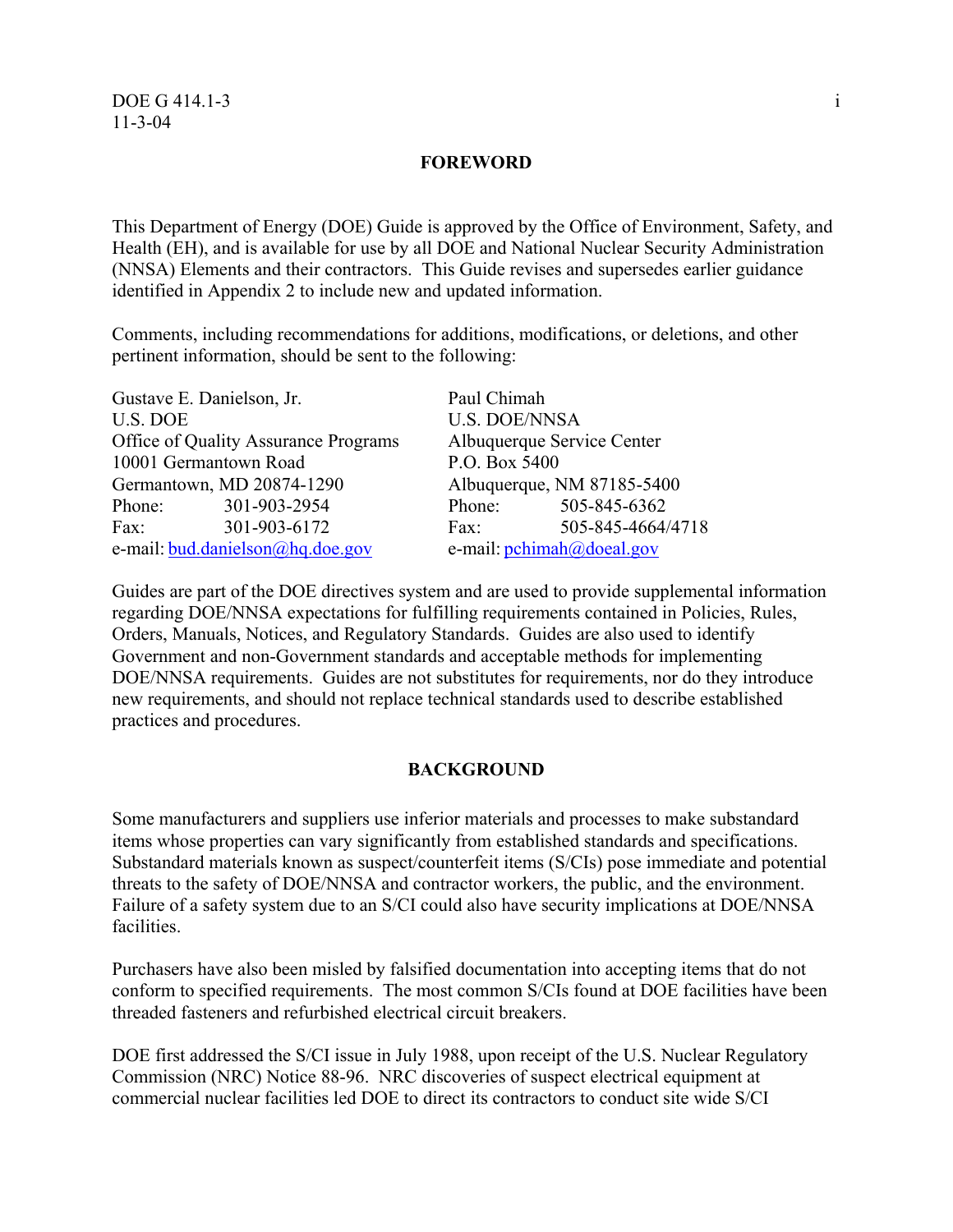inspections and advise DOE of their findings. Other significant efforts to control S/CIs include the following.

- The Fastener Quality Act of 1990 [1] requires that fasteners conform to the specifications to which they are represented to be manufactured. It also provides for the accreditation of laboratories engaged in fastener testing and requires inspection, testing, and certification of fasteners used in critical applications. The Fastener Quality Act, Public Law 101-592 codified under 15 CFR Part 280, *Fastener Quality* [2] prescribe additional requirements to deter the introduction of nonconforming fasteners into commerce.
- The DOE Office of the Inspector General (OIG) report, DOE/IG-0304, *Concerns with the Effectiveness of the Department's Quality Assurance Program Regarding Production Substitution Issues;* [3], issued in November 1991, identified numerous suspect fasteners and electrical equipment that were found at DOE facilities during OIG inspections in 1989 and 1990.
- EH Quality Alert Bulletin 92-4 [4], issued in August 1992, summarized previously disseminated U.S. Customs Office information on S/CIs. The suspect headmark list in this bulletin is still valid.
- The Office of Nuclear Energy, *Plan for the Suspect/Counterfeit Products Issue in the Department of Energy,* (1993 Plan), October 1993 [5] was issued to DOE field managers with the concurrence of program offices to provide a comprehensive approach and schedule for resolving S/CI issues across the DOE complex. The information in this plan has been updated and included in this Guide.
- An EH study, *Independent Oversight Analysis of Suspect/Counterfeit Parts Within the Department of Energy* [6], published in November 1995, noted a high degree of inconsistency and incompleteness among some DOE sites in addressing S/CI issues. A follow-up study conducted May 1996 [7] found improved procurement procedures that were effective in reducing the introduction of S/CI. However, this study also noted that further improvements were needed in the coordination, integration, and dissemination of S/CI information.
- The Office of Independent Oversight and Performance Assurance, *Special Study of the Department of Energy's Management of Suspect/Counterfeit Items*, was published in August 2003 [35]. The report made several recommendations for improving the Department's safety posture with respect to S/CIs. All DOE program offices, field elements, and contractors were requested to use this report as a baseline for conducting self-evaluations of the effectiveness of their S/CI controls and making any needed improvements in their S/CI processes.

Though DOE made considerable progress in implementing the 1993 plan to resolve S/CI issues, the DOE/IG-0304 report findings remained open, and the 1995 EH study pointed to the need for additional actions. The Under Secretary of Energy appointed a DOE Senior Manager's Task Group to resolve these S/CI issues. The task group report, issued in June 1996 [8], stressed the importance of effective quality assurance (QA) programs for mitigating the impact of S/CIs on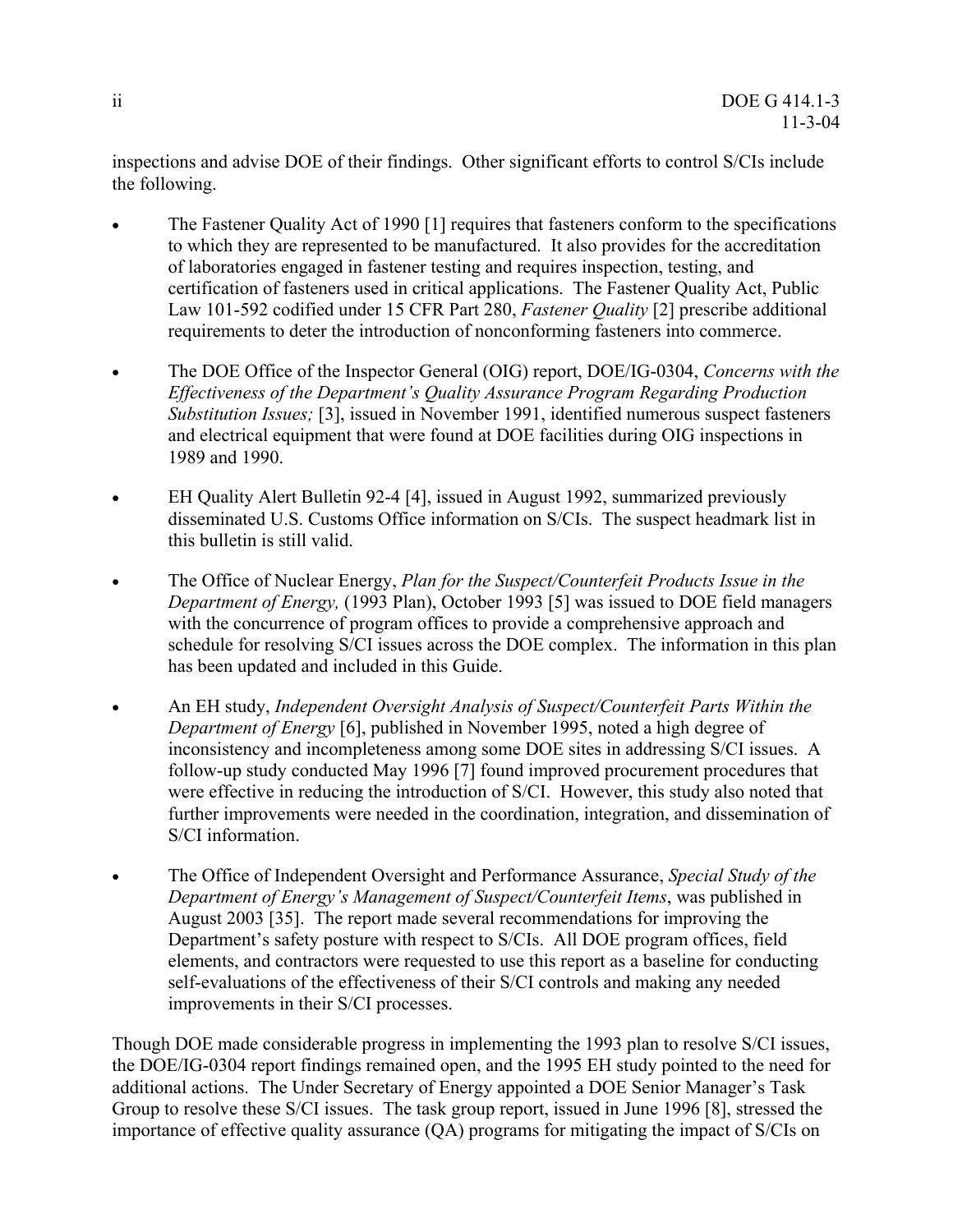#### DOE G 414.1-3 iii (and iv) 11-3-04

DOE's mission. It outlined specific actions for resolving identified S/CI issues. One action established the DOE QA Working Group (QAWG) to aid line management in the prevention and identification of S/CIs. The QAWG provided a forum for the resolution of Department-wide quality problems, shares timely quality issue information, and provides input to the DOE directives. The QAWG was disbanded in 2003 and certain functions were retained by the Office of Environment, Safety, and Health (EH). EH then assumed corporate responsibility for the S/CI process. EH developed a process guide and supporting manual to provide direction on implementing the S/CI process to collect, screen, disposition, and communicate information on S/CI that could potentially impact operations at DOE facilities.

# **ACKNOWLEDGMENTS**

DOE/NNSA acknowledges and thanks the following individuals and organizations for their expert contributions to and support of this Guide.

#### **TEAM MEMBERS**

Gustave (Bud) Danielson, Jr., Team Lead Office of Environment, Safety and Health U.S. Department of Energy

Paul Chimah Albuquerque Service Center U.S. Department of Energy/NNSA

Paul Gervas, Esq. Office of General Counsel U.S. Department of Energy

Joe Maday, Jr. QA Programs Fluor Hanford

Yvette R. Milam Office of Inspector General U.S. Department of Energy

Jerry L. Southard Procurement Quality Manager BWXT Idaho

Dave L. Torczon DB Associates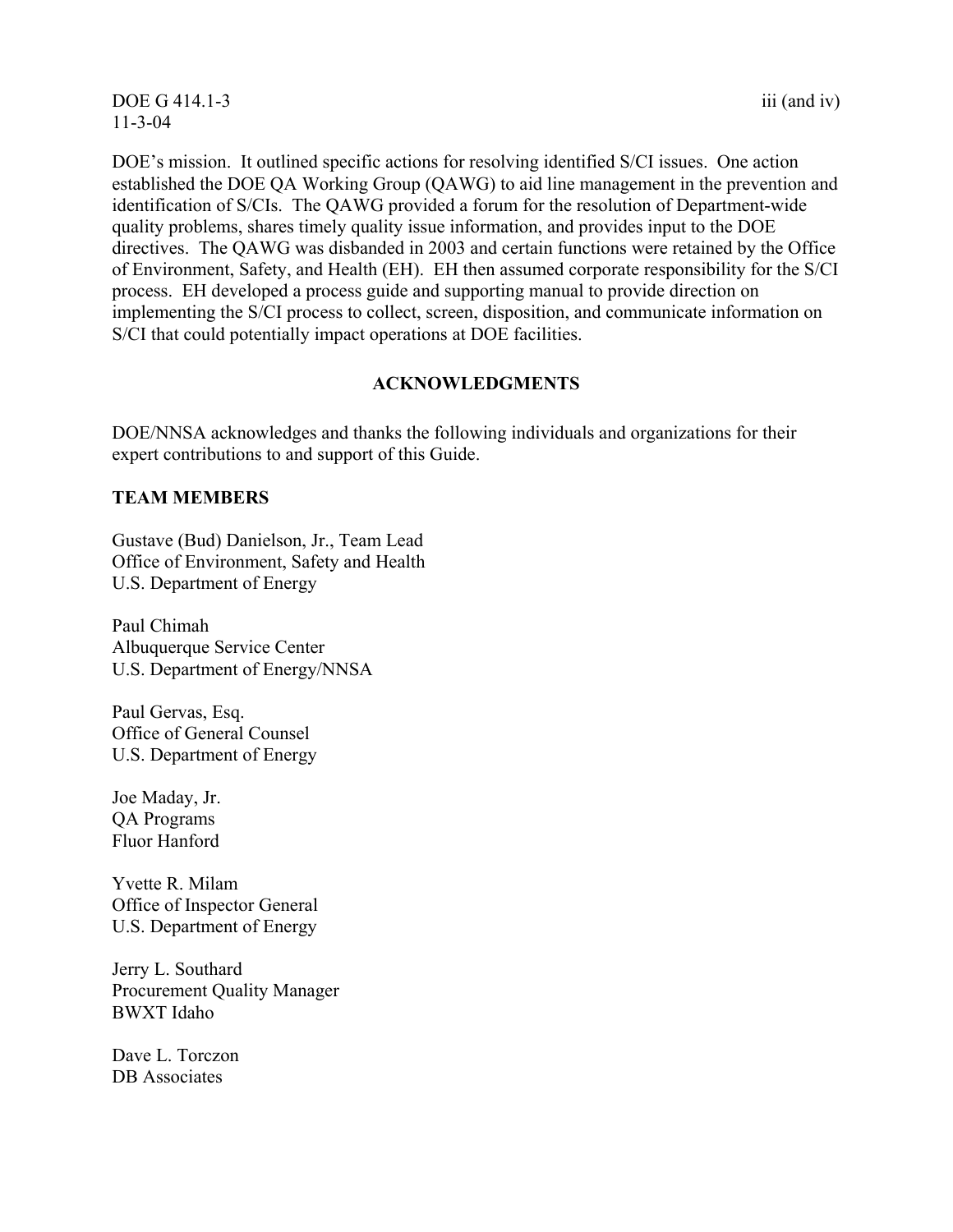# **CONTENTS**

| 1.               |     |                                                    |  |
|------------------|-----|----------------------------------------------------|--|
| 2.               |     |                                                    |  |
| 3.               |     |                                                    |  |
|                  | 3.1 |                                                    |  |
|                  | 3.2 |                                                    |  |
|                  | 3.3 |                                                    |  |
|                  | 3.4 |                                                    |  |
| $\overline{4}$ . |     |                                                    |  |
|                  | 4.1 |                                                    |  |
|                  |     | 4.1.1                                              |  |
|                  |     | 4.1.2                                              |  |
|                  |     | 4.1.3                                              |  |
|                  |     | 4.1.4                                              |  |
|                  | 4.2 |                                                    |  |
|                  | 4.3 |                                                    |  |
|                  | 4.4 |                                                    |  |
|                  |     | 4.4.1                                              |  |
|                  |     | 4.4.2                                              |  |
|                  |     | 4.4.3                                              |  |
|                  |     | 4.4.4                                              |  |
|                  |     | 4.4.5                                              |  |
|                  | 4.5 |                                                    |  |
|                  |     | 5. OCCURRENCE REPORTING AND INFORMATION EXCHANGE17 |  |
|                  | 5.1 |                                                    |  |
|                  | 5.2 |                                                    |  |
|                  | 5.3 |                                                    |  |
|                  | 5.4 |                                                    |  |
|                  |     | 5.4.1                                              |  |
|                  |     | 5.4.2                                              |  |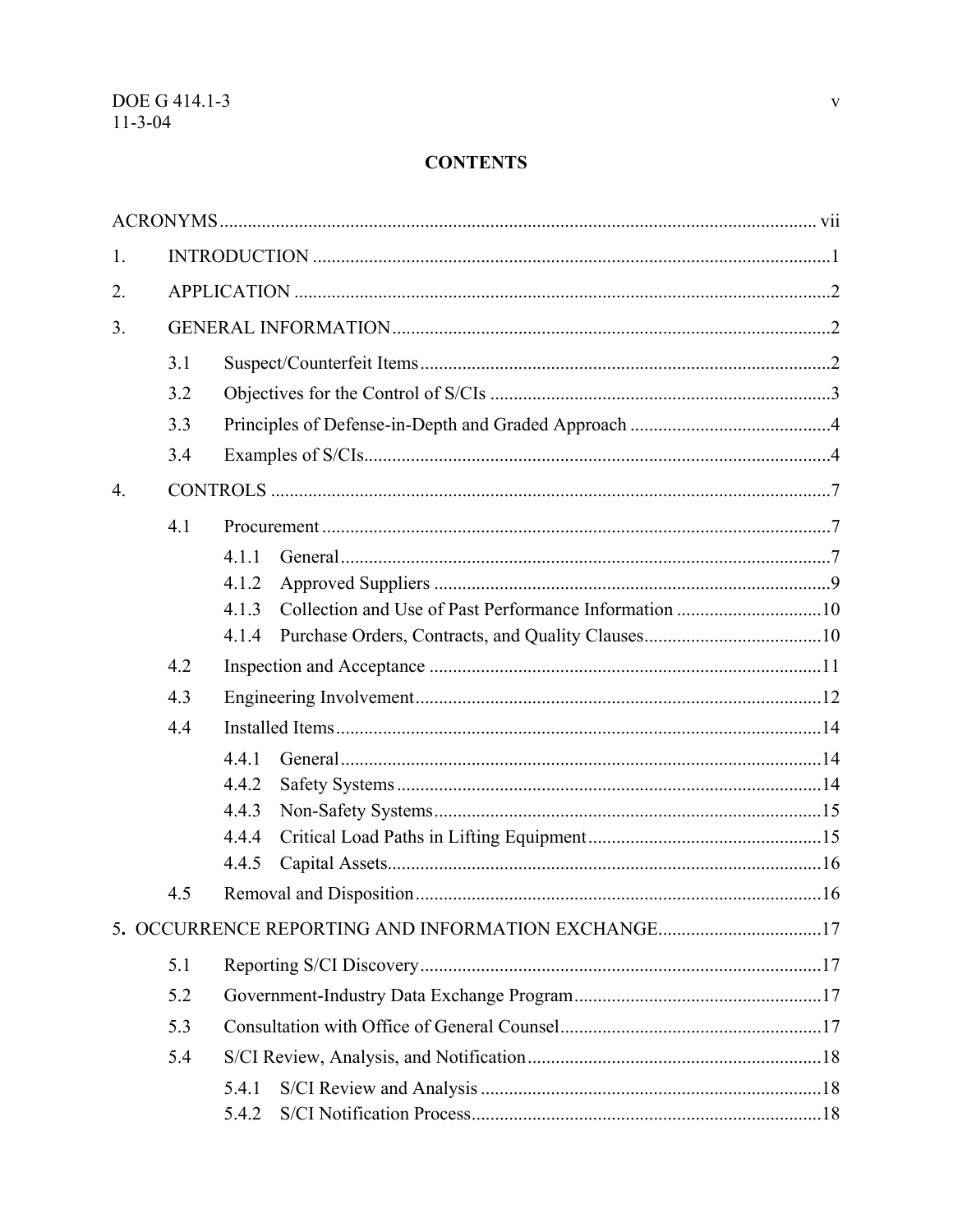# **CONTENTS** (continued)

| 6.1                |       |                                       |  |
|--------------------|-------|---------------------------------------|--|
| 6.2                |       |                                       |  |
|                    | 6.2.1 |                                       |  |
|                    | 6.2.2 |                                       |  |
|                    | 6.2.3 |                                       |  |
|                    | 6.2.4 |                                       |  |
|                    | 6.2.5 |                                       |  |
|                    | 6.2.6 |                                       |  |
|                    | 6.2.7 |                                       |  |
|                    | 6.2.8 |                                       |  |
| 6.3                |       |                                       |  |
|                    |       |                                       |  |
|                    |       |                                       |  |
| 8.1                |       |                                       |  |
| 8.2                |       |                                       |  |
| 8.3                |       |                                       |  |
| <b>APPENDIX 1.</b> |       |                                       |  |
| <b>APPENDIX 2.</b> |       |                                       |  |
| <b>APPENDIX 3.</b> |       | OFFICE OF INSPECTOR GENERAL OFFICE OF |  |
|                    |       |                                       |  |
|                    |       |                                       |  |
| <b>APPENDIX 5.</b> |       |                                       |  |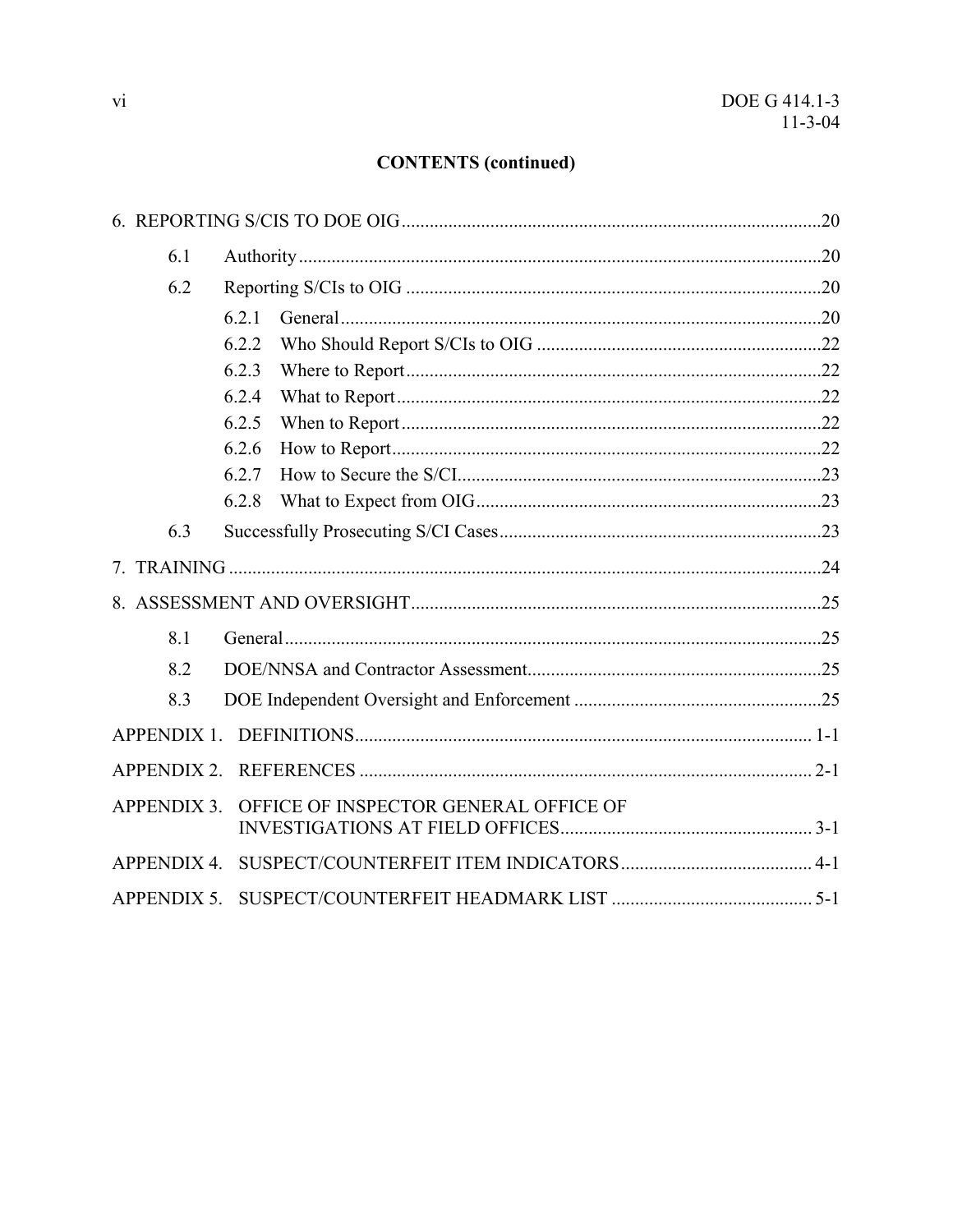# **ACRONYMS**

<span id="page-6-0"></span>

| <b>AC</b>    | alternating current                                 |
|--------------|-----------------------------------------------------|
| <b>ANSI</b>  | <b>American National Standards Institute</b>        |
| <b>ASOC</b>  | American Society for Quality Control                |
| <b>ASME</b>  | American Society for Mechanical Engineers           |
| <b>BOA</b>   | <b>Basic Order Agreement</b>                        |
| CAS          | condition assessment survey                         |
| <b>CMTR</b>  | certified material test report                      |
| $C$ of $C$   | certificate of conformance                          |
| $DC$         | direct current                                      |
| <b>DOE</b>   | U.S. Department of Energy                           |
| <b>EH</b>    | Office of Environment, Safety, and Health           |
| <b>EM</b>    | Office of Environmental Management                  |
| <b>EPRI</b>  | Electric Power Research Institute                   |
| <b>GIDEP</b> | Government-Industry Data Exchange Program           |
| <b>IAEA</b>  | <b>International Atomic Energy Agency</b>           |
| <b>ICPT</b>  | <b>Integrated Contractor Purchasing Team</b>        |
| <b>IFI</b>   | <b>Industrial Fasteners Institute</b>               |
| <b>INPO</b>  | Institute of Nuclear Power Operation                |
| <b>ISO</b>   | International Organization for Standardization      |
| <b>NCR</b>   | nonconformance report                               |
| <b>NNSA</b>  | National Nuclear Security Administration            |
| <b>NRC</b>   | <b>U.S. Nuclear Regulatory Commission</b>           |
| <b>OEM</b>   | Original Equipment Manufacturer                     |
| <b>OIG</b>   | Office of the Inspector General                     |
| <b>ORPS</b>  | Occurrence Reporting and Processing System          |
| QA           | quality assurance                                   |
| <b>SAE</b>   | Society of Automotive Engineers                     |
| S/CI         | suspect/counterfeit item                            |
| <b>SQIG</b>  | DOE Contractor's Supplier Quality Information Group |
| UL           | Underwriters Laboratories Inc.                      |
|              |                                                     |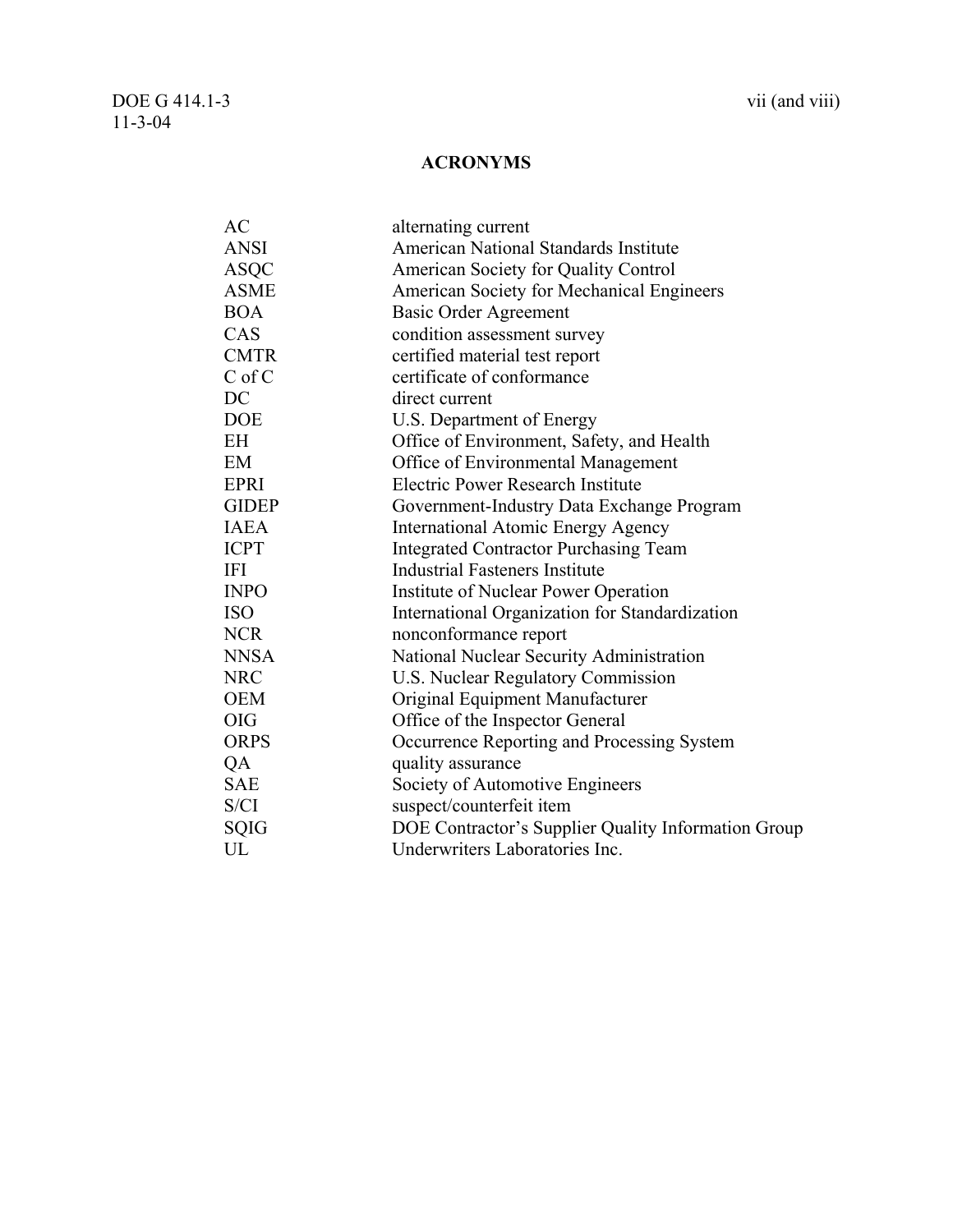#### **1. INTRODUCTION**

<span id="page-7-0"></span>DOE O 414.1B [9] and Title 10 Code of Federal Regulations (CFR) 830 Subpart A [10], set forth requirements for DOE/NNSA and its contractors to implement effective controls to assure that items and services meet specified requirements. DOE O 414.1B further requires DOE/NNSA and its contractors to implement processes to prevent entry, detect, control, report, and disposition S/CIs as part of their quality assurance (QA) programs. DOE O 231.1A, ENVIRONMENT, SAFETY, AND HEALTH REPORTING [12] and DOE M 231.1-2, OCCURRENCE REPORTING AND PROCESSING OF OPERATIONS IMFORMATION [13], specify requirements for reporting S/CIs under the DOE Occurrence Reporting and Processing System (ORPS). DOE promulgated the requirements and guidance to control or eliminate the hazards posed by S/CIs, which can lead to unexpected equipment failures and undue risks to the DOE/NNSA mission, the environment, and personnel. DOE G 414.1-2, QUALITY ASSURANCE GUIDE for use with 10 CFR 830.120 and DOE O 414.1[11], provides additional guidance on establishing and implementing effective QA processes to control S/CIs.

The goal of this document is to provide guidance that will assist DOE/NNSA and its contractors mitigate the safety threat of S/CIs. It includes techniques that can be used to strengthen controls in the procurement process thus minimizing the potential for entry of S/CIs to DOE/NNSA facilities. This guidance places specific emphasizes on engineering involvement and improved reporting so that information on S/CIs may be readily shared with other DOE/NNSA facilities. Particular attention is also placed on S/CIs installed in safety systems, critical lifting equipment and mission critical facilities. The information in this Guide, when effectively implemented by DOE/NNSA and its contractors, provides controls to prevent entry, detect, control, report, and disposition S/CIs and satisfy the applicable directives.

This Guide is a compendium of information about S/CIs and recommended controls found in the referenced DOE directives and other documents. It revises and supersedes DOE G 440.1-6, *Implementation Guide for use with Suspect/Counterfeit Items Requirements of DOE O 440.1, Worker Protection Management; 10 CFR 830.120; and DOE O 5700.6C, Quality Assurance*, dated June 1997. It contains examples of common S/CIs and their indicators that have been identified by various sources. Please refer to the DOE EH S/CI Web site at <http://www.eh.doe.gov/sci/> for current examples of S/CI discoveries and their indicators.

This revision incorporates updated and additional information regarding the following.

- Field experience gained from S/CI process implementation;
- Lessons learned and recommendations from the Office of Independent Oversight and Performance Assurance, *Special Study of the Department of Energy's Management of Suspect/Counterfeit Items*. [35]
- DOE EH and line organization S/CI process roles and responsibilities
- Trending, analysis, reporting, and awareness training on S/CI issues.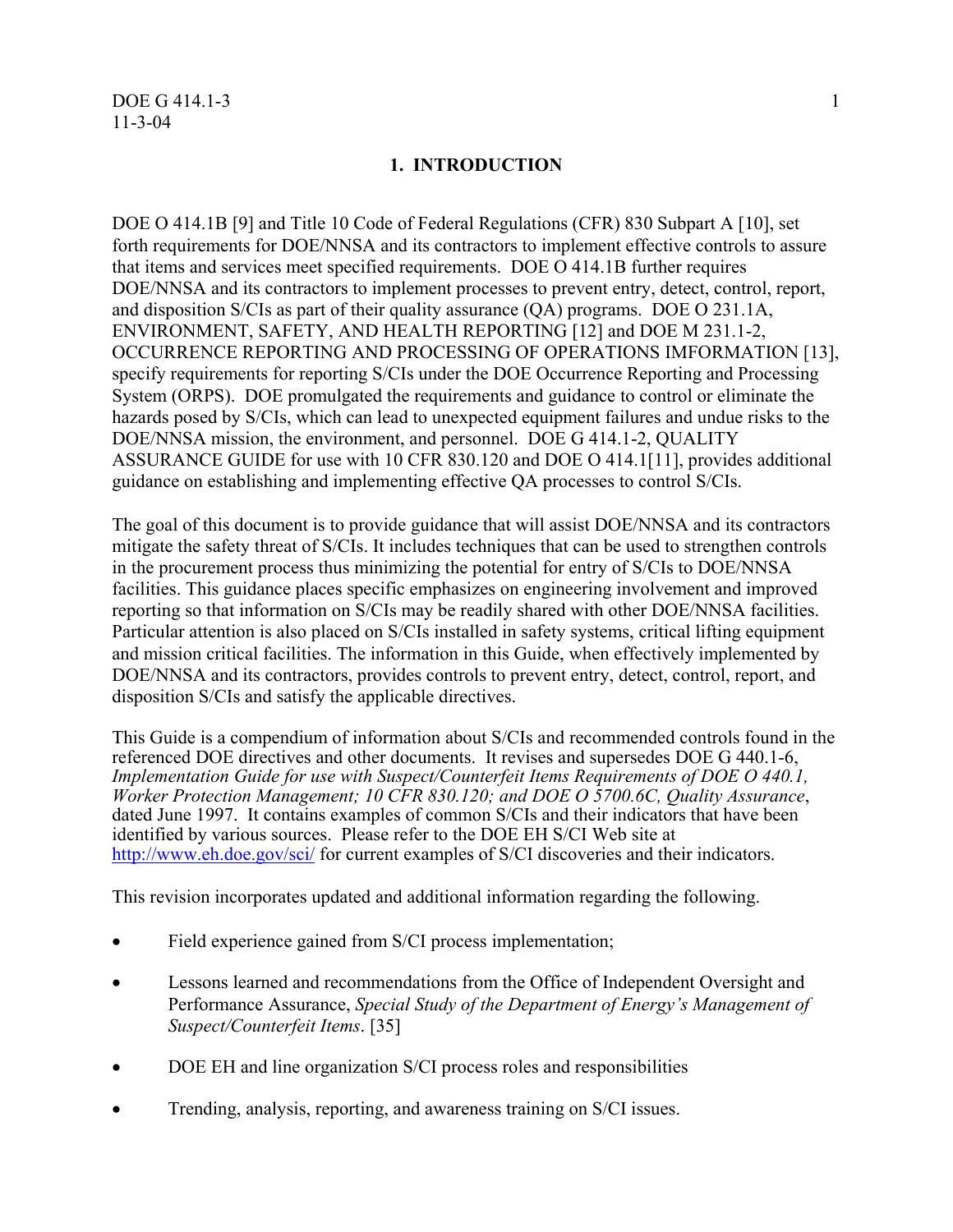# **2. APPLICATION**

<span id="page-8-0"></span>This Guide is intended for use by all DOE/NNSA organizations and contractors to assist them in developing site-and facility-specific QA policies, processes, and procedures to address the following S/CI controls:

- Procurement;
- Item inspection and acceptance;
- Engineering involvement;
- Safety systems, non-safety systems, and critical load paths;
- Identification, notification, disposition and disposal;
- Reporting:
- Trend analysis;
- Training; and
- Assessment and oversight.

The controls described in this Guide are based on implementation experience, lessons learned, and good practices of both DOE/NNSA and contractor organizations. Existing DOE and contractor S/CI controls should be compared with this Guide to ensure that they address DOE/NNSA requirements and expectations. Additional or alternative methods of controlling S/CIs may be acceptable if the methods adequately ensure both worker and public safety and product quality.

This Guide may be used in assessing the adequacy of implementation of S/CI controls through the following processes:

- Quality Assurance Programs.
- Integrated Safety Management System Policy [14].
- Procedures, manuals, instructions.
- Work Smart Standards sets [15] prepared in response to DOE S/CI requirements.

# **3. GENERAL INFORMATION**

# **3.1 SUSPECT/COUNTERFEIT ITEMS**

A suspect item is one in which visual inspection, testing, or other means indicate that it may not conform to established Government or industry-accepted specifications or national consensus standards; or one whose documentation, appearance performance, material, or other characteristics may have been misrepresented by the supplier or manufacturer. A counterfeit item is a suspect item that has been copied or substituted without legal right or authority to do so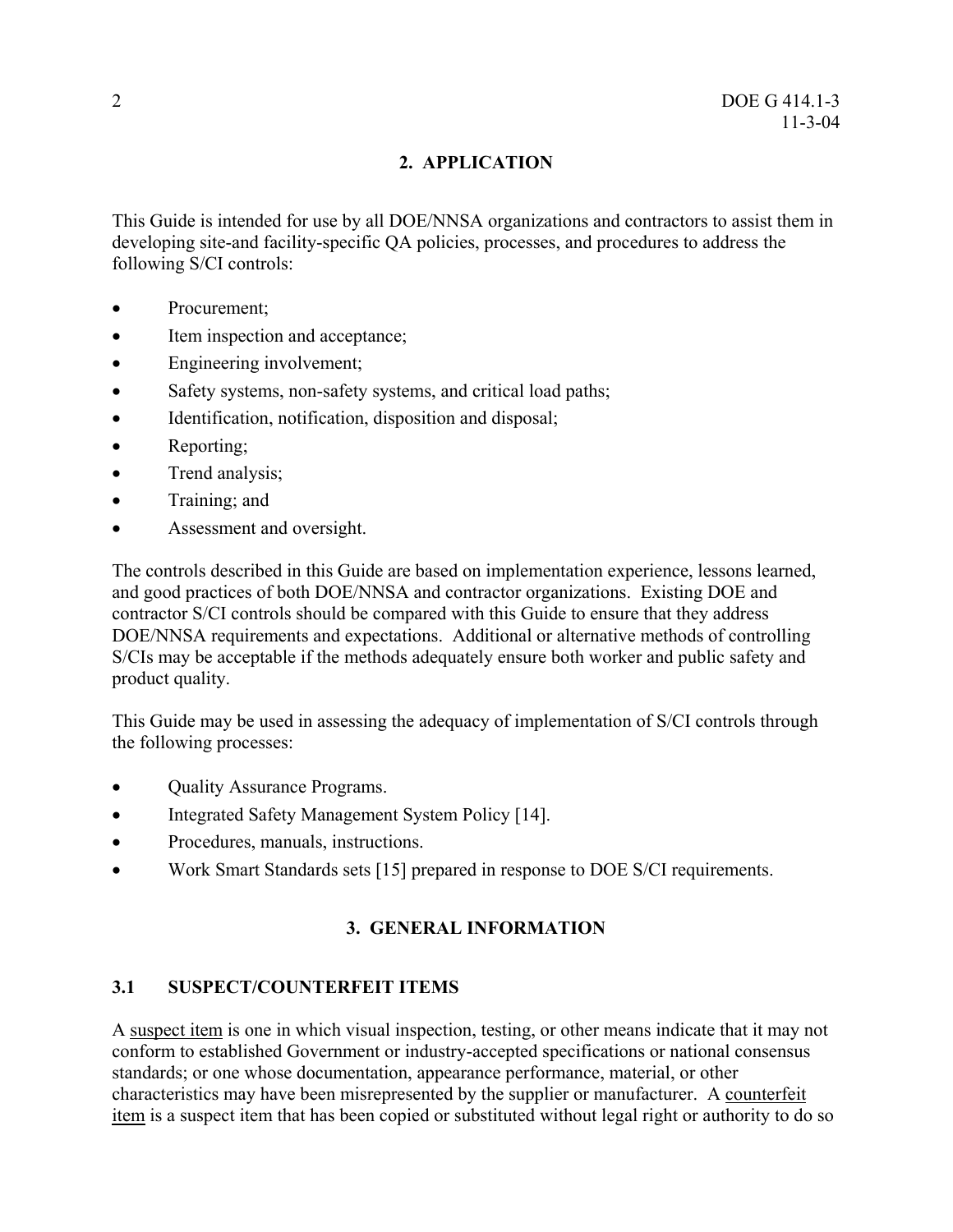#### <span id="page-9-0"></span> $\overline{DOE} G 414.1-3$  3 11-3-04

or one whose material, performance, or characteristics are misrepresented by the supplier or manufacturer. An item that does not conform to established requirements is not normally considered an S/CI if the nonconformity results from one or more of the following conditions, which are controlled by site procedures as nonconforming items:

- Defects resulting from inadequate design or production quality control;
- Damage during shipping, handling, or storage;
- Improper installation;
- Deterioration during service;
- Degradation during removal;
- Failure resulting from aging or misapplication; or
- Other controllable causes.

An item identified as S/CI may have one or more of the indications described above and **not** be fraudulent. If an item exhibits some of the indications listed above it may warrant further investigation and be considered suspect. Contact with the supplier and/or manufacturer may help establish whether the item in question has a quality control problem or is actually fraudulent. This guide provides information to assist in making the distinction between routine nonconforming items and S/CIs.

# **3.2 OBJECTIVES FOR THE CONTROL OF S/CIs**

DOE/NNSA is committed to effective controls for the prevention, detection, and disposition of S/CIs to mitigate any potential safety threat in the DOE/NNSA complex. In accordance with the requirements of DOE O 414.1B, the principal objectives of S/CI controls are as follows:

- Ensure that items intended for application in safety systems and mission critical facilities comply with design and procurement documents.
- Maintain current, accurate information on S/CIs and associated suppliers using all available sources within the Government and industry and disseminate relevant information on S/CIs to field organizations and contractors.
- Identify, control, and disposition S/CIs that create potential hazards in safety systems and applications.
- Report discoveries of and disseminate information about S/CIs to field organizations, contractors, and government agencies.
- Train and inform managers, supervisors, and workers of S/CI controls and indicators, including prevention, detection, and disposition of S/CIs.

These controls should also include obtaining contractual remedies from suppliers of S/CIs.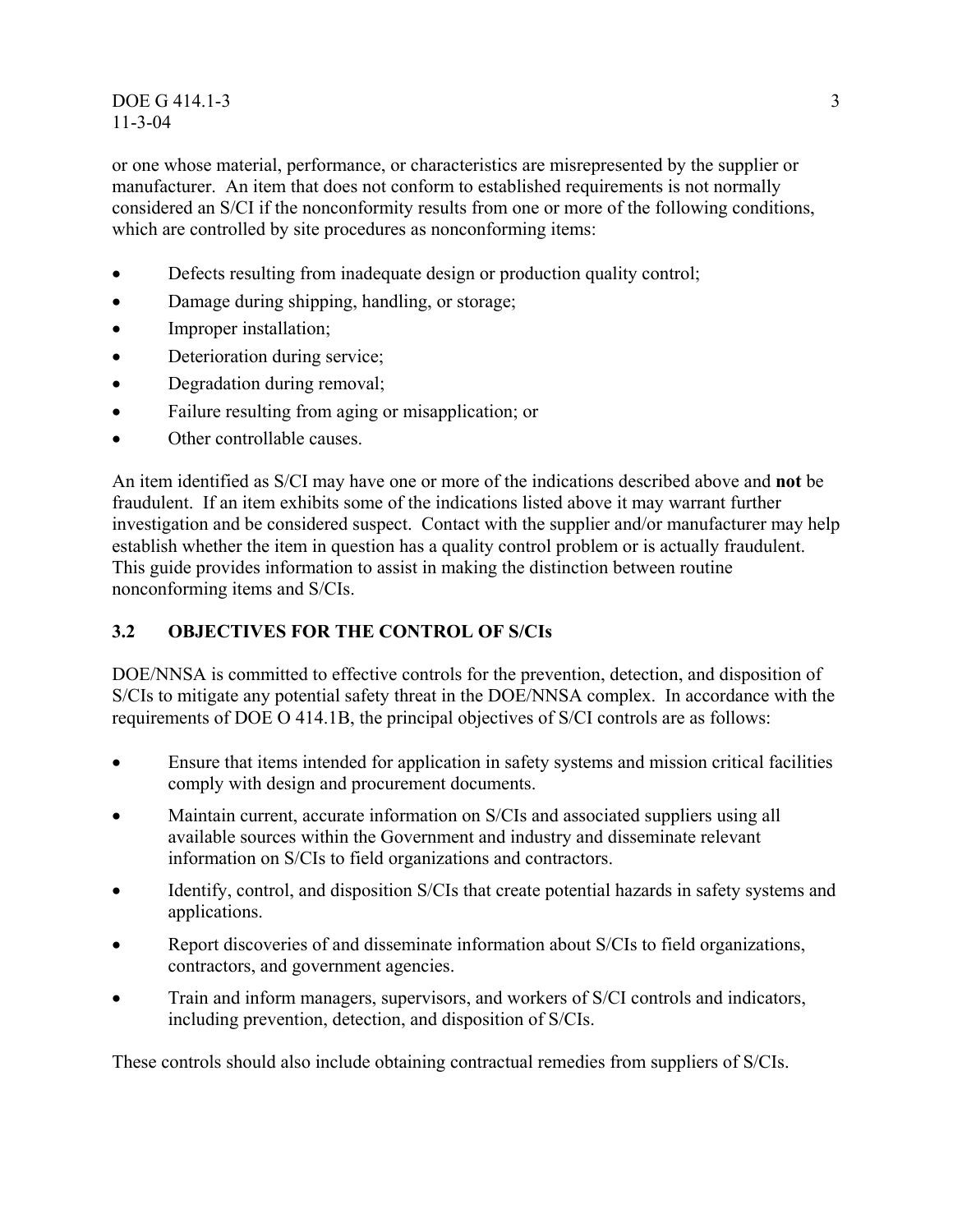# <span id="page-10-0"></span>**3.3 PRINCIPLES OF DEFENSE-IN-DEPTH AND GRADED APPROACH**

S/CI controls are based on two longstanding DOE/NNSA safety principles: defense-in-depth and graded approach. Defense-in-depth refers to the multiplicity of design features, controls, and actions taken to ensure public and worker safety. Under an effectively implemented QA program, a comprehensive network of controls and verification provides for defense-in-depth by preventing the introduction of S/CIs during the design, procurement, construction, operation, maintenance, or modification processes at DOE/NNSA sites and facilities. Though the graded approach applies to safety systems, non-safety systems, and mission critical facilities, DOE/NNSA organizations and contractors should focus their resources and priorities on those safety systems and mission critical facilities, including critical load paths of lifting equipment, where the introduction of S/CIs would have the greatest potential for creating unsafe conditions.

### **3.4 EXAMPLES OF S/CIs**

DOE/NNSA and its contractors have learned that S/CIs can encompass a broad range of items, including, but not limited to:

- Threaded fasteners; including assemblies containing fasteners such as ratchet tie down straps;
- Electrical components (circuit breakers, semi-conductors, current and potential transformers, fuses, resistors, switchgear, overload and protective relays, motor control centers, heaters, motor generator sets, DC power supplies, AC inverters, transmitters, GFCI's);
- Piping components (fittings, flanges, valves and valve replacement products, couplings, plugs, spacers, nozzles, pipe supports); and
- Preformed metal structures, semiconductors, elastomers (O-rings, seals), spare or replacement kits from suppliers other than original equipment manufacturers, weld filler material, diesel generator speed governors and pumps.
- Material; including sheet strip, castings and other forms particularly involving those materials for which special processes are required (i.e., welding, heat treating) for conformance to specifications.

The following information presents a sample of S/CIs discovered at DOE/NNSA sites. In addition, Appendix 4 presents examples of some common S/CIs and their indicators. The DOE EH S/CI Web site at <http://www.eh.doe.gov/sci/> contains current information on S/CI indicators, discoveries and photographs in the reference section.

**Temperform USA Falsified Heat Treat and Inspection Processes:** Heat treating is a critical process because it changes alloy properties to attain specified strength, hardness, and corrosion resistance and fatigue life. Each part has special heat treat requirements. These requirements must be performed correctly. Improper heat treating could lead to the following adverse conditions: Lowered *strength,* reduced corrosion resistance, more susceptible to cracking and reduced fatigue 1ife expectancy. Deviations in the heat treat process could result in the part not functioning as intended, nor would it have the reliability it was designed to have.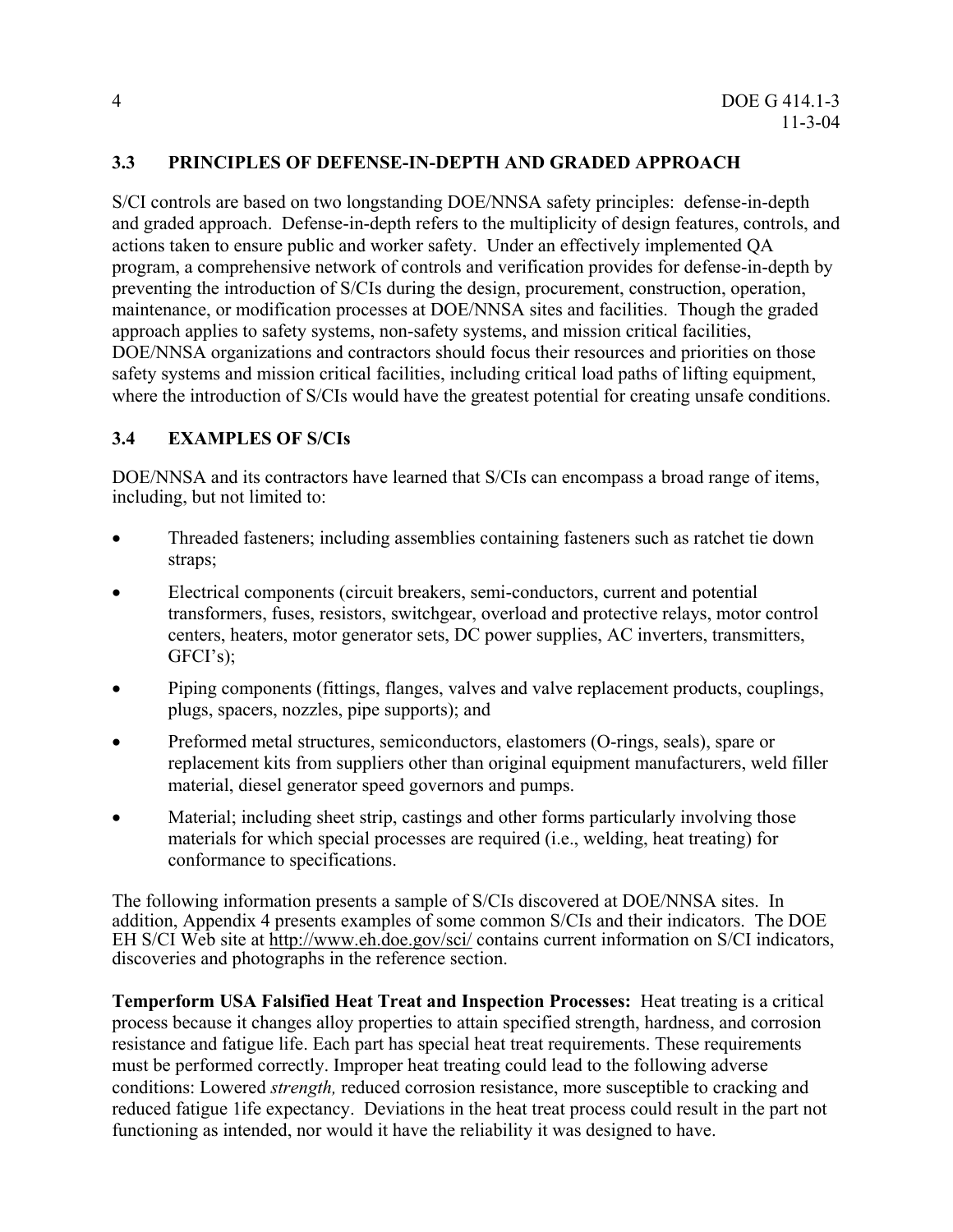$\overline{DOE}$  G 414.1-3  $\overline{5}$ 11-3-04

In May 2001, the Defense Criminal Investigative Service (DCIS), Western Field Office, initiated an investigation of Hydroform USA (Hydroform), and its subsidiary, Temperform USA (Temperform), The investigation focused on falsification of all aspects of the heat treat and quality inspection process, which affected United States Department of Defense (DOD), and National Aeronautics and Space Administration (NASA) and commercial aircraft aluminum components.

Temperform and its parent company, Hydroform manufactured airframe detailed parts, subassemblies, and kits for the aerospace industry. Temperform provided false certifications for aluminum alloy parts to DOD and NASA contractors, and commercial customers from May 1998 through at least September 2001. The most flagrant and consistent issues were falsification of heat treat processes and quality inspections during the period July 1999 through March 2000.

In October 2001, search warrants were executed at Hydroform and Temperform. Interviews with numerous former and current employees and review of thousands of related seized documents revealed that Hydroform and Temperform processed components are likely used in at least 14 commonly used Boeing commercial aircraft and at least 25 major DOD/NASA programs used by various branches of the U.S. Government.

**Solid State Device Inc. (SSDI):** On March 21, 1995, the Los Angeles Field Office, Defense Criminal Investigation of the DOD initiated an investigation of potentially defective nonconforming semiconductors devices, diodes and transistors used on a variety of hardware procured by the U.S. Army, Navy and Air Force and DOE/NNSA.

The investigation revealed that SSDI related semiconductor devices supplied by another company that procures these devices from commercial source, including oversees suppliers. The investigation further disclosed that these devices had falsified cycling logs and dates codes.

The Assistant Secretary for Environment, Safety and Health issued a Quality Alert on Suspect/Counterfeit Semiconductors in February 1997. Notifying DOE facilities and contractors that SSDI of California may have been marketing electronic components, which do not meet performance specifications. These semiconductors could fail in critical applications.

**Stainless Steel Fasteners:** Improper marking of stainless steel fasteners was addressed in DOE EH Safety & Health Bulletin No. 97-6, November 1997, *DOE Quality Assurance Working Group Suspect/Counterfeit Item Advisory – Suspect/Counterfeit Stainless Steel Fasteners* [36]. This was based on an advisory issued by the Industrial Fastener Institute (IFI) regarding 18-8 stainless steel fasteners. The advisory warns of a "bait and switch" tactic in which a distributor would sell an 18-8 fastener (indicated by two radial lines 90 degrees apart but without a manufacturer's marking) as ASTM International A320 Grade B8 fastener after hand-stamping B8 on the head. The initial concern identified dual stamping, both raised and depressed markings, on the head. A number of DOE sites inspected their stock and found similar dual-stamped stainless steel fasteners.

The ASTM International A193 standard specifies fastener marking and certification similar to those required by the ASTM International A320 standard discussed in the IFI advisory. ASTM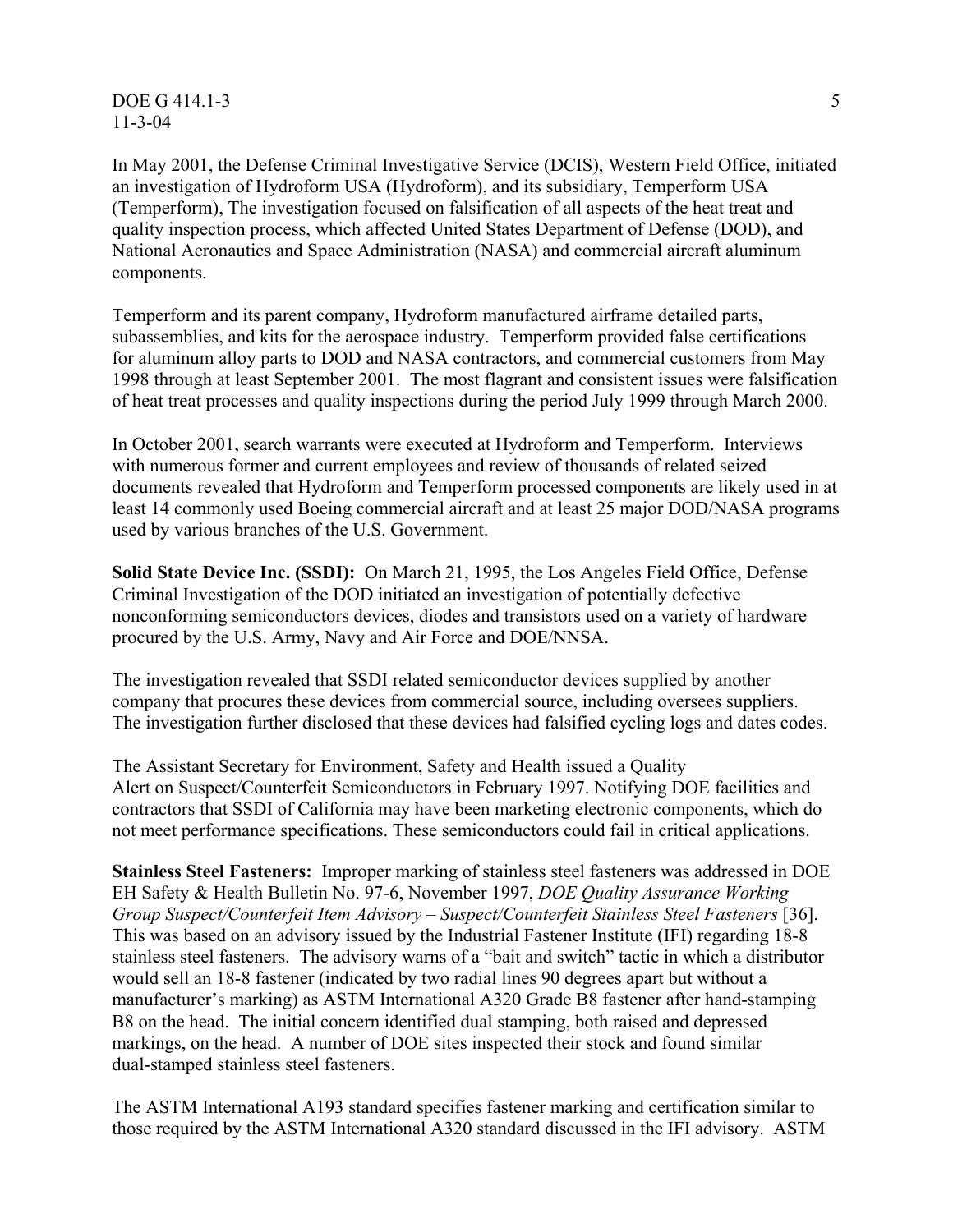International A193 requires the grade and manufacturer's identification symbols to be applied to the heads of fasteners larger than 1.4" diameter. However, the standard does not differentiate between raised and depressed head markings, it only states that for purposes of identification marking, the manufacturer certifies that the fastener was manufactured, sampled, tested, and inspected in accordance with the standard. In other words, it allows for some of the required markings to be formed into the head during manufacturing, either by being raised or lowered, and the remainder to be applied later by hand stamping. Since ASTM International A193 does not differentiate between raised and depressed head markings, these fasteners can be counterfeited in the same way as ASTM International A320 fasteners discussed in the IFI advisory. Without the manufacturer's certification, there is no way to determine by visual inspection alone whether the fasteners meet the requirements of the ASTM International A193 standard for Grade B8 Class 1.

**Refurbished Molded-Case Circuit Breakers:** Molded-case circuit breakers (MCCB) continue to be widely refurbished and misrepresented as new. Investigation has determined that MCCB's previously in service are being refurbished and sold to DOE/NNSA contractors as new. MCCB's are not intended to be disassembled and services or refurbished except by the original manufacturer. Such work by any other sources, unless otherwise authorized by the purchaser, should be considered suspect. Only the original manufacturer and other qualified sources should be used for refurbishment, testing and certification that the MCCB meets applicable requirements.

**Metal Struts:** DOE facilities should procure and use metal strut materials for structural applications only from reputable and qualified sources. These items typically have the manufacturer's name, logo, or part number on the item and identify the load capacity. DOE contractors have reported instances where suppliers have mixed unmarked substitute struts with properly identified items, shipped in the qualified manufacturer's package, thus misrepresenting the substitute items as being from the OEM.

**Semiconductors:** Defective semiconductor devices, diodes and transistors have been discovered in military aircraft, space systems, weapons systems, and civilian and military radar systems. Investigations have disclosed that these semiconductor devices do not conform to military or purchase order specifications. Some reported non-conformances include improper soldering, corroded or outdated components being cleaned and sold as new, and falsification of test data.

**Miscellaneous:** Following are some examples of indications of miscellaneous suspect/counterfeit items discovered at DOE/NNSA sites.

- Metal flanges with two sets of contradictory markings. One set of markings described the item as forged and the other set indicated it was cold rolled.
- Metal flanges, included as part of fabricated assemblies without any required markings on the flanges (i.e., manufacturer, material type, specification, or dimension).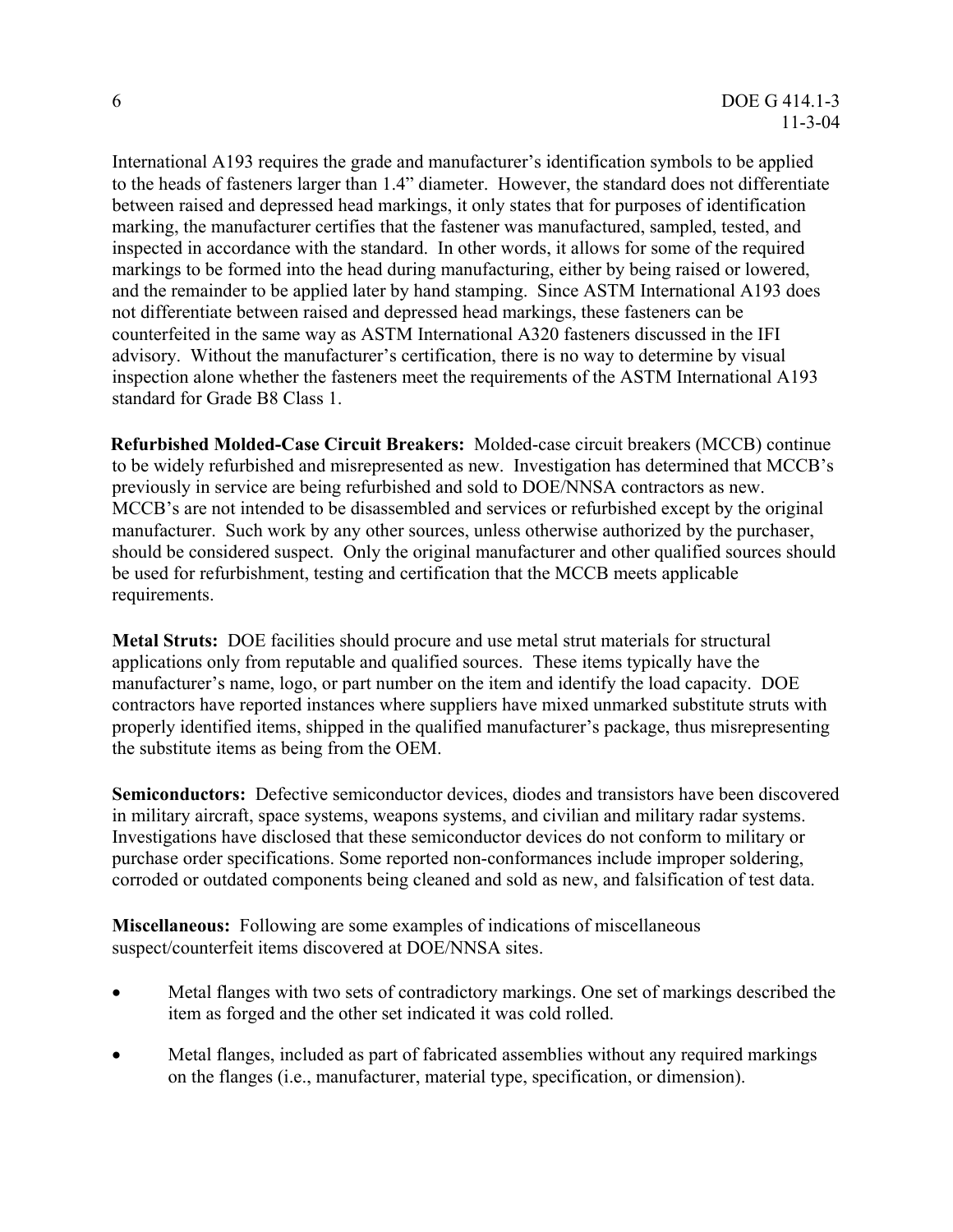## <span id="page-13-0"></span>DOE G 414.1-3 7 11-3-04

- Metal eyebolts with no manufacturer's mark, or with markings indicating they were made in China. The eyebolt dimensions did not meet specification and material types were indeterminate.
- Pipe and fittings requested from U.S. manufacturers were received from foreign manufacturers.
- Lifting devices visibly altered by over-stamping or striking through original information and adding new markings.
- Suspect/counterfeit stainless steel wire rope discovered in lifting systems.
- Ratchet straps and tie down straps containing suspect/counterfeit fasteners.
- Critical load paths of lifting equipment including both fixed and mobile cranes, scissor lifts, man lifts. balers, truck and dock lifts, conveyors, slings, elevators, and fork lifts;
- Aircraft; (engines and attachments, structural members, wings, tails, or landing gear);
- Vehicles; (engines, brakes, or steering mechanisms);
- Facilities: (valves, compressors, and vessels used to contain radioactive fluids, high-temperature or high-pressure steam or fluids, or other hazardous material or safety systems supporting safe operation or shutdown of a facility or process)

# **4. CONTROLS**

# **4.1 PROCUREMENT**

# **4.1.1 General**

DOE O 414.1B establishes requirements to prevent the introduction of S/CIs into the DOE complex during the procurement process. Additional information on procurement controls is contained in other referenced sources, including the American Society for Mechanical Engineers (ASME) standard ASME NQA-1 [16]; International Organization for Standardization (ISO) standard ISO 9001-2000 [17]; and the International Atomic Energy Agency (IAEA) document IAEA-TECDOC-919 [18].

The underlying principles in procurement include:

- Purchasers must assure that suppliers have demonstrated they are capable of delivering acceptable items in a timely manner and
- Both the extent of procurement controls and verification activities are commensurate with the importance of the item to safe and reliable operation.
- Persons involved in the procurement process should receive training in S/CI awareness and prevention methods.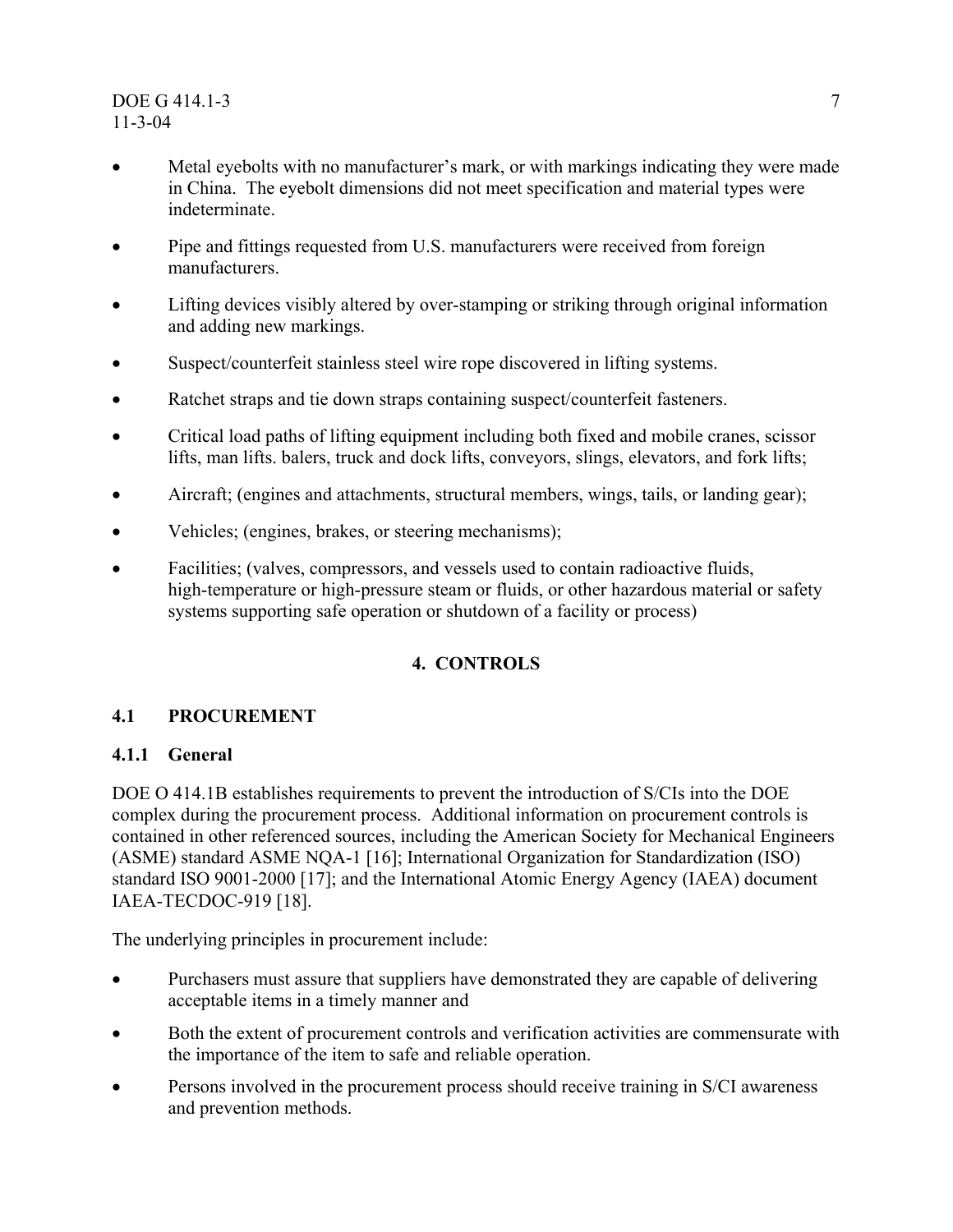The procurement process begins with a procurement request and acquisition planning which establishes requirements for what items are needed and special procurement requirements, which may be added to standard boilerplate terms and conditions. The enforcement of the terms and conditions by cognizant organization and procurement officials is necessary so that contractual requirements are not waived or relaxed by acquiescence.

A key element of the procurement process is the specification. The specification should be developed by engineering and establish the technical and quality requirements, including applicable codes and standards the item must meet. A graded approach is applied based on the specific application and the potential impact of failure of the item on the health and safety of the public, environment, or worker resulting in determination of specific quality controls and verification methods, such as quality assurance audit and/or source surveillance at the suppliers' facility, receipt inspection, and post installation inspection and test. Engineering involvement in the procurement process is addressed in paragraph 4.3 below.

Items intended for use in safety systems and mission critical facilities should be procured from suppliers whose quality assurance programs have been evaluated by the purchaser, other DOE contractors, or third party certification agencies. Items procured for use in non-safety systems which are subsequently upgraded for use in safety systems, should be subjected to the same controls and verification (including the use of qualified suppliers, inspection and acceptance testing) applied to safety systems and mission critical facilities. Items procured through surplus or other uncontrollable channels for use in safety systems and mission critical facilities should be supported by documentation of their conformance that has been validated by the purchaser or, in the absence of such documentation, verified for acceptability by inspection or acceptance testing. Specifications for commercial grade items intended for use in safety systems and mission critical facilities should identify the critical characteristics of the item and specify the verification attributes for acceptance to the appropriate grade level.

DOE and its contractors should be cautious about accepting items based solely on suppliergenerated documentation or part-number verification, unless the supplier's quality system for generating the documentation and maintaining part number configuration control has been previously verified through performance-based evaluations.

In addition, when the supply chain involved multiple suppliers, each step in the supply chain process should be validated by audit, source inspection, or other methods as appropriate. To control entry of S/CIs through the procurement process, contractor QA programs should implement procedures for:

- Control of procurement processes
- Procurement specification development;
- Inclusion of quality assurance and S/CI clauses in procurement documents;
- Performance of procurement document technical and quality review;
- Legal review of contracts for interpretation of relevant contract terms and conditions;
- Supplier past performance information;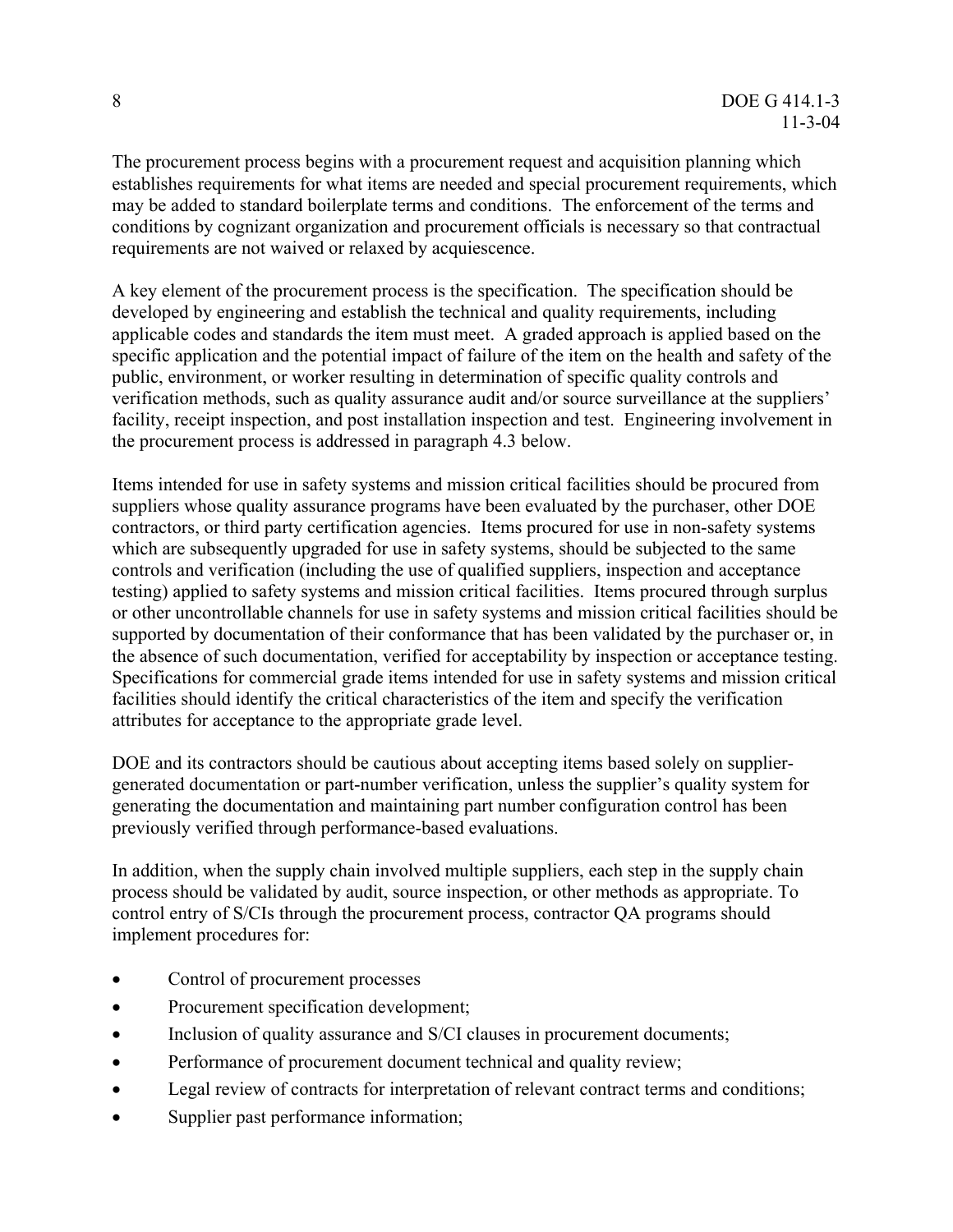### <span id="page-15-0"></span>DOE G 414.1-3 9 11-3-04

- Maintaining approved supplier lists;
- Performing source or receipt inspection, surveillance, or performance-based audits; and
- Technical validation of product acceptability, including performance of specific inspections and tests.
- Utilization of supplier quality information sharing processes.

# **4.1.2 Approved Suppliers**

Any item subject to S/CI concerns (e.g., raw material, fasteners, electrical components, valves, fittings, ratchet straps, and other S/CIs listed in Appendix 4 and on the DOE EH S/CI home page at <http://www.eh.doe.gov/sci/>) should be procured from approved suppliers, particularly items intended for use in safety systems.

Supplier approval may be achieved by the following means.

- By conducting quality assurance and technical evaluation (i.e., performance-based audit, assessment, or surveillance) of a supplier's QA program; the results should be factored into source or site inspection and testing to validate product acceptability.
- Through utilization of supplier quality information obtained from the DOE Contractor's Supplier Quality Information Group (SQIG), or other similarly chartered and nationally recognized organizations; exchanging supplier quality information should optimize the use of audit resources and experiences and facilitate timely identification of potentially substandard items.

The SQIG is a DOE/NNSA-wide cooperative of DOE/NNSA contractors organized to minimize duplicate contractor evaluations of suppliers and relieving suppliers of redundant evaluations, resulting in improved customer-supplier relationships, and reduction of suppler evaluation costs.

The SQIG maintains a common supplier database of evaluated suppliers, which is accessible by its membership. Each organization using information shared by the SQIG is responsible for evaluation of the data to determine its acceptability for specific application at their respective site. Further information can be obtained from the SQIG home page at [http://www.lanl.gov/sqig/sqighome.html.](http://www.lanl.gov/sqig/sqighome.html)

Items may also be procured from dedicated suppliers through Basic Ordering Agreements (BOA), which provide for pre-established technical and administrative controls and quality verification for the items to be purchased. The Integrated Contractor Purchasing Team (ICPT) has established BOA's for various items including, fasteners. The ICPT has partnered with the SQIG to establish several BOA's, which include quality assurance evaluation of the supplier as part of the BOA. Users should verify this has been accomplished prior to using the BOA's for procurement of items subject to S/CI concerns. Further information may be obtained from the ICPT home page at<http://bechteljacobs.com/icpt>. When no qualified or dedicated supplier exists, the potential supplier's capabilities and the adequacy of their QA program should be verified by performance-based evaluations.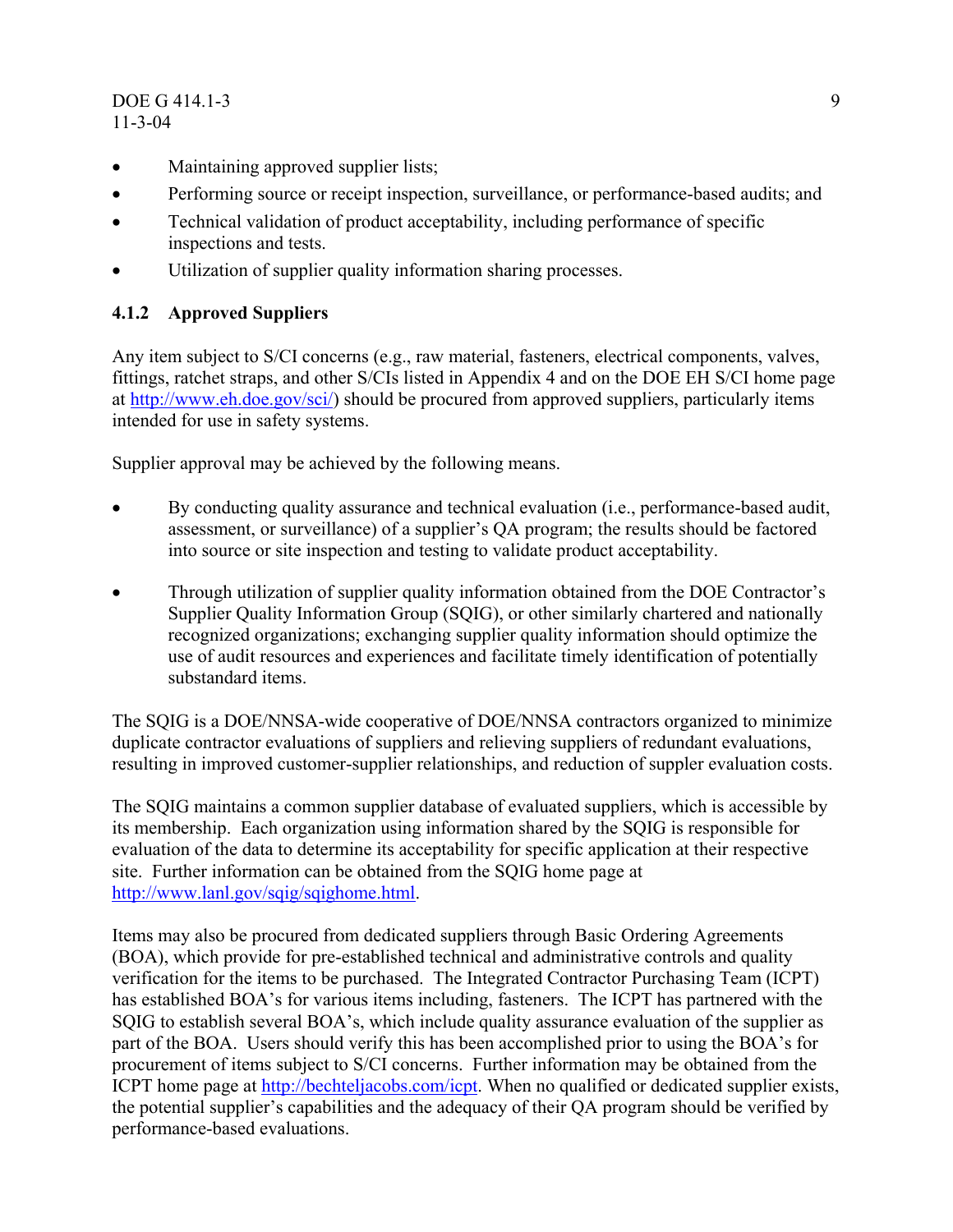<span id="page-16-0"></span>Guidance on supplier qualification and dedication and other procurement controls is provided in DOE G 414.1-2, Electric Power Research Institute (EPRI) NP-5652, *Guideline for the Utilization of Commercial Grade Items in Nuclear Safety Related Applications* (NCIG-07) [19], DOE 4330.4B, MAINTENANCE MANAGEMENT PROGRAM [20], ASME NQA-1, and ASME FAP-1-1000 [21]. Additional information on procurement and receipt of items is included in the EPRI guidelines, NP-6629 [22]. EPRI NP-6630 [23] contains information on performance-based supplier audits.

# **4.1.3 Collection and Use of Past Performance Information**

Section 10.91 of the Federal Acquisition Streamlining Act of 1994 [24] requires consideration of past performance information in evaluating suppliers. This law represents a change from evaluating offers based primarily on low costs to procuring products from qualified suppliers that represent the best offer to the Government. DOE Acquisition Regulation Acquisition Letter 95-08 [25] defines policy and procedures for the collection, evaluation, and use of past performance information in contracts expected to exceed \$100,000. In addition, the regulations allow DOE to consider a history of poor performance as a basis for excluding suppliers who continue to deliver substandard products, including those containing S/CIs, after providing certain due process rights to those suppliers.

# **4.1.4 Purchase Orders, Contracts, and Quality Clauses**

Purchase orders and contracts should contain specific quality clauses prohibiting delivery of S/CIs, including provisions prohibiting subcontractors from bringing S/CIs on site, holding subcontractors accountable for replacing S/CIs at their expense. Procurement documents for items should also specify the appropriate technical specifications, QA standards, and documentation requirements [e.g., Certificate of Conformance (C of C), Certified Material Test Reports (CMTRs), and other supplier generated documentation]. The following S/CI quality clause addresses S/CI concerns and is recommended as a standard clause for inclusion in procurement documents (items and services) regardless of their safety classification.

*"Notwithstanding any other provisions of this agreement, the Subcontractor warrants that all items provided to the Contractor shall be genuine, new and unused unless otherwise specified in writing by the Contractor. Subcontractor further warrants that all items used by the Subcontractor during the performance of work at the [name DOE site here], include all genuine, original, and new components, or are otherwise suitable for the intended purpose. Furthermore, the Subcontractor shall indemnify the Contractor, its agents, and third parties for any financial loss, injury, or property damage resulting directly or indirectly from material, components, or parts that are not genuine, original, and unused, or not otherwise suitable for the intended purpose. This includes, but is not limited to, materials that are defective, suspect, or counterfeit; materials that have been provided under false pretenses; and materials or items that are materially altered, damaged, deteriorated, degraded, or result in product failure.* 

*"Types of material, parts, and components known to have been misrepresented include (but are not limited to) fasteners; hoisting, rigging, and lifting equipment; cranes; hoists; valves; pipe and fittings; electrical equipment and devices; plate, bar, shapes, channel members, and other*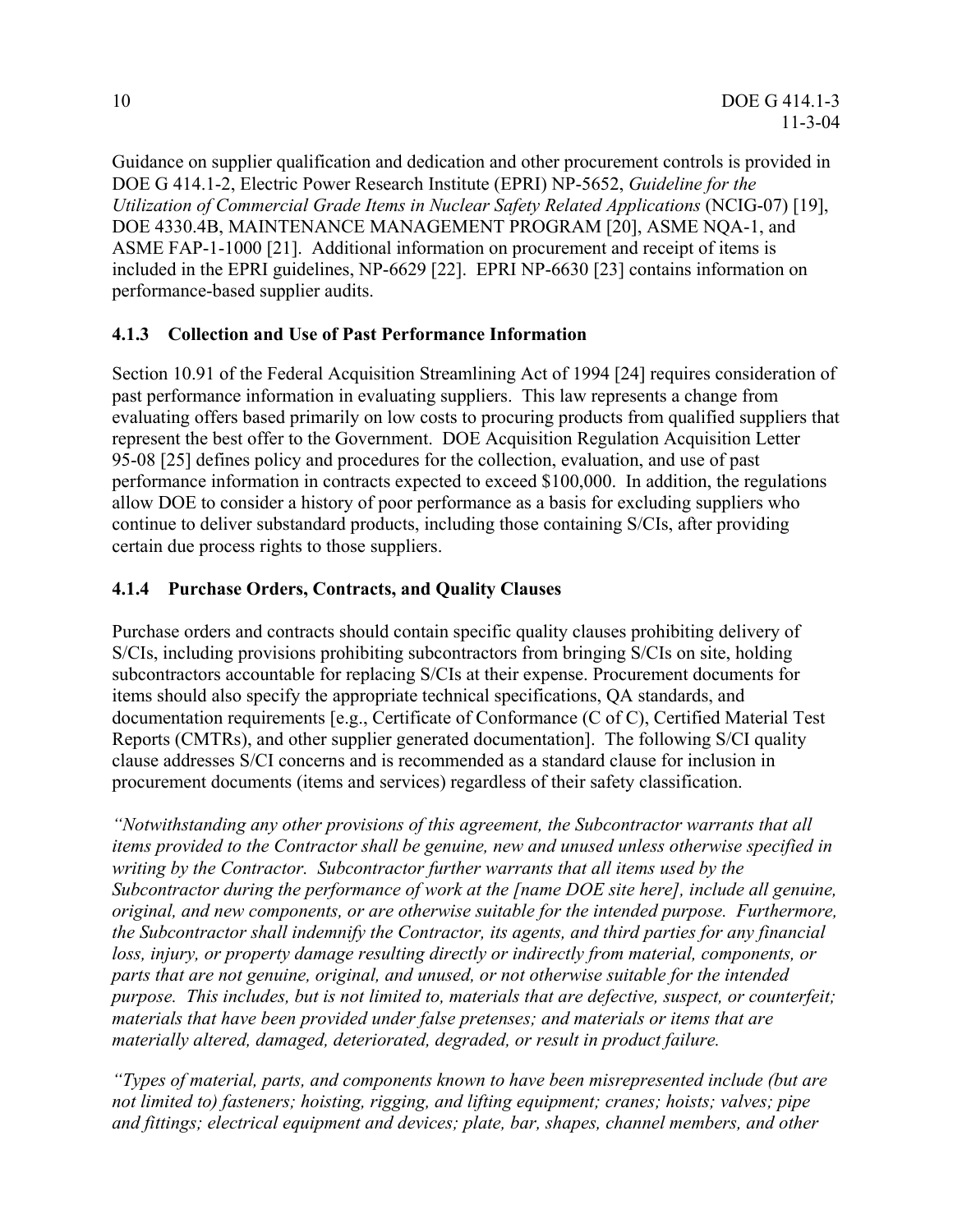#### <span id="page-17-0"></span>**DOE G 414.1-3** 11 11-3-04

*heat treated materials and structural items; welding rod and electrodes; and computer memory modules. The Subcontractor's warranty also extends to labels and/or trademarks or logos affixed, or designed to be affixed, to items supplied or delivered to the Contractor. In addition, because falsification of information or documentation may constitute criminal conduct, the Contractor may reject and retain such information or items, at no cost, and identify, segregate, and report such information or activities to cognizant Department of Energy officials."* 

Failure of a supplier to meet a quality clause like the one above should be reported in accordance with Section 5 of this Guide.

Many items discovered at DOE/NNSA sites were procured with credit card from unapproved suppliers. Under many procurement systems, the use of credit cards offers the potential for bypassing procurement controls. The use of credit cards in no way relieves the credit card holder from prohibitions, controls, or other required authorizations that exist regarding the acquisition of certain types of goods and services. Care must be taken to assure application of procurement controls for items intended for use in safety systems and mission critical facilities, including flowdown of specifications, appropriate technical and quality requirements, and other procurement controls necessary to preclude entry of S/CIs.

# **4.2 INSPECTION AND ACCEPTANCE**

Item/part number verification and review of certification documentation (e.g., CMTRs, C of Cs) alone are not sufficient to verify the quality of purchased items. Engineering attributes and QA criteria should also be specified and verified. Consideration should be given to the following:

- History of S/CI concerns with the item;
- Intended safety function of the item;
- Attributes required to perform the function;
- Processes that impart these attributes;
- Supplier past performance information;
- Source inspection, surveillance, assessments, or OA audit results;
- Receipt inspection and acceptance testing results;
- Special test and examination methods (e.g., chemical analysis, hardness and tensile testing); and
- Post-installation testing.

On-site stores and inventories should be periodically inspected to assure S/CIs are not present.

Large lots of received items may be sampled using the criteria of ANSI/ASQC Z1.4 [26]. If S/CIs are discovered during inspection or sampling, the nonconforming lot should be controlled and dispositioned in accordance with site procedures. Items exhibiting S/CI characteristics identified in Appendix 4 and on the DOE EH S/CI Web site should be presumed to be defective and should be rejected and processed through site nonconformance and S/CI procedures. S/CIs,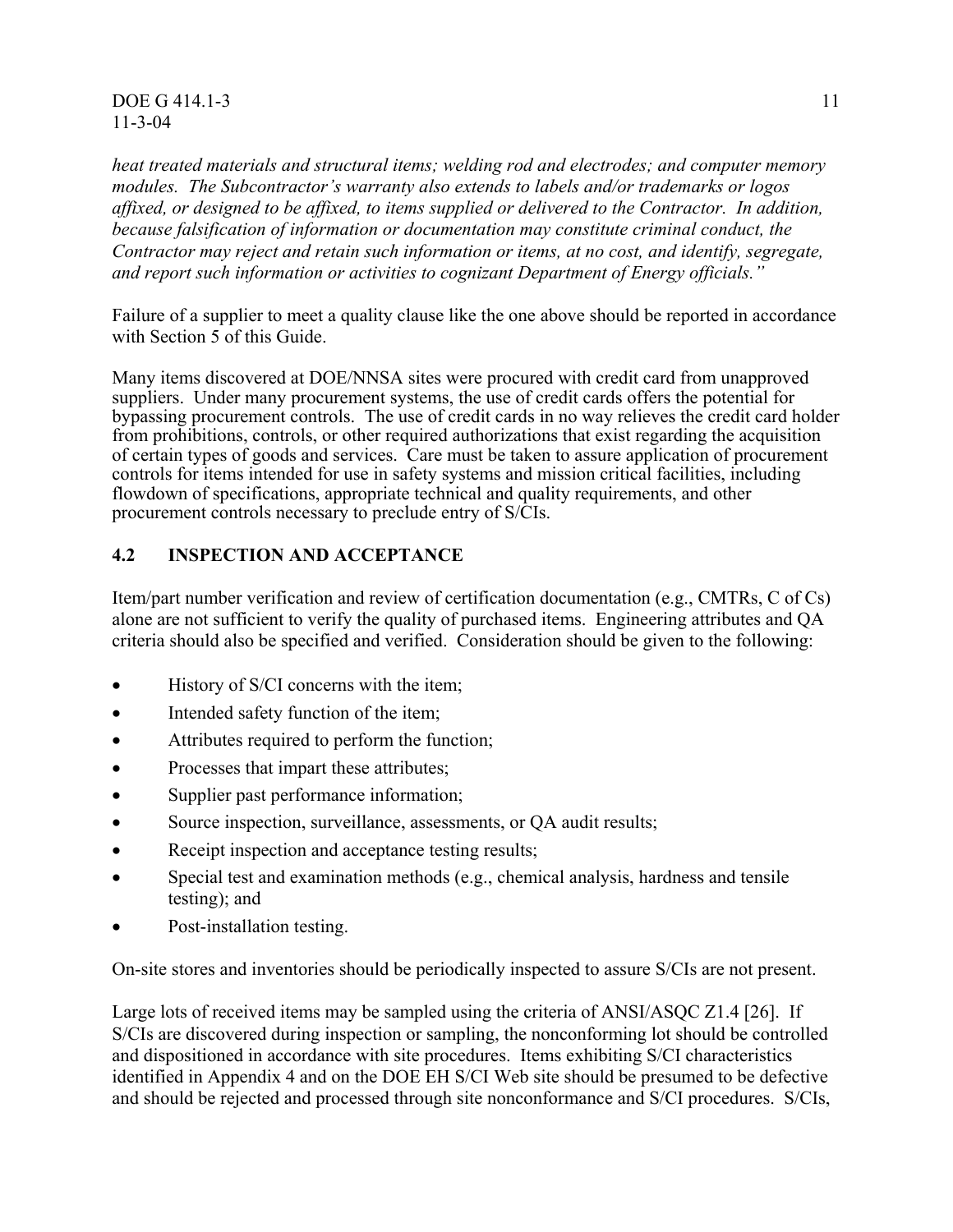<span id="page-18-0"></span>including those items lacking appropriate documentation, should be identified, documented, controlled, dispositioned, and reported as early as possible in the inspection process.

Items should be inspected by personnel who are trained to recognize S/CIs. Observations that a product appears to be an S/CI should be documented in accordance with applicable nonconformance procedures during the inspection process. Items confirmed as S/CI should be documented, reported and controlled in accordance with applicable procedures. S/CIs should not be returned to the supplier. If a suspect item is found to be acceptable (through engineering evaluation, verification testing, or the disposition process), the item may be installed or used.

Verification testing may be conducted on a sampling basis, either at the purchaser's facility or a qualified independent test laboratory. Purchased equipment that is found at any time to contain S/CIs should be withheld from installation or use pending engineering evaluation. If the evaluation determines that the S/CI has the potential to adversely affect the safe performance of the equipment, the S/CI should be replaced at the supplier's expense and the manufacturer notified. If it is determined (through engineering evaluation, verification, or disposition process) that the item conforms to specified requirements and will not create a potential safety hazard, the item may be installed or used.

When the design specifies the use of commercial-grade items in safety systems, ensure that the item will perform the intended function and will meet design requirements applicable both to the replaced item and its application. The acceptance process used by the purchaser to provide sufficient confidence that the items meet specified requirements should include inspections, tests, or analysis by the purchaser, or third-party dedicating entity, after delivery supplemented as necessary by one of the following:

- Commercial grade surveys;
- Product inspections or witness at hold points at the manufacturer's facility; and,
- Analysis of historical records for acceptable performance.
- Documentation, as applicable to the item, was received and is acceptable.

Additional guidance for verifying the acceptability of commercial grade items in safety applications may be found in ASME NQA-1 and EPRI NP-5662.

# **4.3 ENGINEERING INVOLVEMENT**

Experience gained through the NRC has demonstrated that effective S/CI processes have these common characteristics [27, 28]:

- Engineering staff involvement in procurement and product acceptance;
- Effective supplier evaluation, source inspection, receipt inspection, and testing programs;
- Thorough, engineering-based processes for review, testing, and dedication of commercial-grade items for suitability in safety systems and mission critical facilities; and
- Engineering staff should receive training in S/CI awareness and design, prevention, and detection methods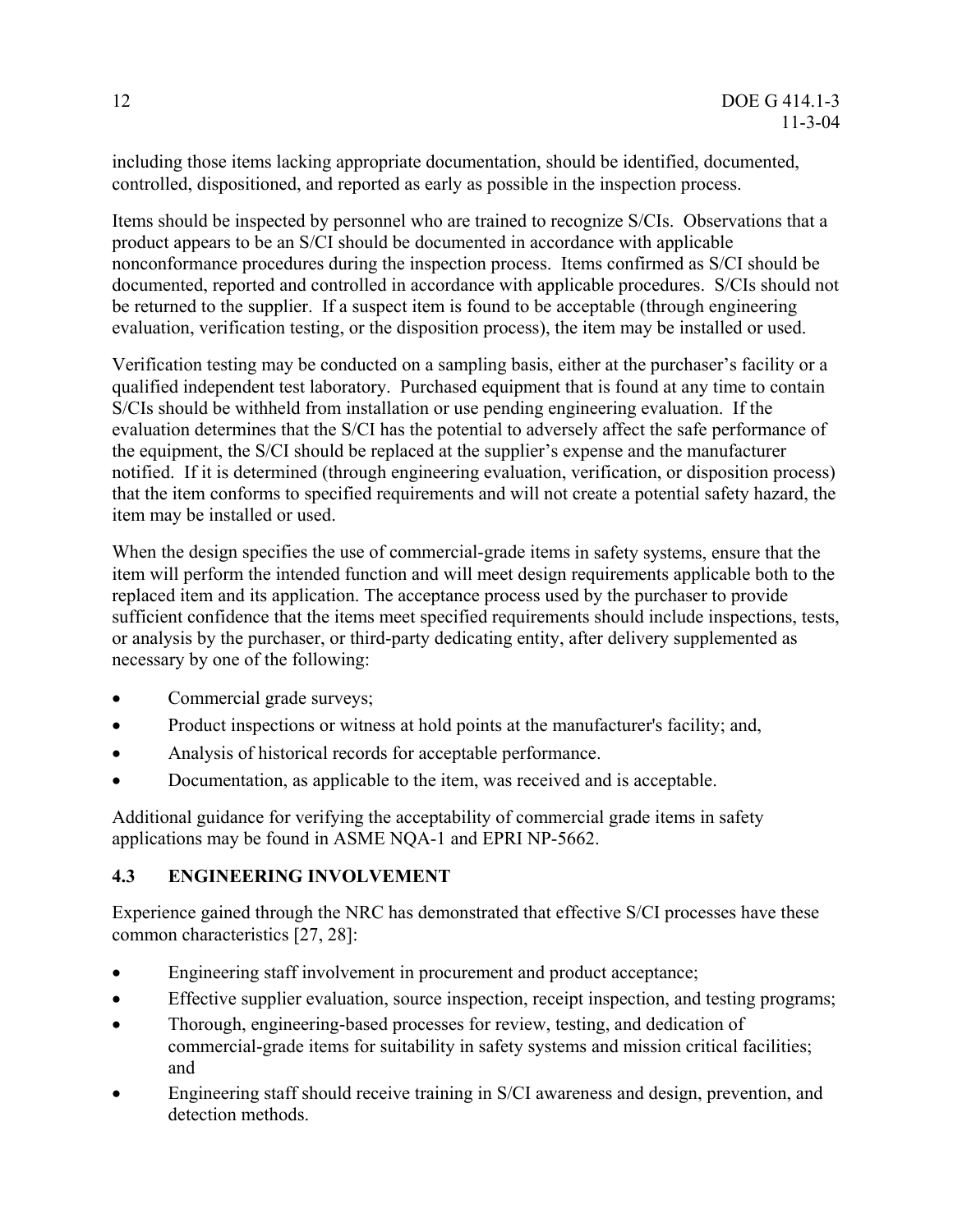#### DOE G 414.1-3 13 11-3-04

The objective of engineering involvement is to prevent or mitigate potential risks to public and worker safety attributable to S/CIs. Engineering should be involved in support of procurement, product inspection and acceptance testing, and the nonconformance dispositioning process, particularly when items are known to have been previously misrepresented.

The extent of engineering involvement should be commensurate with the risk and intended application of the item (i.e., graded approach). Engineering involvement is generally warranted to support procurement and product acceptance activities, when items are known to have been previously misrepresented.

Engineering involvement may include the following activities.

- Developing technical specifications. EPRI NP-5638 [29] contains information for ensuring that appropriate requirements are specified in purchase orders.
- Determining critical characteristics of purchased items that should be specified in the purchase order and selecting those characteristics to be verified during receipt inspection or prior to use.
- Determining specific verification testing requirements and methods applicable to the acceptance of products. The extent of verification testing should be based on the history of misrepresentation of the item, supplier past performance, the sample size and dollar value of the shipment, and the item's function in safety systems and mission critical facilities. In the absence of a performance-based audit, verification testing or inspection is appropriate, particularly when purchasing from suppliers who are neither the original manufacturers nor authorized distributors and for whom there is no past performance information. Verification testing may be performed during receiving inspection or post-installation inspection.
- Evaluating acceptance test results and dispositioning S/CIs.
- Reviewing technical changes to and deviations from procurement documents.
- Developing methods for use by maintenance or inspection personnel to indicate the acceptability of suspect items determined by engineering evaluation to be acceptable for use in their current application (e.g., painting heads of fasteners a distinctive color).
- Participating in audits, surveillances, and source inspections to verify the technical performance capability of suppliers of items for safety systems.
- Maintaining, modifying, or justifying the replacement of equipment involving design changes. Guidelines on engineering evaluation to justify equipment replacement are provided in EPRI NP-6406 [30].

An engineering evaluation should be conducted to determine whether a system can be operated in its present configuration without modification or replacement of S/CIs, or whether the system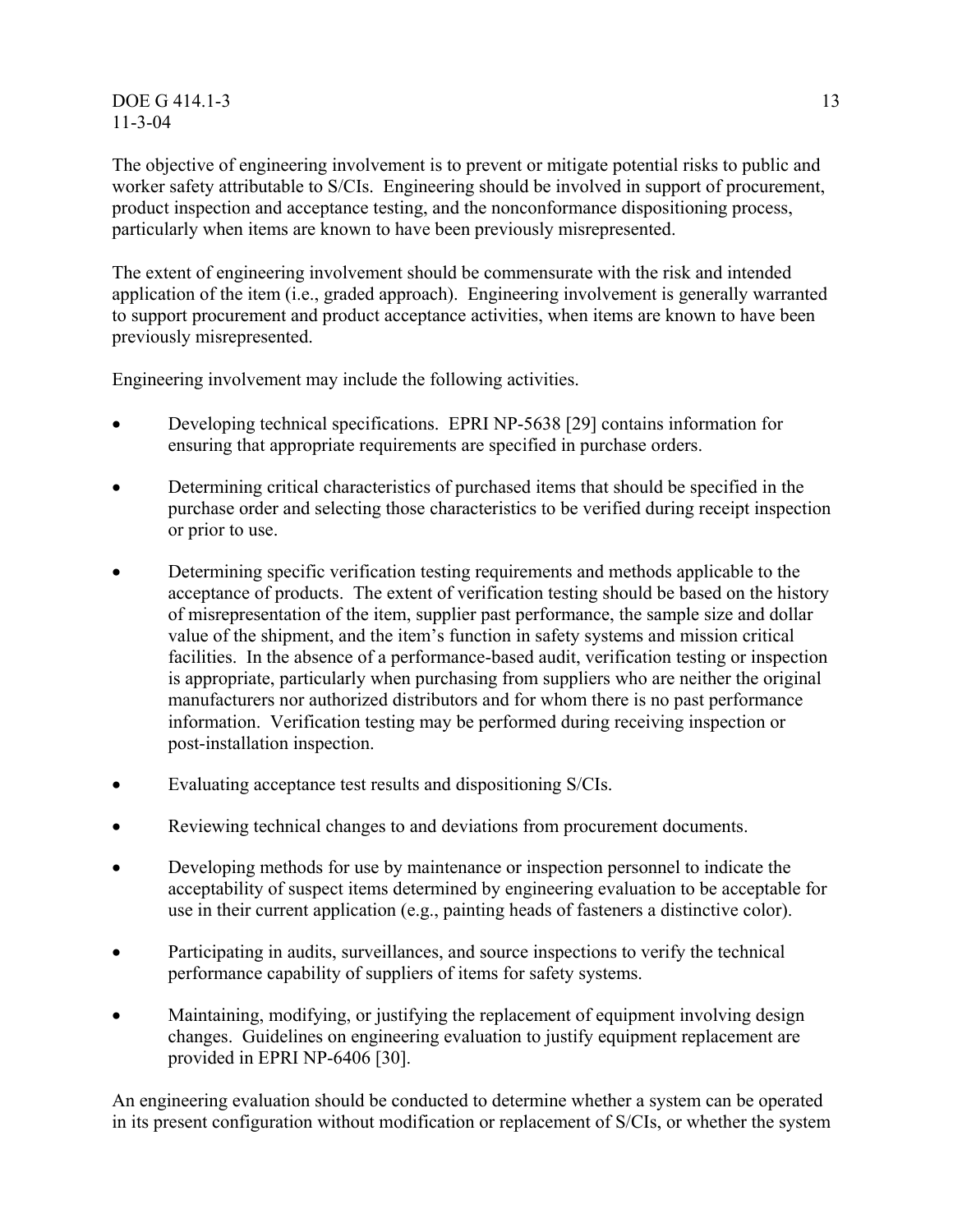<span id="page-20-0"></span>must be locked out, tagged out, and removed from service immediately. Engineering evaluation results should specify any conditional use of the system and any compensatory actions that will ensure the least possible threat to public and worker safety. Results should be communicated to the local DOE/NNSA office in accordance with site procedures.

# **4.4 INSTALLED ITEMS**

# **4.4.1 General**

DOE O 414.1B requires DOE/NNSA and its contractors to implement QA programs with procedures for inspecting, identifying, evaluating, testing, removing, replacing, and dispositioning S/CIs installed in safety systems, non-safety systems, and critical load paths of lifting equipment and mission critical facilities. DOE M 231.1-2 further requires that all installed S/CIs, regardless of their application, be reported by means of ORPS and reported to the Office of the Inspector General (OIG). A legal and contract review of contractual provisions at the local level (affected delivery site) is strongly encouraged so that contractual duties, rights and obligations are defined.

Contractors should ensure that S/CIs dispositioned either to remain in place or to be removed later during planned or routine maintenance are clearly identified by marking or other appropriate means as determined by site procedures. Installed S/CIs that could be removed from their current acceptable applications should be marked to preclude their reuse.

If an engineering evaluation determines that an S/CI does not pose a potential safety risk or hazard and if the item can remain in place, then it should be distinctly identified or controlled by suitable means in accordance with site procedures, affected design media updated to reflect the field condition, in order to prevent issuance of an additional nonconformance report and performance of a duplicate engineering evaluation.

**Note:** In areas where operating temperatures are 500 F and above, or are subject to cyclic loading where fatigue failure is likely to occur, all Grades 8 and 8.2 suspect/counterfeit fasteners should be replaced prior to further use of the equipment. Additional information on fastener and other material properties and inspection and testing criteria is provided in applicable ASTM International and SAE standards.

# **4.4.2 Safety Systems**

DOE O 414.1B requires that contractor management systems be implemented for all work commensurate with facility/activity hazards and mission impact. Contractors should establish and maintain current lists of safety systems and those facilities/activities affecting the DOE/NNSA mission. Such lists should provide a basis for establishing priorities, for conducting inspections, and for identifying and dispositioning S/CIs discovered in safety systems and mission critical facilities. All S/CIs should be documented under site nonconformance processes, appropriately dispositioned and reported by means of ORPS and to the local OIG.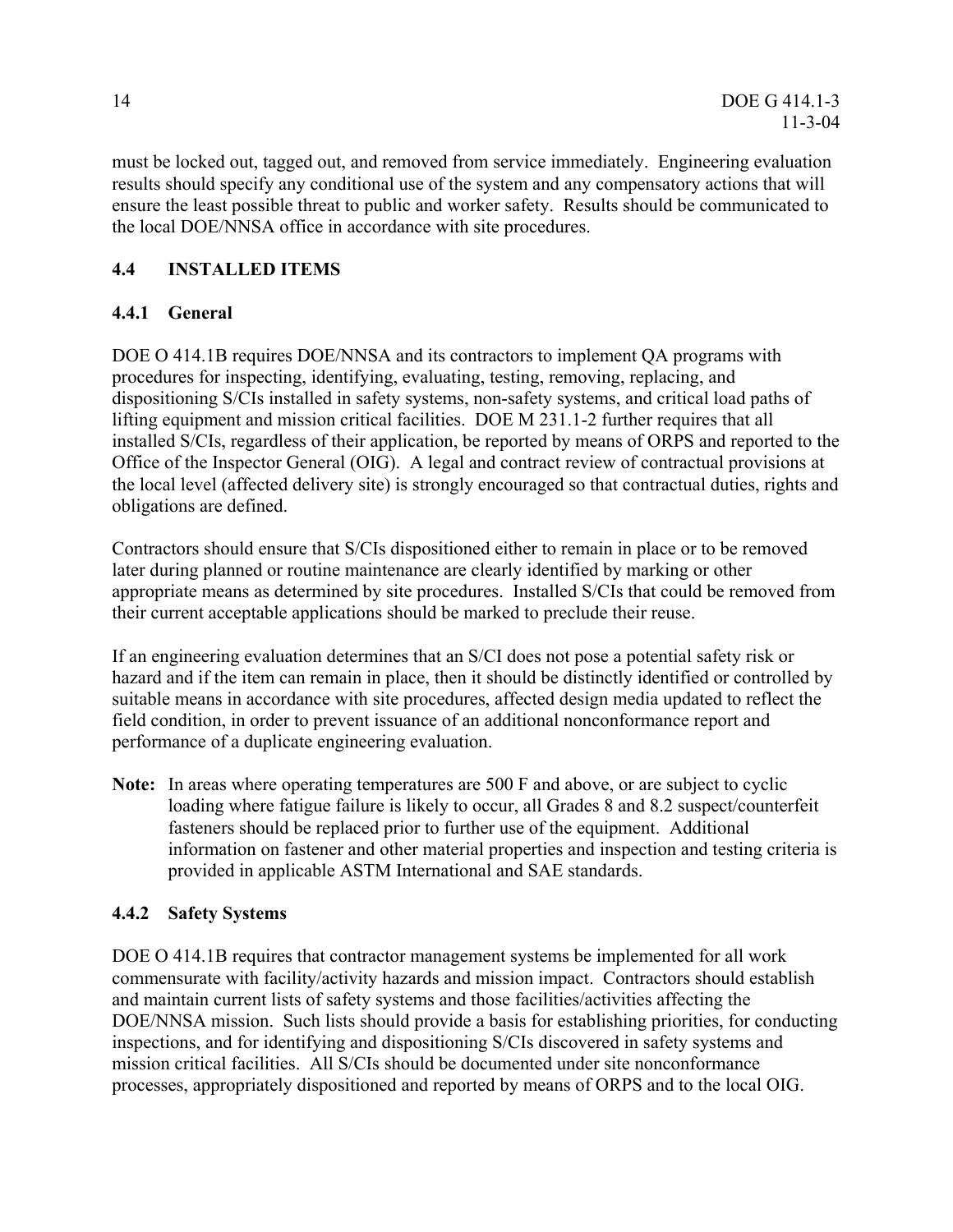### <span id="page-21-0"></span>DOE G 414.1-3 15 11-3-04

An engineering evaluation should be conducted by authorized technical personnel using recognized methods and site procedures to determine where and how the S/CI is used in a safety system or mission critical facility, its potentially adverse effect on safety, and its proposed disposition. Potential hazards to workers during S/CI removal should be recognized.

If the S/CI discovered in a safety system or mission critical facility could create a potential safety hazard, an engineering evaluation should determine whether:

- The system should be removed from service immediately, locked out, and tagged out until the S/CI has been replaced with an acceptable item; or
- The system can be used, with limitations on operation, until the item can be replaced.

If an engineering evaluation determines that an S/CI does not pose a potential safety hazard, the item may remain in place, provided it is properly identified or controlled by other suitable means, according to site procedures, to prevent its reuse in an application where it may not be suitable. Sampling inspection and special inspection techniques, (e.g., portable testing equipment) may be used to locate and evaluate S/CIs installed in safety systems and mission critical facilities.

# **4.4.3 Non-Safety Systems**

If an S/CI is discovered in a non-safety system, the following actions should be taken.

- Identify the nonconforming item through site nonconformance processes.
- Report the S/CI to the local DOE/NNSA office.
- Issue an Occurrence Report.
- Notify the local OIG.
- Mark or otherwise identify the S/CI as determined by local procedures.
- Maintain the S/CI for evidentiary purposes until no longer deemed necessary by the OIG.
- Remove, replace, and dispose of the S/CI during routine maintenance, or repair or disposition it to remain in place as determined by the disposition of the nonconformance.

S/CI discovery in a non-safety system should prompt inspection of similar items in safety systems. Also, an S/CI discovered in non-safety system applications could create personnel safety hazards, which should be treated in accordance with Section 4.4.2.

# **4.4.4 Critical Load Paths in Lifting Equipment**

Lifting equipment, including both fixed and mobile cranes and other devices (e.g., forklifts, scissor lifts, manlifts, balers, truck and dock lifts, elevators, conveyors, and slings) have many bolted connections that rely on the integrity of the fasteners and structural components to meet specifications for safe operation. Crane and other equipment manufacturers have identified the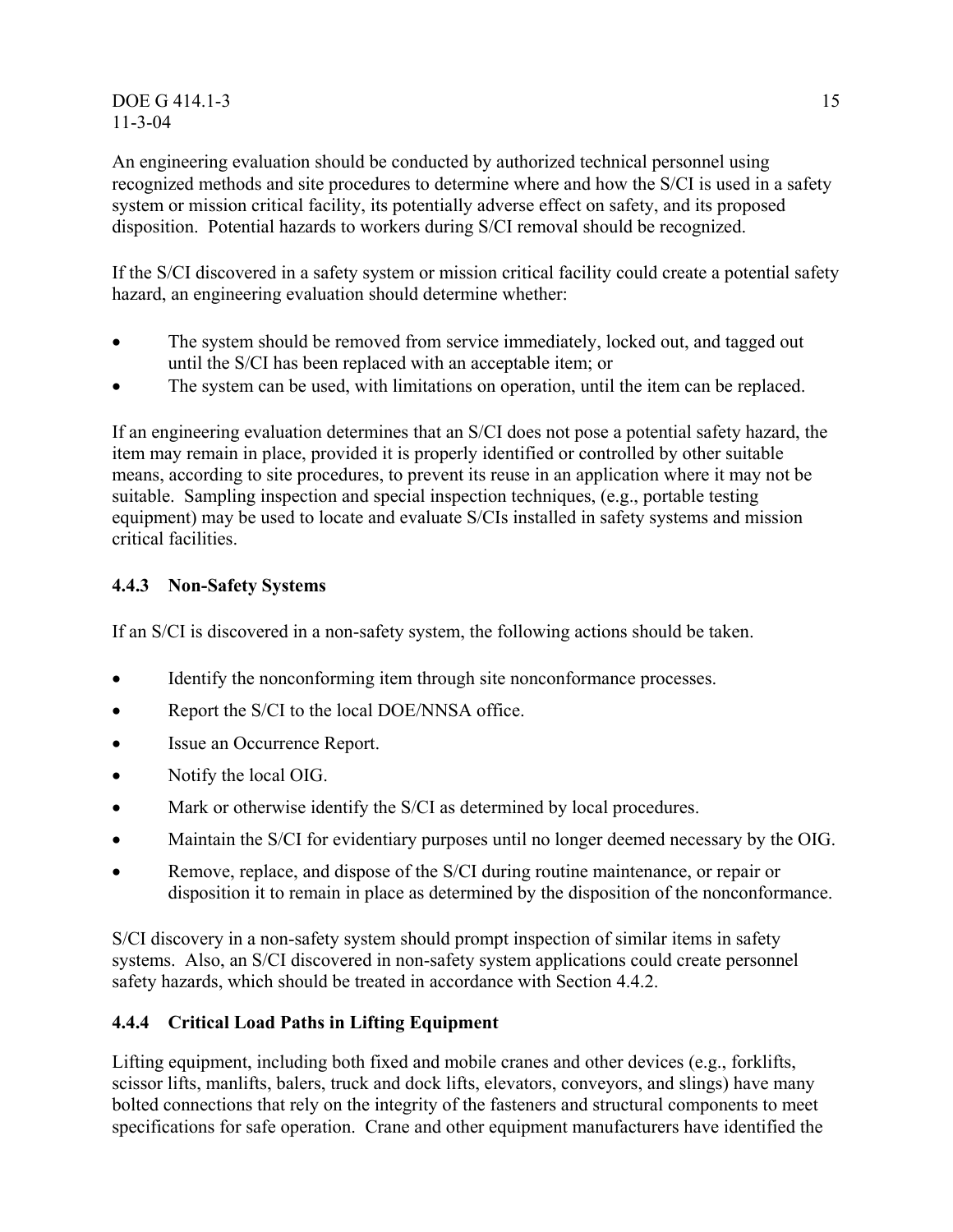<span id="page-22-0"></span>critical load paths for their key structural components. Examples of critical load paths for fixed cranes include the bottom and top blocks, trolley system, bolted connections on main bridge supports, bolted rod connections, and end stops.

S/CIs discovered on lifting equipment should be reported to the manufacturer, documented through site nonconformance processes, reported in ORPS, reported to the local DOE/NNSA office, and reported to the local OIG office. An engineering evaluation should be conducted to determine the critical load paths in lifting equipment based on information provided by the equipment manufacturer. If the evaluation determines that an S/CI discovered in a critical load path of lifting equipment could create a safety hazard, site or facility management should be notified and the lifting equipment locked out and tagged out or otherwise removed from service according to site procedures. The S/CI should be removed, disposed of, and replaced by an acceptable item. If the evaluation determines that the S/CI in a critical load path could not create a safety hazard in its current application, the S/CI should be identified by marking or other appropriate methods and its location noted; the S/CI should either be removed and replaced during future maintenance or repair or allowed to remain in place in accordance with Section 4.4.1.

An S/CI discovered outside the critical load path of lifting equipment should be documented through site nonconformance processes, reported in ORPS, to the local DOE/NNSA office, and to the local OIG office.

# **4.4.5 Capital Assets**

Condition assessment survey (CAS) inspectors should verify that contractors have taken prescribed actions to control S/CIs for those facilities and equipment defined in DOE O 534.1, ACCOUNTING [31] as capital assets.

# **4.5 REMOVAL AND DISPOSITION**

Consistent with the guidance provided above, all known S/CIs should be removed as soon as practicable from any location within the DOE complex when an engineering evaluation has determined that the S/CI could create a safety hazard. S/CI may be destroyed, provided:

- The item cannot be traced to a supplier, manufacturer, or distributor;
- Is not required as material evidence by the local OIG for litigation (See Section 6.2.8.); and
- The local OIG has authorized destruction of the item

If authorized by the OIG, destruction of the S/CI should be performed in a manner so as to permanently and irrevocably alter the S/CI so that it cannot be used. Examples of alteration include melting, shredding, or destroying the threads on fasteners; crushing circuit breaker casings; or embedding fasteners in concrete or other media, rendering them useless. A Certification of Destruction should be obtained from the disposal source. Burying S/CIs may be acceptable if they do not contain hazardous material or material prohibited by Federal, State, or local regulations (e.g., cadmium-plated fasteners).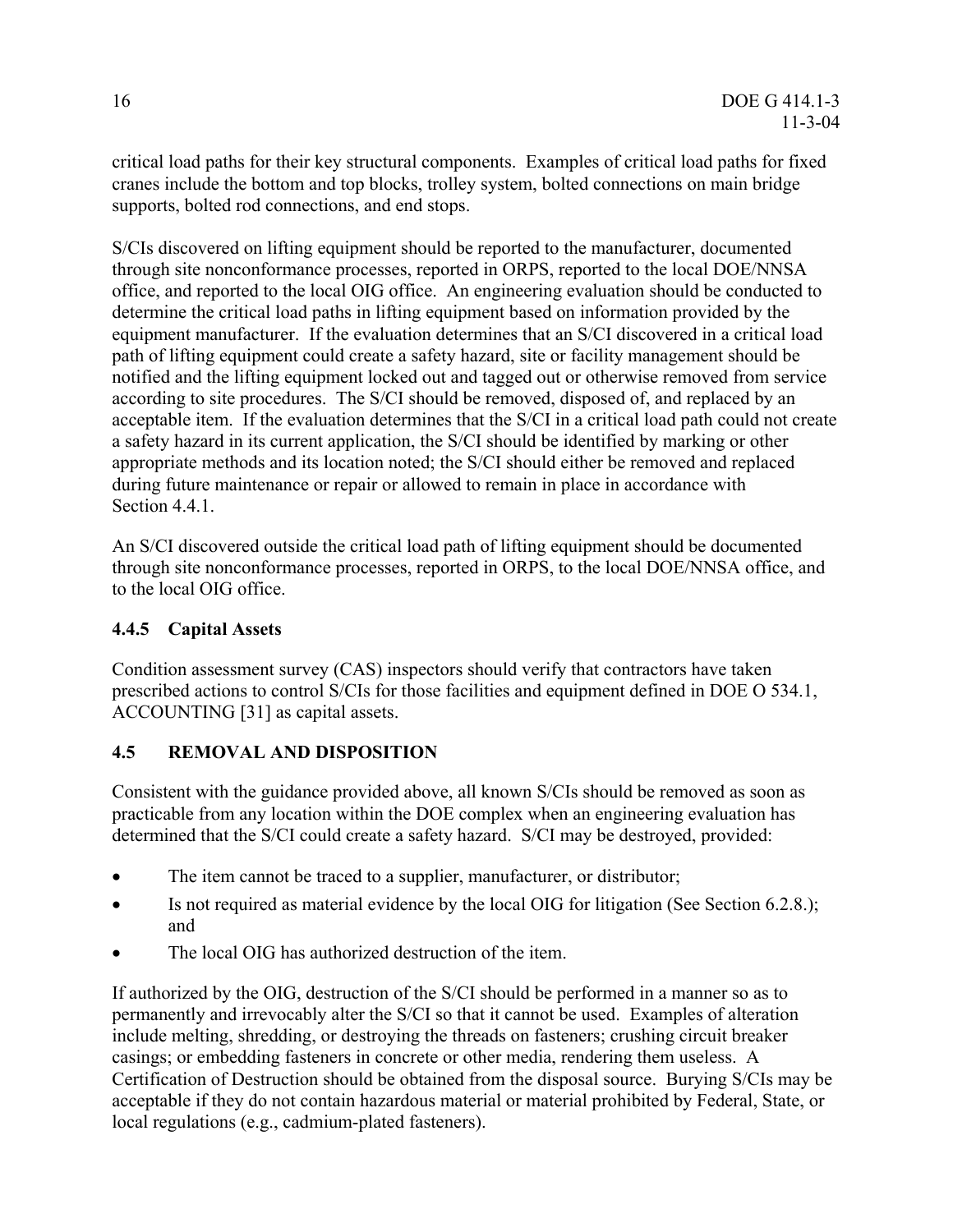<span id="page-23-0"></span>DOE G 414.1-3 17 11-3-04

S/CIs should be removed from surplus safety systems and mission critical facilities before components and items are released for sale or transfer of accountability. Conversely, surplus items received from DOE/NNSA or other facilities should be inspected for S/CIs prior to acceptance and installation.

# **5. OCCURRENCE REPORTING AND INFORMATION EXCHANGE**

# **5.1 REPORTING S/CI DISCOVERY**

10 CFR 830, Subpart A and DOE O 414.1B require that processes for the prevention of quality problems (i.e., S/CIs) be established and implemented. The quality assurance requirements further state that items, services, and processes that do not meet requirements be identified, controlled and corrected. DOE M 231.1-1A requires prompt reporting of all S/CIs, regardless of their location/application, to the cognizant DOE operations office manager and program manager by means of ORPS, and the local OIG. The use of ORPS and the S/CI notification process (Section 5.4) will facilitate the contractor's reporting obligation. Reporting an S/CI to ORPS does not substitute for reporting to the OIG.

Prompt reporting of S/CI in ORPS contributes to improvement of safety, regulatory compliance, and reliability. The S/CI information reported in ORPS is also used by Program Offices, other DOE contractors, EH, OIG, and where appropriate by external agencies to prevent the spread of potentially hazardous items. For this reason, information reported should be sufficient to alert other organizations of an S/CI and potential safety or performance problems associated with the items. Historically, many S/CIs and defective items have been identified via ORPS. EH-3 reviews ORPS events on a daily basis for S/CI and defective items with the potential safety impact on DOE/NNSA operations (see Section 5.4).

# **5.2 GOVERNMENT-INDUSTRY DATA EXCHANGE PROGRAM**

Office of Management and Budget Policy Letter No. 91-3 [32] requires DOE to participate in the exchange of failure experience information concerning S/CI. Accordingly, DOE/NNSA and their contractors should participate in the Government-Industry Data Exchange Program (GIDEP). Information on joining and participating in GIDEP can be found at: [http://www.gidep.org](http://www.gidep.org/). The Office of Corporate Performance Assessment utilizes GIDEP as a S/CI information source. DOE/NNSA and its contractors should also use GIDEP information in their procurement, inspection, and maintenance processes to both prevent introduction of S/CI's and assist in the identification of S/CIs that have already entered the facility, and for reporting S/CI discoveries.

# **5.3 CONSULTATION WITH OFFICE OF GENERAL COUNSEL**

Program managers should consult with DOE's Office of General Counsel regarding legal questions arising from any S/CI occurrence. Typical legal questions involving an S/CI report include disclosure restrictions; procedures to protect Government rights against S/CI suppliers; and proper liaison procedures among DOE programs and investigative, law enforcement, or prosecuting agencies (e.g., the Office of Inspector General Defense Criminal Investigative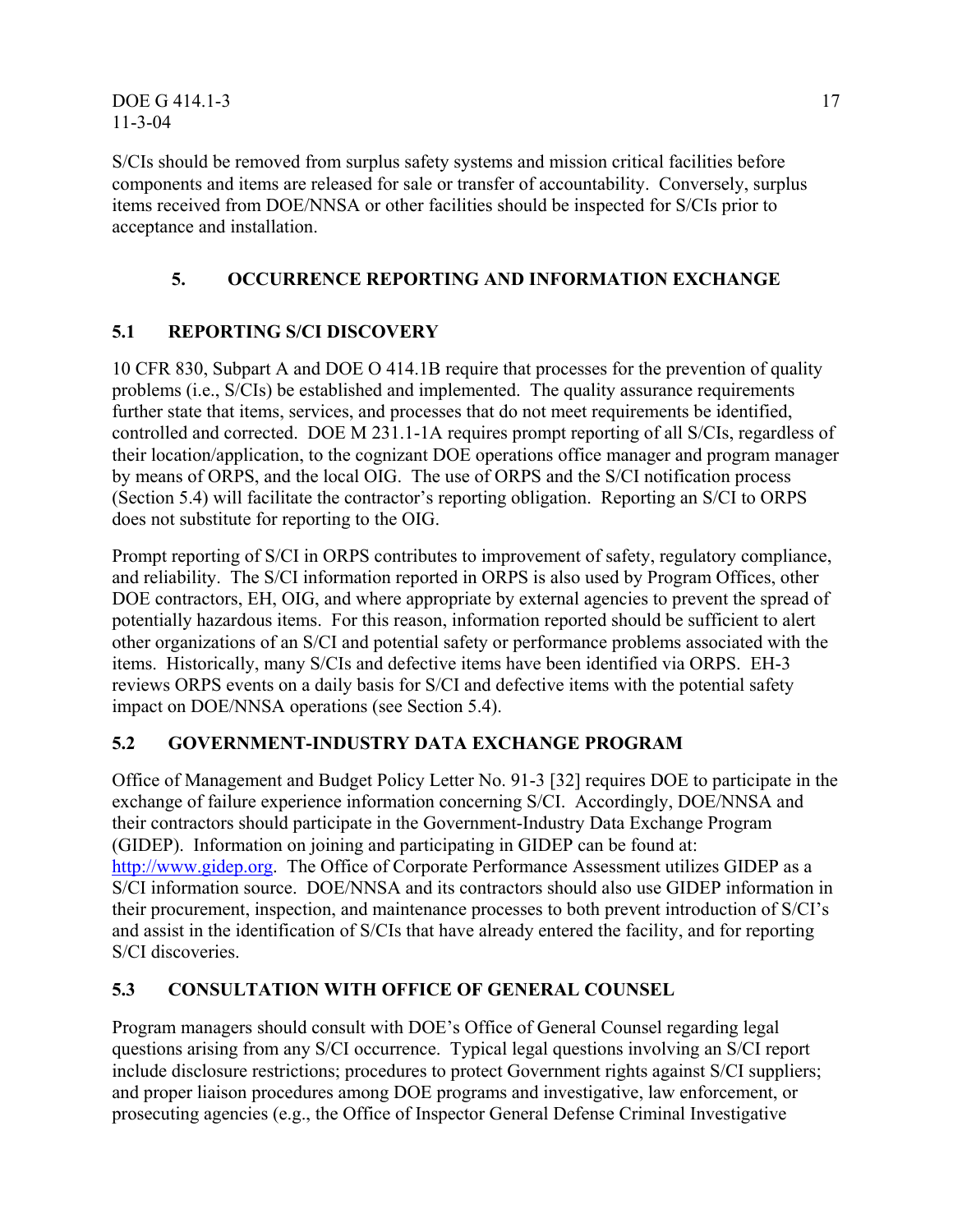<span id="page-24-0"></span>Service, Federal Bureau of Investigation, U.S. Department of Justice, and U.S. Attorneys). Within the Office of General Counsel, the Office of Assistant General Counsel for Civilian Nuclear Programs should be consulted for SCI issues involving nuclear safety, at (202) 586-6975. For SCI issues involving procurement and contractual-related issues, the Office of Assistant General Counsel for Procurement and Financial Assistance should be consulted, at (202) 586-2440. Both offices are located at DOE Headquarters in the Forrestal Building in Washington, D.C.

# **5.4 S/CI REVIEW, ANALYSIS, AND NOTIFICATION**

# **5.4.1 S/CI Review and Analysis**

In May 2003, EH assumed corporate responsibility for the Department's S/CI process. This responsibility includes the collection and review of information from internal and external sources and the identification and dissemination of potential S/CI's and defective items to the DOE/NNSA complex. Figure 1 depicts a flow chart of the S/CI process. S/CI information sources include ORPS, GIDEP, Institute of Nuclear Power Operation (INPO), Noncompliance Tracking System databases, accident investigation reports, and NRC Generic Communications.

For each potential S/CI identified, EH prepares a Data Collection Sheet (DCS) and assigns a tracking number. The DCS is used to facilitate review of the S/CI or defective item and to document actions taken to resolve the issue. EH reviews DCSs with the operating experience review team. The identified S/CI and defective items are evaluated using screening criteria for applicability to DOE/NNSA and to determine what actions should be taken. EH may also obtain advice and assistance from other subject matter experts in the Department to assist them in making this determination. Typical screening criteria include:

- Is this a repeat occurrence?
- Does the issue affect more than one site or have the potential to affect more than one site?
- Has the issue been declared S/CI or defective, or does it have the potential to be declared S/CI?
- Is an investigation underway or about to be initiated regarding potential criminal activities?
- Does the issue have any immediate or potential regulatory, environmental, health, or safety impact?
- Could other organizations address the issue more appropriately?
- Does the issue have any complex-wide procurement implication?

# **5.4.2 S/CI Notification Process**

The purpose of the S/CI notification process is to provide a coordinated mechanism for the timely dissemination and field review of information concerning potential S/CI. Based on the potential significance of the S/CI and applicability to DOE/NNSA, the information may be provided to the complex using one of several methods.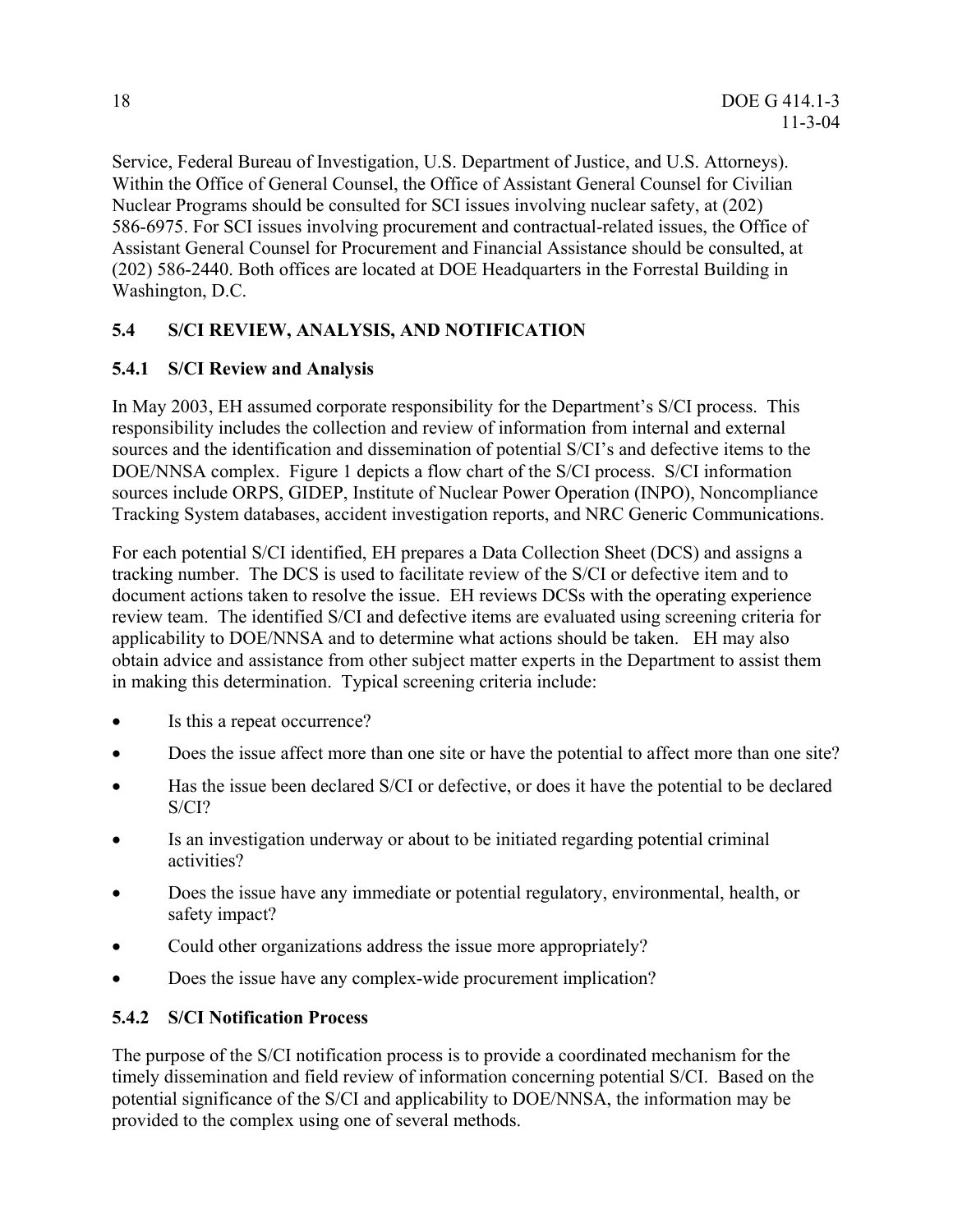### <span id="page-25-0"></span>DOE G 414.1-3 19 11-3-04

- An EH Safety Alert may be issued and posted on the DOE EH S/CI Web site
- S/CI points of contact in the field or at Headquarters may be notified
- The DCS may be posted on the DOE EH S/CI Web site
- An article may be published in the OE Summary

Regardless of how the information is disseminated, field and Headquarters organizations should review the information for potential applicability to their own facilities and operations. When an organization identifies an S/CI, it should submit an ORPS report and notify the local Inspector General (IG). The ORPS report will then be reviewed by the OE Group as part of its daily review of ORPS Reports.

If EH determines that the S/CI issue is crosscutting and/or of significant concern, it is elevated to the Assistant Secretary for Environment, Safety and Health. A support group is convened as necessary with applicable representatives from the line and the Offices of General Counsel (GC) and IG. The GC and the IG representatives will assist in dealing with sensitive (closely held) information related to ongoing investigations. No information is to be withheld from DOE and the contractor community except whether a criminal investigation is planned or ongoing or who may have made the allegation. All other pertinent S/CI information will be provided. This support group assists EH in developing lines of inquiry to investigate and disposition the S/CI. Members of the support group will be designated by their management and will have the means and authority to act on behalf of the organization. Support groups will be formed on an ad-hoc basis, and may consist of representatives from organizations such as EH (lead), IG, GC, Environmental Management (EM), NNSA, Office of Science, Fossil Energy and Nuclear Energy.

EH will then send a memorandum to the applicable PSOs describing the issue and requesting an investigation be conducted in accordance with the lines of inquiry. This memorandum will also include a request to respond to EH with a plan, schedule for completing the investigation, the results of the investigation, and the PSO evaluation of the results. The PSOs then direct their field organizations to conduct an investigation of the S/CI issue as they deem necessary. PSOs then evaluate and document the results of their investigation whether an S/CI is identified or not. If S/CI is identified, an ORPS Report is submitted per the requirements in DOE O 231.1A, and the IG notified, per the requirements dictated in DOE O 221.1. The PSOs also initiate the appropriate corrective measures to remedy the S/CI issue and collect the costs associated with this effort. The documented results of the investigation at each site, including any corrective actions, are forwarded to respective PSO who can evaluate adequacy of responses and then forward to EH.

EH then consolidates the results of the PSO reports and reviews them for completeness. EH may make recommendations to the PSOs regarding the report results. EH then forwards consolidated information such as cost data and other information to the IG or other organizations as appropriate to close out the investigation.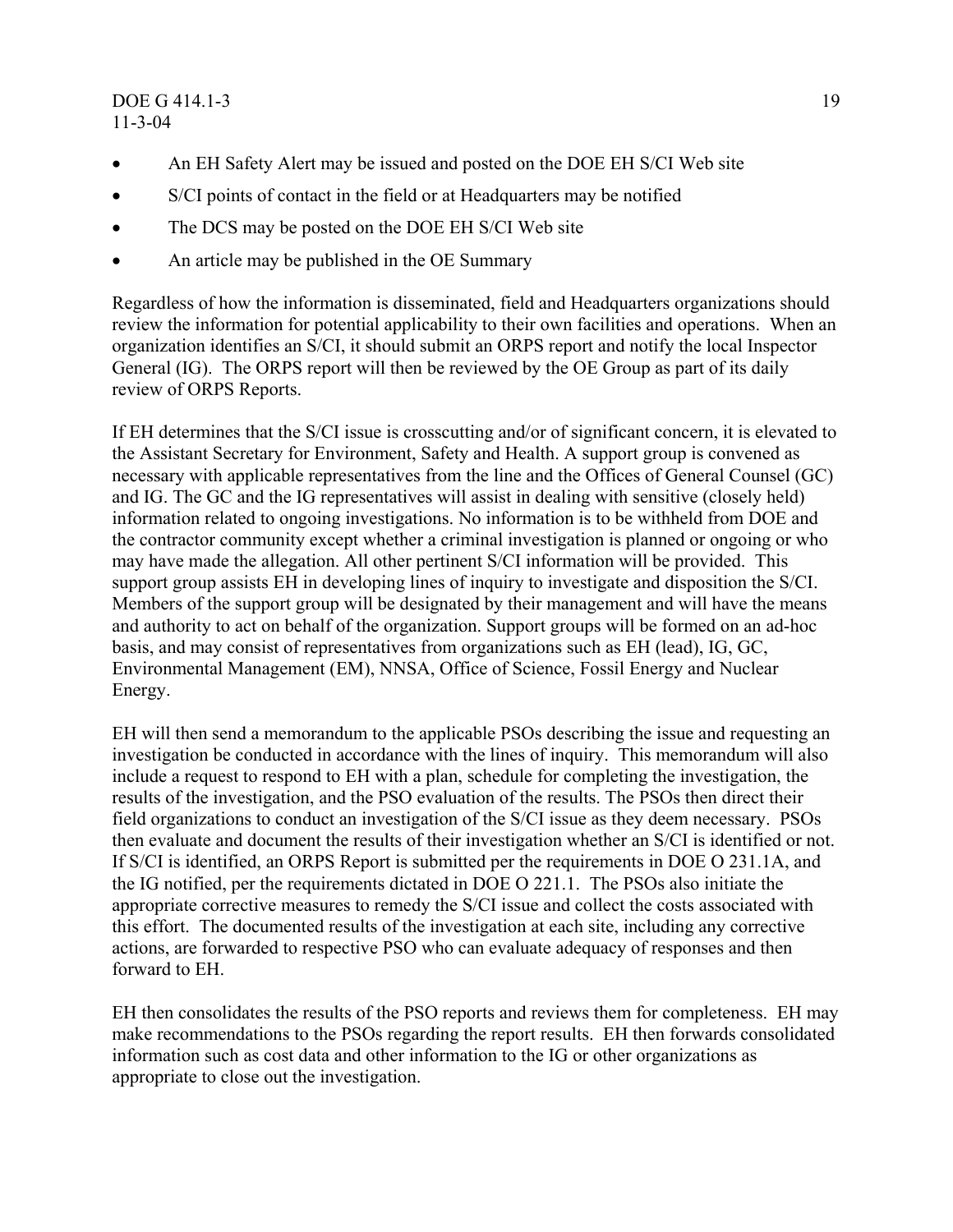<span id="page-26-0"></span>The EH *Process Guide for the Identification and Disposition of Suspect/Counterfeit Items at Department of Energy Facilities* [37] has been posted on the DOE EH S/CI Web site at <http://www.eh.doe.gov/sci>.

# **6. REPORTING S/CIs TO DOE OIG**

# **6.1 AUTHORITY**

DOE O 221.1 [33] requires DOE/NNSA and contractor personnel to report instances of suspected fraud, waste, and abuse to OIG. This all-encompassing requirement includes S/CIs. Reporting S/CIs pursuant to other DOE/NNSA directives (e.g., reporting into ORPS) does not substitute for reporting S/CIs to OIG.

# **6.2 REPORTING S/CIs TO OIG**

# **6.2.1 General**

DOE/NNSA field elements or contractors should report any S/CI discovered during receipt, maintenance, testing, inspection, or use and when there is reason to believe that a fraudulent act occurred during the manufacture, shipping, testing, or certification of the S/CI. The following are some, but not all, indicators that should cause suspicion of fraud.

- Though Item X was ordered and billed for, evidence exists that the supplier intentionally provided Item Y.
- The S/CI, sold as new, shows evidence of prior use.
- Evidence shows that the manufacturer or supplier:

—Intentionally provided altered or incomplete testing data or

—Did not disclose that some testing data were missing.

- Performance is inconsistent with certification or testing data furnished by the manufacturer or supplier.
- Product failure rate exceeds expectations.
- The manufacturer's name, logo, serial number, or manufacture date appear to have been altered.
- Product is certified as meeting specified criteria but fails independent QA test.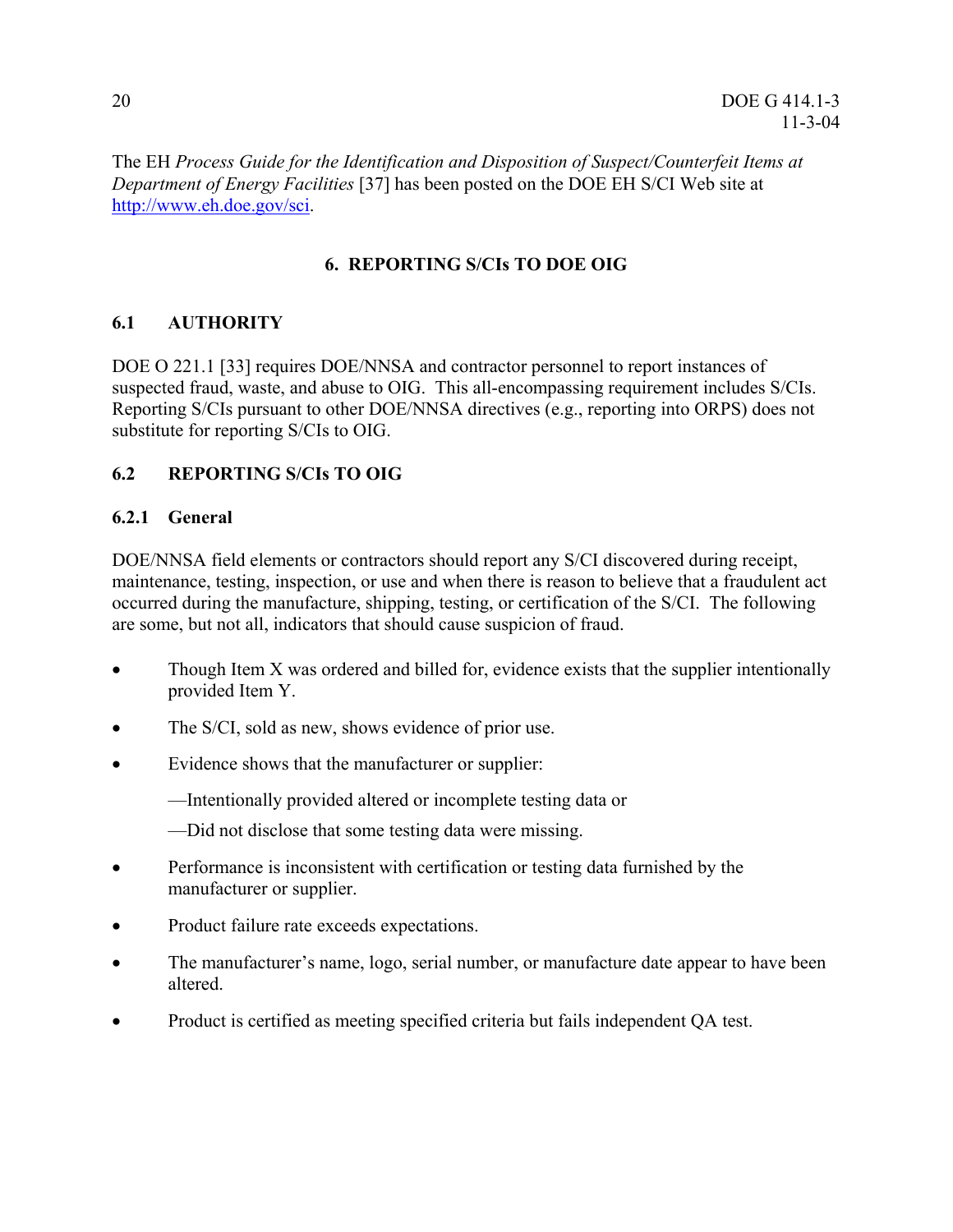

**Figure 1. Suspect/Counterfeit Item Process Flow Chart**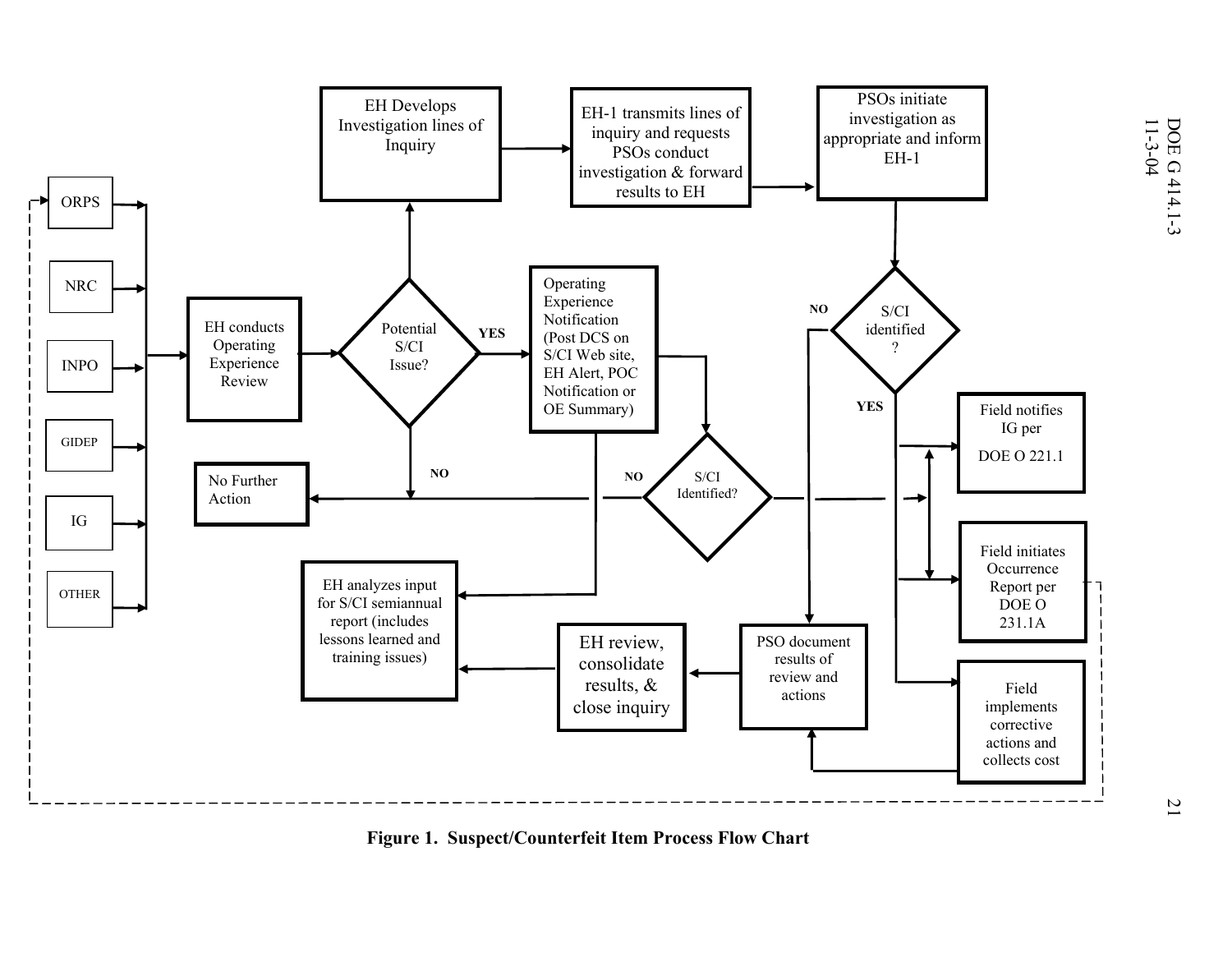# **6.2.2 Who Should Report S/CIs to OIG**

DOE/NNSA or its contractors at the site (i.e., location) where the S/CIs are initially discovered should report directly to OIG. Responsibility for reporting S/CIs to OIG, as described in this Guide, should be fixed at each location.

# **6.2.3 Where to Report**

All reports to OIG should be made to the local OIG office nearest the location where the S/CIs were initially discovered. Communicating directly with the local OIG office improves the chance of successful communication of the necessary information. Appendix 3 contains the location, mailing address, telephone number, fax number, and electronic mail address of the local OIG offices.

# **6.2.4 What to Report**

Report specific characteristics of the potential fraud including;

- Description of the S/CI (e.g., raw material, fasteners, electrical components, valves, fittings, ratchet straps);
- Location of discovery (e.g. receiving inspection, specific building and room installed)
- Name of manufacturer, distributor, and supplier;
- Identifying numbers (e.g., serial number, model number, product code);
- Point of contact for information on the location of the S/CI and documentation;
- Date of S/CI discovery;
- Occurrence report number (if available);
- Intended end use (e.g., facility construction, component or equipment assembly);
- Significance of the S/CI;
- Dollar value of the S/CI; and
- Other pertinent information, including action that is underway by the DOE/NNSA or other agencies.

# **6.2.5 When to Report**

An S/CI that meets the broad factual situations or characteristics for reporting to OIG should be reported immediately or within 3 working days following its discovery.

# **6.2.6 How to Report**

S/CI may be reported by letter, telephone, fax, or electronic mail to the appropriate OIG field office. (See Appendix 3.)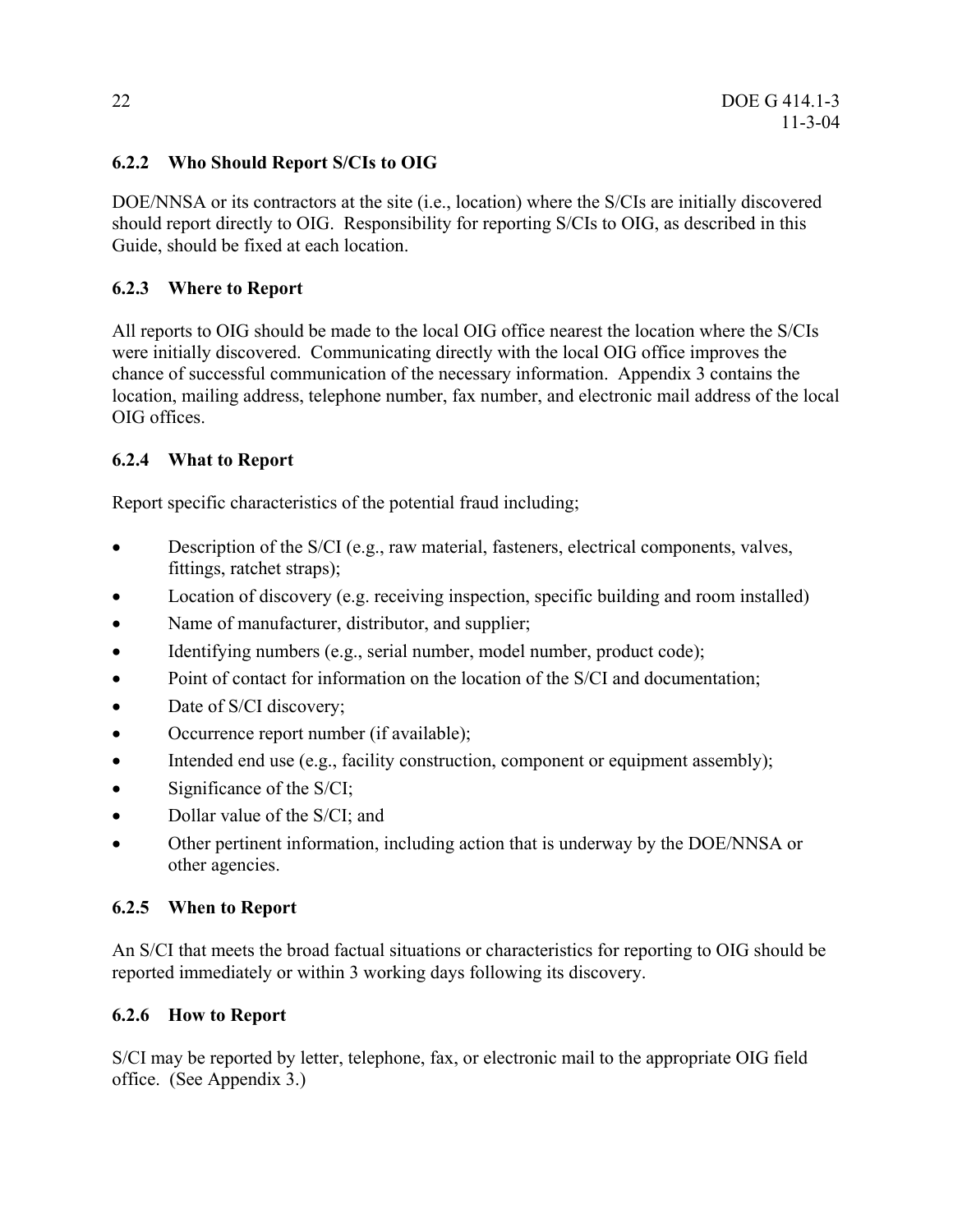# <span id="page-29-0"></span>**6.2.7 How to Secure the S/CI**

S/CI and corresponding documentation should be placed on hold in a secure area until OIG has been notified and has responded to the notification and disposition directions.

# **6.2.8 What to Expect from OIG**

Once the local OIG office has been notified, OIG will respond in writing within 10 calendar days of the notification as to its intent regarding opening an investigation. If OIG opens an investigation, DOE/NNSA and its contractors will receive a written request to cooperate with OIG by retaining and securing the S/CI and related paperwork until the investigation is completed. In some instances, OIG may take custody of the S/CI. The OIG will also require the corresponding paperwork for investigative purposes. OIG will provide written notification when an investigation has been opened. At case closing, or when the S/CI are no longer needed for evidentiary purposes, the OIG will provide written notice releasing the S/CI from hold status, with a copy to the contractor (where appropriate) for information. Once the S/CI is released from hold status, disposal of the S/CI may proceed as described in Subsection 4.5 of this Guide. If OIG does not respond as described in this paragraph, DOE/NNSA and contractor personnel should feel free to contact OIG.

If the OIG decides not to pursue a criminal investigation, the OIG will give written notice releasing the S/CI from hold status. This action should not preclude DOE/NNSA or its contractors from denying payment, returning substandard or otherwise defective items to the sender, or seeking other contractual remedies, as appropriate. OIG's decision to release an S/CI from a hold status should not be interpreted as having any bearing on the safety or usability of the product in question. Release means that the OIG does not need the items for evidentiary purposes.

**NOTE: Returning a substandard or otherwise defective item to the sender could result in resale of that item. The purchaser should take action to ensure that either the supplier's performance is improved or the supplier is removed from the approved suppliers list.** 

# **6.3 SUCCESSFULLY PROSECUTING S/CI CASES**

The best defense against the introduction of S/CIs into the DOE/NNSA complex is a well-managed and up-to-date QA program. Prosecution of S/CI offenders is an integral part of the DOE/NNSA internal control structure and is used to discourage would-be offenders; however, prosecution without an effective QA program will not prevent the introduction of S/CIs into the DOE/NNSA complex. Implementing the following suggestions will improve the chances for successfully prosecuting an S/CI offender.

• Identify the S/CI during initial receipt at its point of entry into the DOE/NNSA complex (i.e., where the goods ordered are opened, inspected, tested (when applicable), and compared to the requisition and shipping paperwork).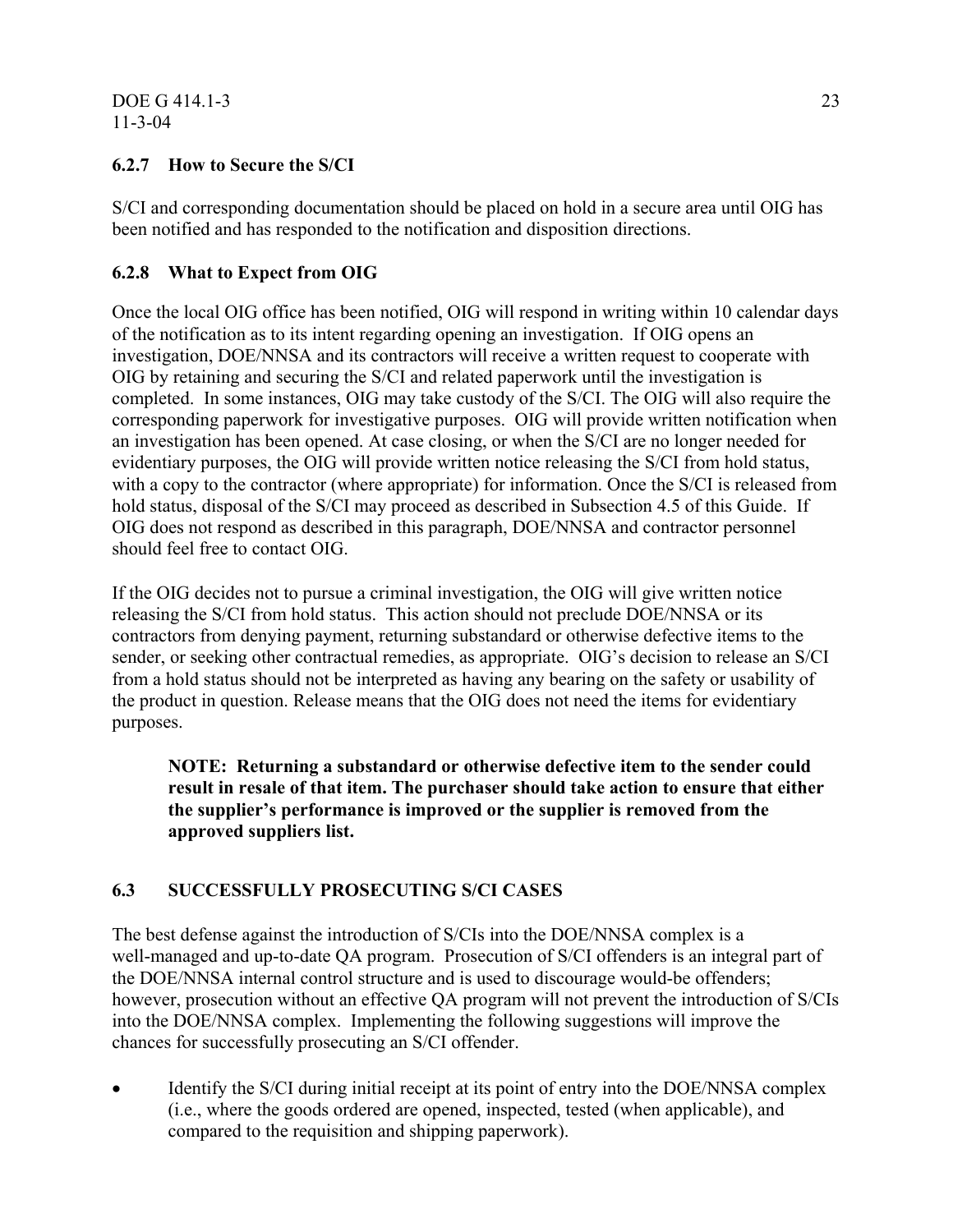- <span id="page-30-0"></span>• Limit and document the chain of custody of the S/CI and paperwork from receipt until OIG releases the S/CI from a hold status.
- Ensure that requisitions or purchase orders contain specific product requirements.
- Require the manufacturer and supplier to certify that the products supplied conform to contract requirements and specifications.
- Conduct an independent test (or evaluation) to show that the product does not conform to contract requirements.

# **7. TRAINING**

S/CI training requirements should be established in DOE/NNSA and contractor training programs. DOE/NNSA and its contractors should train personnel, within their respective areas of responsibility, to identify, prevent, detect, disposition, report, and control the introduction of S/CIs into the DOE/NNSA complex. Training should include hands on training; familiarization with pertinent DOE/NNSA directives, processes, and procedures; the contents of this Guide; and site specific S/CI processes and controls.

Management personnel should be trained to gain an understanding of DOE/NNSA expectations relative to S/CI and to ensure:

- Awareness of S/CI processes, procurement and other procedures designed to preclude entry, identify, disposition, report and control S/CIs;
- Training is institutionalized and provided to appropriate personnel involved in design, procurement, inspection, nonconformance, and reporting processes receive S/CI training;
- Management systems report and evaluate all S/CIs discovered within the DOE/NNSA complex; and
- Corrective and preventive actions are institutionalized within the DOE/NNSA complex.

Supervisors should evaluate the specific training needs of their personnel to ensure that they are proficient in S/CI identification, prevention, detection, disposition, reporting, and control procedures within their areas of responsibility (i.e., engineering; procurement; environment, safety, and health; QA; receipt inspection; warehouse and storage; maintenance; operations, and incident reporting).

The target audience should include personnel who function in one or more of the following job categories: operations engineering managers and supervisors; engineers and their supervisors (facility/program/project, component, design, maintenance, new construction, or modifications); System Engineers; Quality Engineers and Inspectors; Planners and Schedulers; Project Engineers & Managers; Procurement and Supplier Quality; Drafting Leads; Facility Maintenance Supervisors; Purchase Card Holders; Crafts (fitters, welders, mechanics, carpenters, machinists, electricians, equipment operators, etc.); Construction Managers; Procurement Agents; and Occurrence Reporting.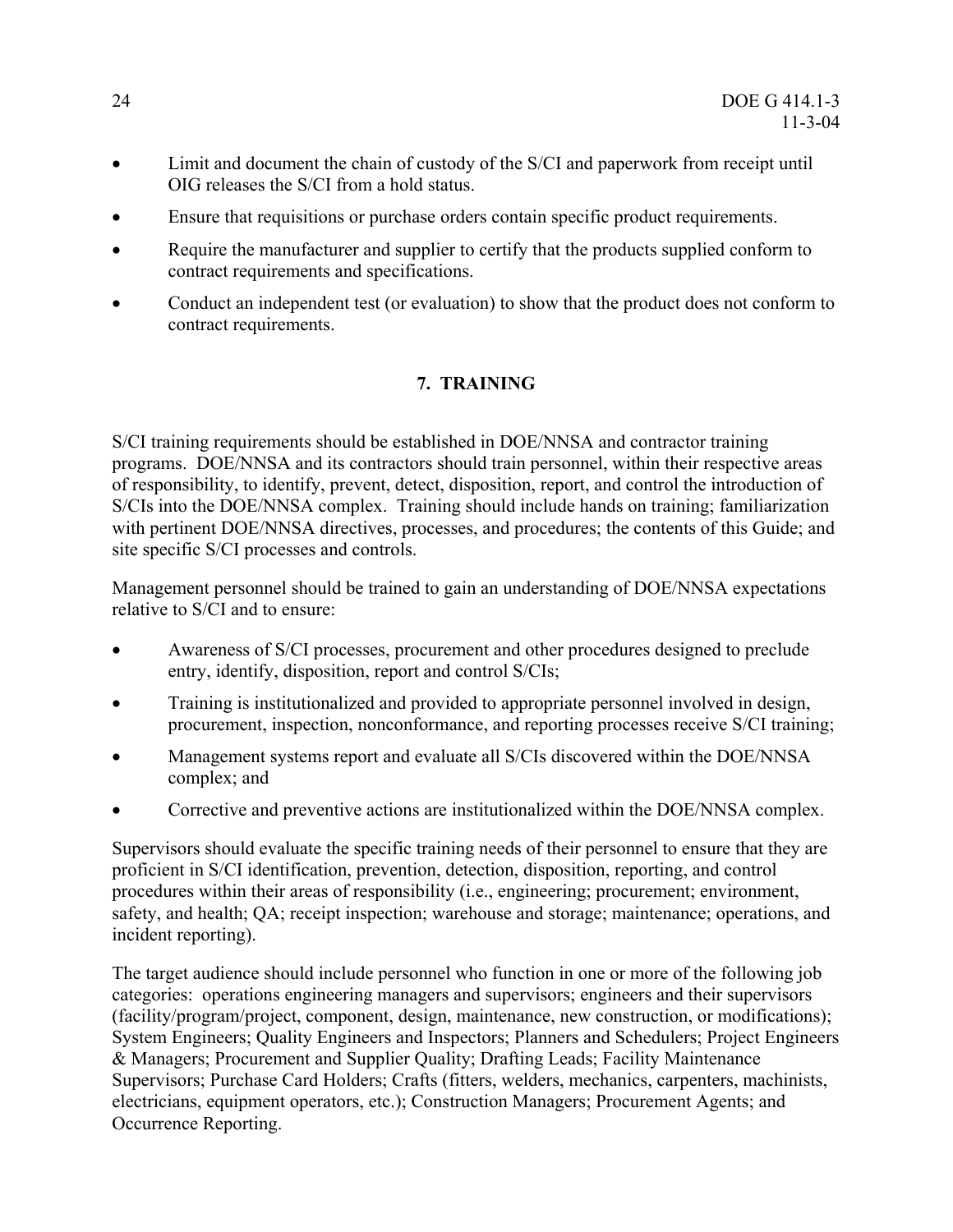<span id="page-31-0"></span>Hands-on training should be provided during initial training for new personnel and in refresher training as necessary to demonstrate continued competence. Refresher training should be provided on a regularly scheduled basis. The purpose of refresher training is to promote awareness and encourage employee compliance with program requirements and procedures. This type of training informs employees in a timely manner of any changes to applicable requirements and procedures and motivates employees to develop and maintain awareness of changing requirements and procedures.

Sources of information for refresher training should include GIDEP; site specific, DOE and NNSA lessons learned databases; EH Alerts; ORPS; site nonconformance reports (NCRs); and hands-on training as appropriate.

Training information is also available on the DOE EH S/CI Web site at <http://www.eh.doe.gov/sci>.

# **8. ASSESSMENT AND OVERSIGHT**

# **8.1 GENERAL**

DOE/NNSA assessment requirements of 10 CFR 830, Subpart A and DOE O 414.1B apply to S/CI management and control processes and issues. DOE G 414.1-1 [34] contains guidance on performing independent and management assessment.

# **8.2 DOE/NNSA AND CONTRACTOR ASSESSMENT**

DOE/NNSA should assess the adequacy and effectiveness of implementation of processes for review, notification, resolution of S/CI issues, and associated training, within both Federal and contractor quality assurance programs. DOE guidance G 414.1-1 contains information on independent and management assessment.

Contractors are expected to assess the adequacy and effectiveness of their S/CI controls in accordance with DOE G 414.1-1 and this Guide.

# **8.3 DOE INDEPENDENT OVERSIGHT AND ENFORCEMENT**

The DOE Office of Independent Oversight and Performance Assurance (OA) and the OIG are responsible for conducting independent oversight of DOE/NNSA actions related to S/CI issues. In addition, the DOE Office of Enforcement and Investigation is responsible for investigating potential contractor violations of the QA rule, 10 CFR 830, Subpart A, involving S/CIs.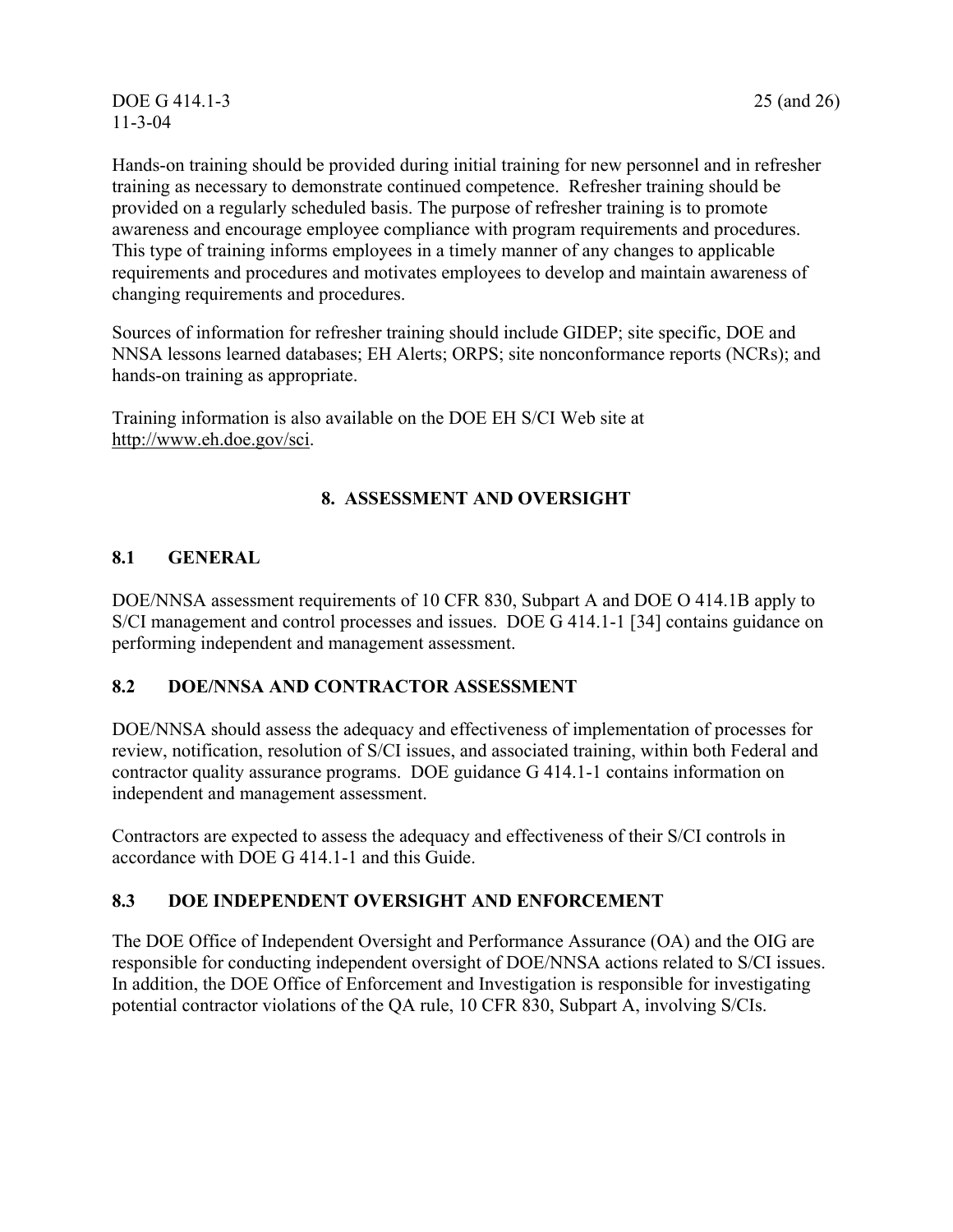# **APPENDIX 1. DEFINITIONS**

<span id="page-32-0"></span>**Certificate of Conformance.** A document signed or otherwise authenticated by an authorized individual certifying the degree to which items or services meet specified requirements.

**Certified Material Test Report (CMTR).** A written and signed document that is approved by a qualified party and contains data and information that attests to the actual properties of an item and the actual results of all required tests.

**Commercial Grade Item.** An item that is: a) Not subject to design or specification requirements that are unique to nuclear or mission critical facilities or activities; b) Used in applications other than nuclear or mission critical facilities or activities; c) To be ordered from the manufacturer'/supplier on the basis of specifications set forth in the manufacturer's published product description (for example, a catalog).

**Critical Load Path.** A structural component (e.g., fastener) in a crane, hoist, transporter, or other handling or lifting equipment in load bearing applications and whose failure could result in an operational safety problem or an unacceptable risk of injury to workers or the public.

**Counterfeit Item.** A suspect item that has been copied or substituted without legal right or authority to do so or one whose material, performance, or characteristics are knowingly misrepresented by the vendor, supplier, distributor, or manufacturer.

**Dedication.** An acceptance process undertaken to provide reasonable assurance that a commercial grade item to be used in a safety system or mission essential facility meets specified requirements. This assurance is achieved by identifying the critical characteristics of the item and verifying their acceptability by inspections, tests, or analysis performed by the purchaser or third party dedicating entity after delivery, supplemented as necessary by one or more of the following: commercial grade surveys; product inspections or witness at hold points at the manufacturer's facility, and analysis of historical records for acceptable performance.

**Engineering Evaluation.** A technical review conducted by qualified engineering and other technical personnel using accepted methods to determine the actual or potential cause of a substantial safety hazard and the effect of an S/CI.

**Nonconformance.** A deficiency in characteristic, documentation, or procedure that renders the quality of an item or activity unacceptable or indeterminate.

**Safety Margin.** That margin built into the safety analyses of the facility as set forth in the authorization basis acceptance limits.

**Safety System.** A DOE/NNSA nuclear and nonnuclear facility structure, system, or component whose preventive or mitigative function is a major contributor to defense-in-depth (i.e., prevention of uncontrolled material release) or worker safety as determined from hazard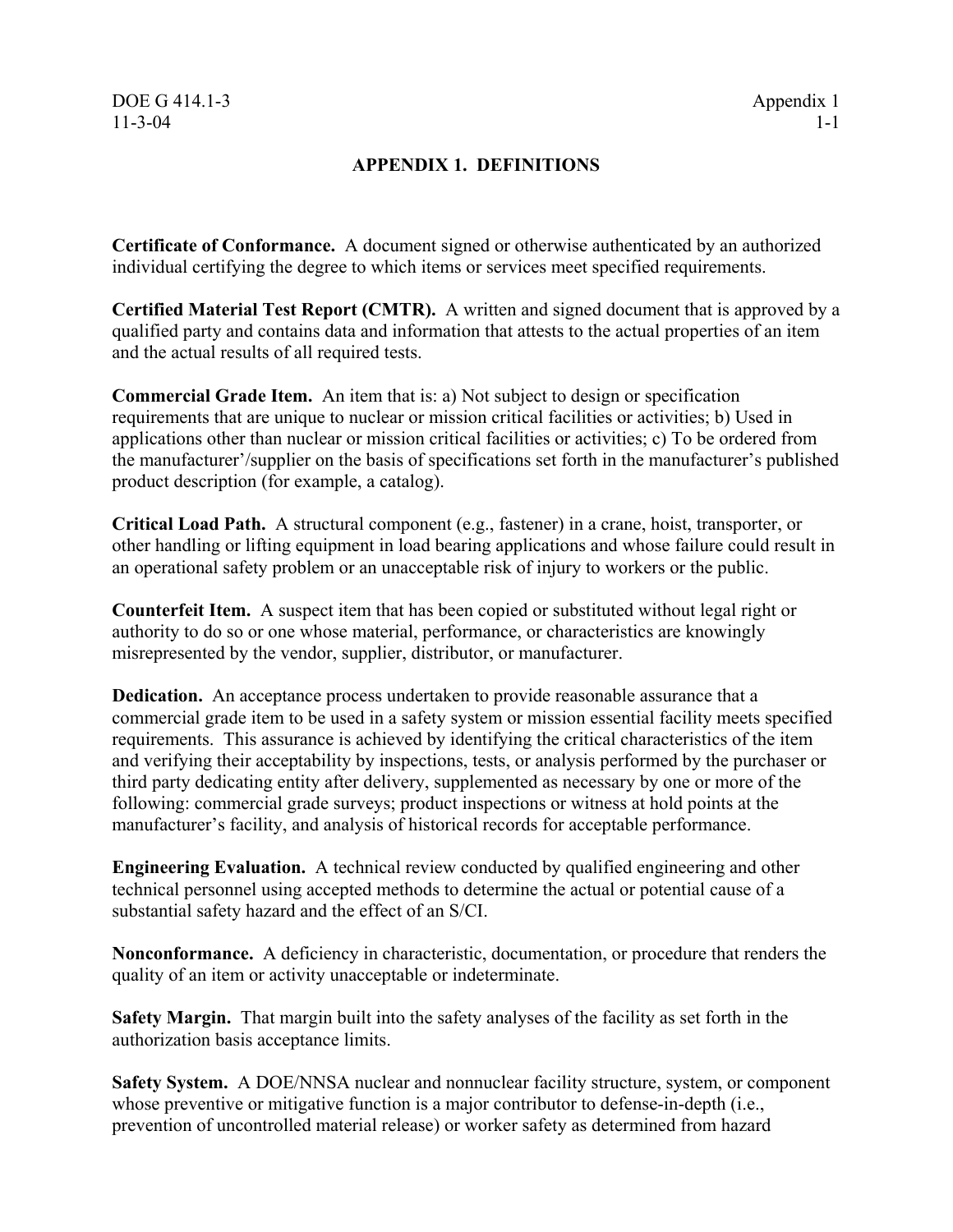analysis. Also, a DOE structure, system, or component, including a primary environmental monitor or a portion of a process system, whose failure could adversely affect the environment, safety, or health of the public or workers.

**Suspect/Counterfeit Item (S/CI).** An item that does not conform to established requirements and exhibits one or more of the indications included in Appendix 4. Investigation of S/CIs should be performed to determine whether the indications are the result of a quality control problem or is actually fraudulent.

**Suspect Item.** An item, which through visual inspection, testing, or other means indicate that it does not conform to established Government or industry-accepted specifications or national consensus standards.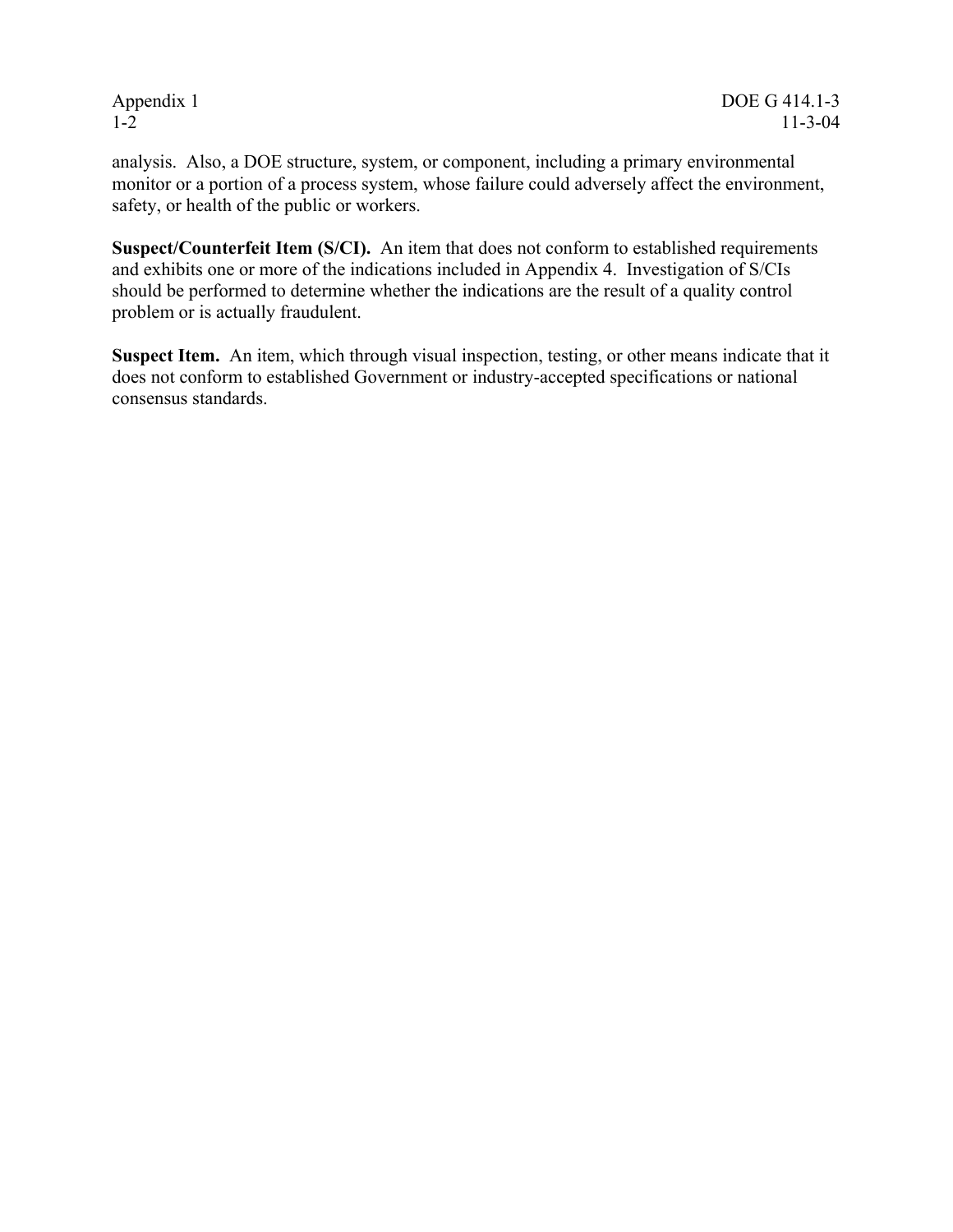### <span id="page-34-0"></span>DOE G 414.1-3 Appendix 2 11-3-04 2-1

### **APPENDIX 2. REFERENCES**

The following referenced documents were used in developing the information contained in this Guide. Some of these documents, such as DOE Orders and the QA Rule, may be linked to the DOE home page. Other documents, such as the ASME standards and EPRI Guidance documents, may be purchased or obtained from the sponsoring organizations. Some DOE documents, such as the 1993 S/CI Plan and related memoranda were used in developing the original Guide and have since been superseded, either totally or in part, are listed as historical references. Formal cancellation of these documents is not required because they are not part of the DOE directives system.

- 1. Public Law 101-592, Fastener Quality Act of 1990.
- 2. 15 CFR, Part 280, Fastener Quality.
- 3. Department of Energy (DOE) Office of the Inspector General Report, *Concerns with the Effectiveness of the Department's Quality Assurance Program Regarding Production Substitution Issues,* DOE/IG-0304, November 1991.
- 4. DOE Office of Environment, Safety and Health, Quality Alert Bulletin No. 92-4, August 1992.
- 5. DOE Office of Nuclear Energy, *Plan for the Suspect/Counterfeit Products Issue in the Department of Energy,* October 1993.
- 6. DOE Office of Environment, Safety and Health, *Independent Oversight Analysis of Suspect/Counterfeit Parts Within the Department of Energy,* November 1995.
- 7. DOE Office of Oversight, Environment, Safety and Health, INDEPENDENT OVERSIGHT REVIEW OF THE DEPARTMENT OF ENERGY QUALITY ASSURANCE PROGRAM FOR SUSPECT/COUNTERFEIT PARTS, May 1996.
- 8. DOE Office of Field Management, Resolution of Outstanding Issues Identified from Inspector General Report DOE/IG-0304, *Concerns with the Effectiveness of the Department's Quality Assurance Program Regarding Production Substitution Issues,* November 1991; *Report of the Senior Managers' Task Group to Resolve Outstanding Issues Concerning Suspect/Counterfeit Items in the Department of Energy,* June 1996.
- 9. DOE O 414.1B, *Quality Assurance,* dated 4-29-04.
- 10. 10 CFR 830, Subpart A, Quality Assurance Requirements.
- 11. DOE G 414.1-2, *Quality Assurance Guide for use with 10 CFR 830.120 and DOE O 414.1*, dated 6-17-99.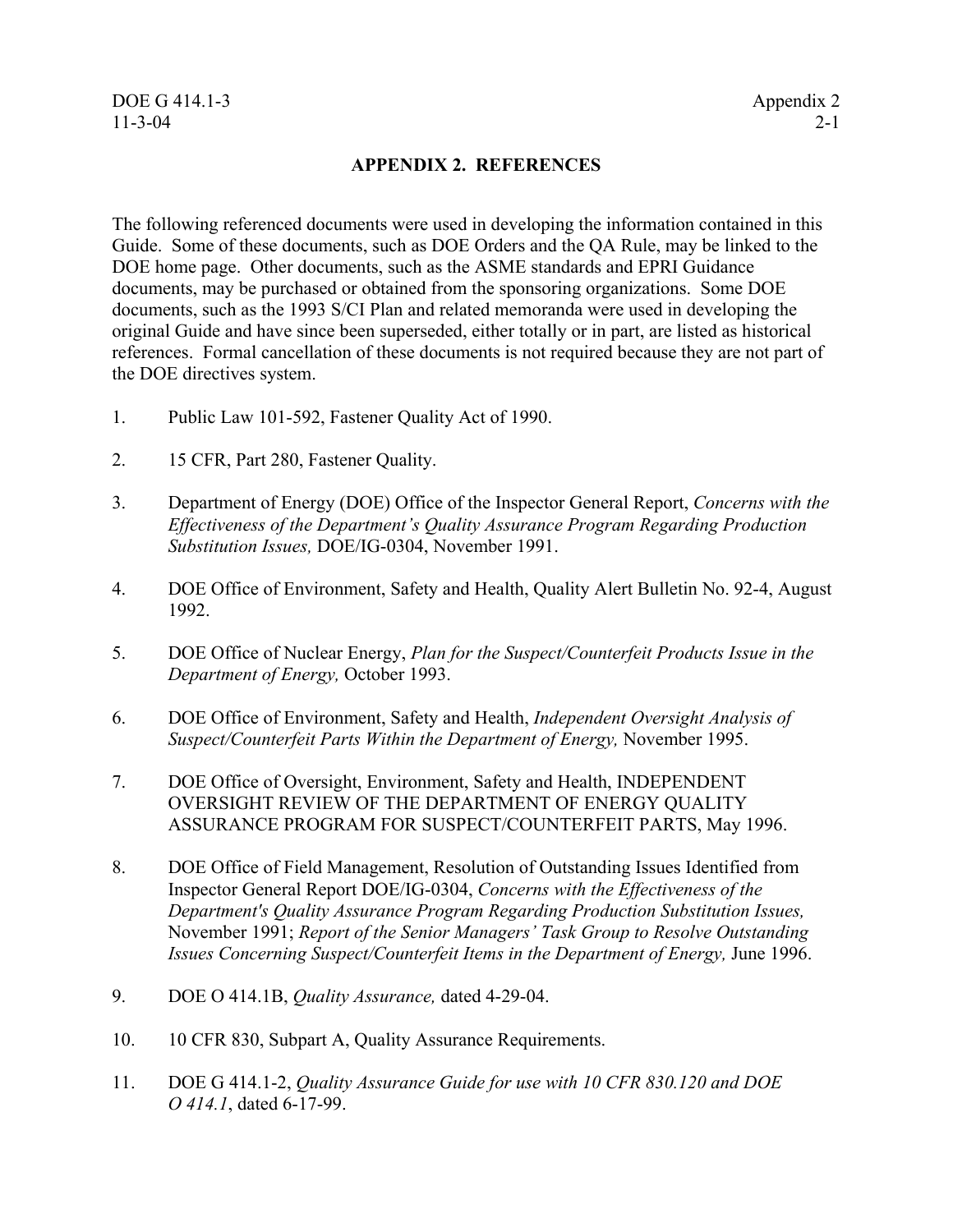- 12. DOE O 231.1A, *Environment, Safety and Health Reporting,* dated 8-19-03.
- 13. DOE M 231.1-2, *Occurrence Reporting and Processing of Operating Information*, dated 8-19-03.
- 14. DOE P 450.4, *Safety Management System Policy, dated 10-15-96*
- 15. DOE P 450.3, *Authorizing Use of the Necessary and Sufficient Process for Standards-Based Environment, Safety and Health Management*, dated 1-25-96.
- 16 ASME NQA-1-2000, Quality Assurance Requirements for Nuclear Facility Applications.
- 17. ANSI/ISO/ASQ Q 9001-2000, Quality Management System Requirements.
- 18. International Atomic Energy Agency (IAEA), *Management of Procurement Activities in a Nuclear Installation,* TECDOC-919, December 1996.
- 19. Electric Power Research Institute (EPRI), *Guideline for the Utilization of Commercial Grade Items in Nuclear Safety Related Applications* (NCIG-07) EPRI/NP-5652.
- 20. DOE O 433.1, *Maintenance Management Program for DOE Nuclear Facilities*, dated 6-1-01
- 21. ASME, *Quality Assurance Program Requirements for Fastener Manufacturers and Distributors,* ASME FAP-I-1990.
- 22. Electric Power Research Institute (EPRI), *Guidelines for the Procurement and Receipt of Items for Nuclear Power Plants,* (NCIG-15), EPRI/NP-6629.
- 23. EPRI, *Guidelines for Performance-Based Supplier Audits,* (NCIG-16), EPRI/NP-6630.
- 24. Federal Acquisition Streamlining Act of 1994.
- 25. *Department of Energy Acquisition Regulation,* Acquisition Letter 95-08.
- 26. American National Standards Institute/American Society for Quality Control (ANSI/ASQC), *Sampling Procedures and Tables for Inspection by Attributes,* ANSI/ASQC Z1.4.
- 27. Nuclear Regulatory Commission (NRC), *Actions to Improve the Detection of Counterfeit and Fraudulently Marketed Products,* Generic Letter 89-02.
- 28. NRC, *Licensee Commercial-Grade Procurement and Dedication Programs,* Generic Letter 91-05.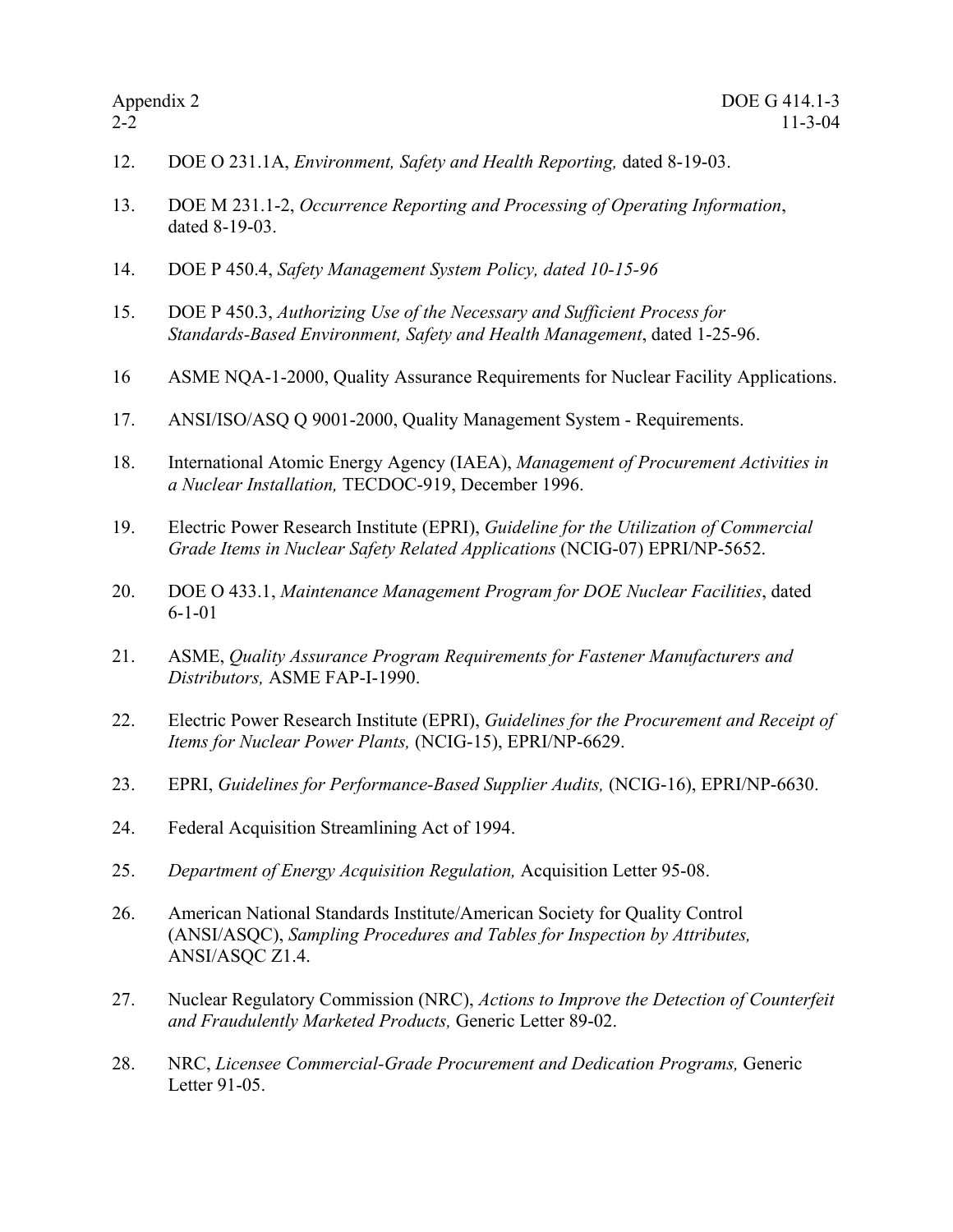- <span id="page-36-0"></span>29. EPRI, *Guidelines for Preparing Specifications for Nuclear Power Plants,* (NCIG-04), EPRI/NP-5638.
- 30. EPRI, *Guidelines for the Technical Evaluation of Replacement Items in Nuclear Power Plants,* (NCIG-11), EPRI/NP-6406.
- 31. DOE O 534.1, *Accounting*, dated 1-6-03
- 32. Office of Management and Budget, *Reporting Nonconforming Products,* Policy Letter No. 91-3.
- 33. DOE O 221.1, *Reporting Fraud, Waste, and Abuse to the Office of Inspector General*, dated 3-22-01.
- 34. DOE G 414.1-1A, *Management Assessment and Independent Assessment Guide for Use with 10 CFR, Part 830, Subpart A, and DOE O 414.1A, Quality Assurance; DOE P 450.4, Safety Management System Policy; and DOE P 450.5, Line ES&H Oversight Policy,* dated 5-31-01.
- 35. The Office of Independent Oversight and Performance Assurance, *Special Study of the Department of Energy's Management of Suspect/Counterfeit Items*, August 2003.
- 36. DOE EH Safety & Health Bulletin No. 97-6, November 1997, *DOE Quality Assurance Working Group Suspect/Counterfeit Item Advisory – Suspect/Counterfeit Stainless Steel Fasteners.*
- 37. EH *Process Guide for the Identification and Disposition of Suspect/Counterfeit Items at Department of Energy Facilities.*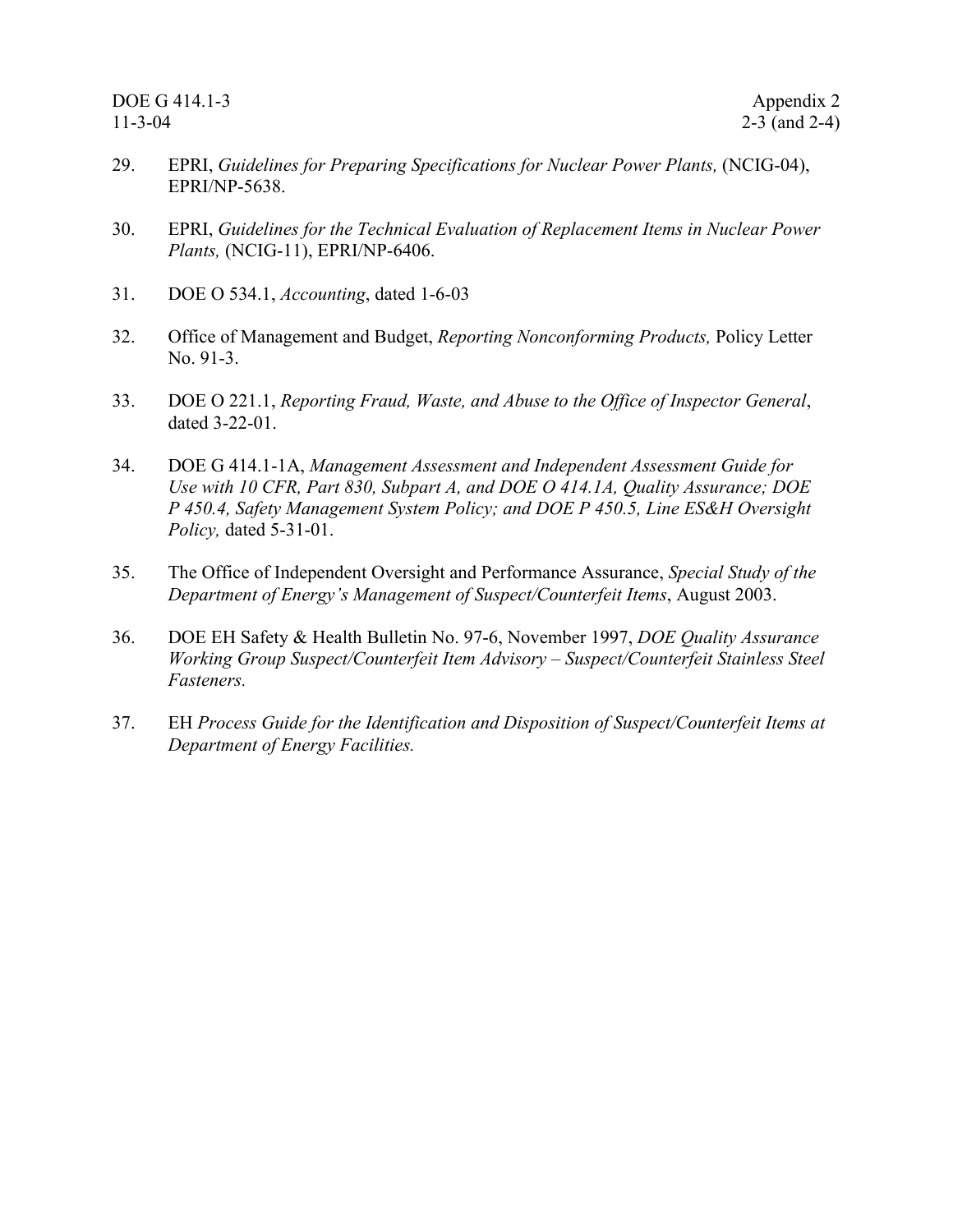# **APPENDIX 3. OFFICE OF INSPECTOR GENERAL OFFICE OF INVESTIGATIONS AT FIELD OFFICES**[1](#page-37-0)

| Location/Address                                                                                                                                                                                            | Telephone                            | Fax              | <b>Electronic Mail Address</b>                                                       |  |  |
|-------------------------------------------------------------------------------------------------------------------------------------------------------------------------------------------------------------|--------------------------------------|------------------|--------------------------------------------------------------------------------------|--|--|
| ALBUQUERQUE, NM <sup>2</sup>                                                                                                                                                                                |                                      |                  |                                                                                      |  |  |
| Adrian Gallegos<br>Assistant Special Agent-in-Charge<br>Office of Investigations<br>Office of Inspector General<br>U.S. Department of Energy<br>P.O. Box 5657<br>Albuquerque, NM 87185                      | $(505)$ 845-5570                     | $(505)$ 845-4663 | agallegos@doeal.gov                                                                  |  |  |
| CHICAGO, IL <sup>3</sup>                                                                                                                                                                                    |                                      |                  |                                                                                      |  |  |
| Special Agent Eric Thomas<br>Special Agent Rochelle Valdez<br>Office of Investigations<br>Office of Inspector General<br>U.S. Department of Energy<br>9800 South Cass Avenue, Bldg. 33<br>Argonne, IL 60439 | $(630)$ 252-2631<br>$(630)$ 252-2170 | $(630)$ 252-7594 | eric.thomas@ch.doe.gov<br>rochelle.valdez@ch.doe.gov                                 |  |  |
| DENVER, CO <sup>4</sup>                                                                                                                                                                                     |                                      |                  |                                                                                      |  |  |
| Special Agent Robert Scherer<br>Special Agent Lynn Moran<br>Office of Investigations<br>Office of Inspector General<br>U.S. Department of Energy<br>12155 W. Alameda Parkway<br>Lakewood, CO 80228-2802     | (720) 962-7551<br>$(720)$ 962-7550   | $(720)$ 962-7554 | $\underline{\text{scherer}(a\text{,}wa\text{,}o\text{,}o\text{)}}$<br>moran@wapa.gov |  |  |

 $\overline{a}$ 

<span id="page-37-0"></span><sup>1</sup>Office of Investigations is divided into four primary regions: Northeast, Southeast, Northwest, and Southwest. All data are current as of December 2003. Contact the DOE Office of Investigations at 202-586-9939 for directions if you are

<span id="page-37-2"></span><span id="page-37-1"></span>

<sup>&</sup>lt;sup>2</sup>Regional hub for the Southwest Region.<br><sup>3</sup>Satellite office of the Northeast Region and reports to the Washington, DC, office.<br><sup>4</sup>Satellite office of the Northwest Region and reports to the Richland, WA, office.

<span id="page-37-3"></span>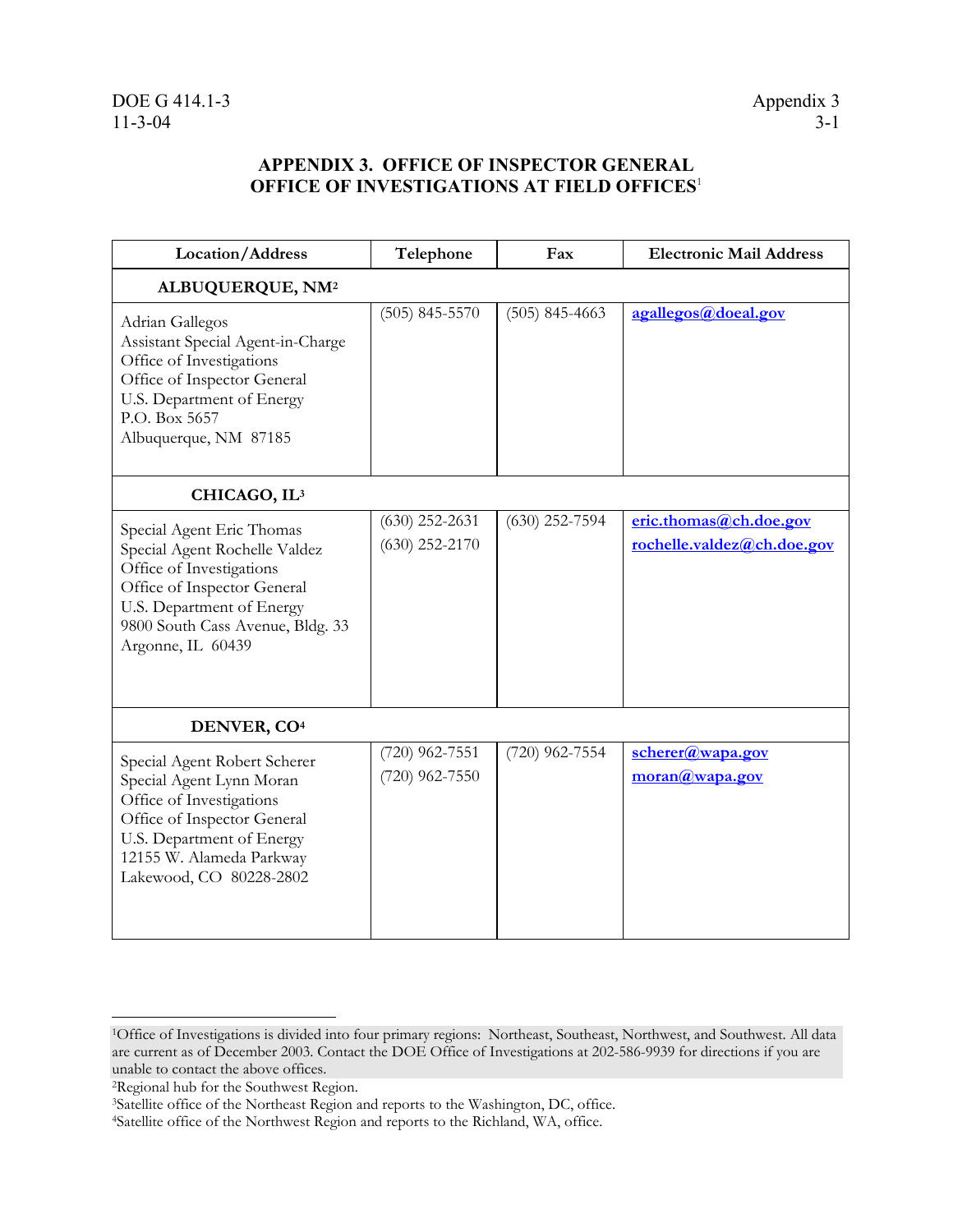# Appendix 3<br>  $\overline{)3-2}$ <br>
DRAFT XX-XX-04 DRAFT XX-XX-04

| Location/Address                                                                                                                                                                                           | Telephone                            | Fax                | <b>Electronic Mail Address</b>                          |  |
|------------------------------------------------------------------------------------------------------------------------------------------------------------------------------------------------------------|--------------------------------------|--------------------|---------------------------------------------------------|--|
| <b>IDAHO FALLS, ID4</b>                                                                                                                                                                                    |                                      |                    |                                                         |  |
| Special Agent Riley Proctor<br>Special Agent Todd Jourdan<br>Office of Investigations<br>Office of Inspector General<br>U.S. Department of Energy<br>P.O. Box 51566<br>Idaho Falls, ID 83405-1566          | $(208)$ 526-4227<br>$(208)$ 526-4225 | $(208)$ 526-4175   | proctort@id.doe.gov<br>jourdatn@id.doe.gov              |  |
| LIVERMORE, CA <sup>5</sup>                                                                                                                                                                                 |                                      |                    |                                                         |  |
| Special Agent Kelly Farrell<br>Office of Investigations Office of<br><b>Inspector General</b><br>U.S. Department of Energy<br>P.O. Box 2270<br>Livermore, CA 94551                                         | $(925)$ 424-4138                     | $(925)$ 422-3230   | kelly.farrell@oak.doe.gov                               |  |
| OAK RIDGE, TN <sup>6</sup>                                                                                                                                                                                 |                                      |                    |                                                         |  |
| Walter Warren<br>Assistant Special Agent-in-Charge<br>Office of Investigations Office of<br><b>Inspector General</b><br>U.S. Department of Energy<br>P.O. Box 62<br>Oak Ridge, TN 37831                    | $(865)$ 576-9588                     | $(865) 576 - 8111$ | warrenw@oro.doe.gov                                     |  |
| PITTSBURGH, PA3                                                                                                                                                                                            |                                      |                    |                                                         |  |
| Special Agent Thomas Shearer<br>Special Agent Loran DeHonney<br>Office of Investigations Office of<br><b>Inspector General</b><br>U.S. Department of Energy<br>P.O. Box 10940<br>Pittsburgh, PA 15236-0940 | $(412)$ 386-4970<br>$(412)$ 386-6185 | $(412)$ 386-4971   | tom.shearer@netl.doe.gov<br>loran.dehonney@netl.doe.gov |  |

<span id="page-38-0"></span><sup>&</sup>lt;sup>5</sup>Satellite office of the Southwest Region and reports to the Albuquerque, NM, office. <sup>6</sup>Regional hub for the Southeast Region.

 $\overline{a}$ 

<span id="page-38-1"></span>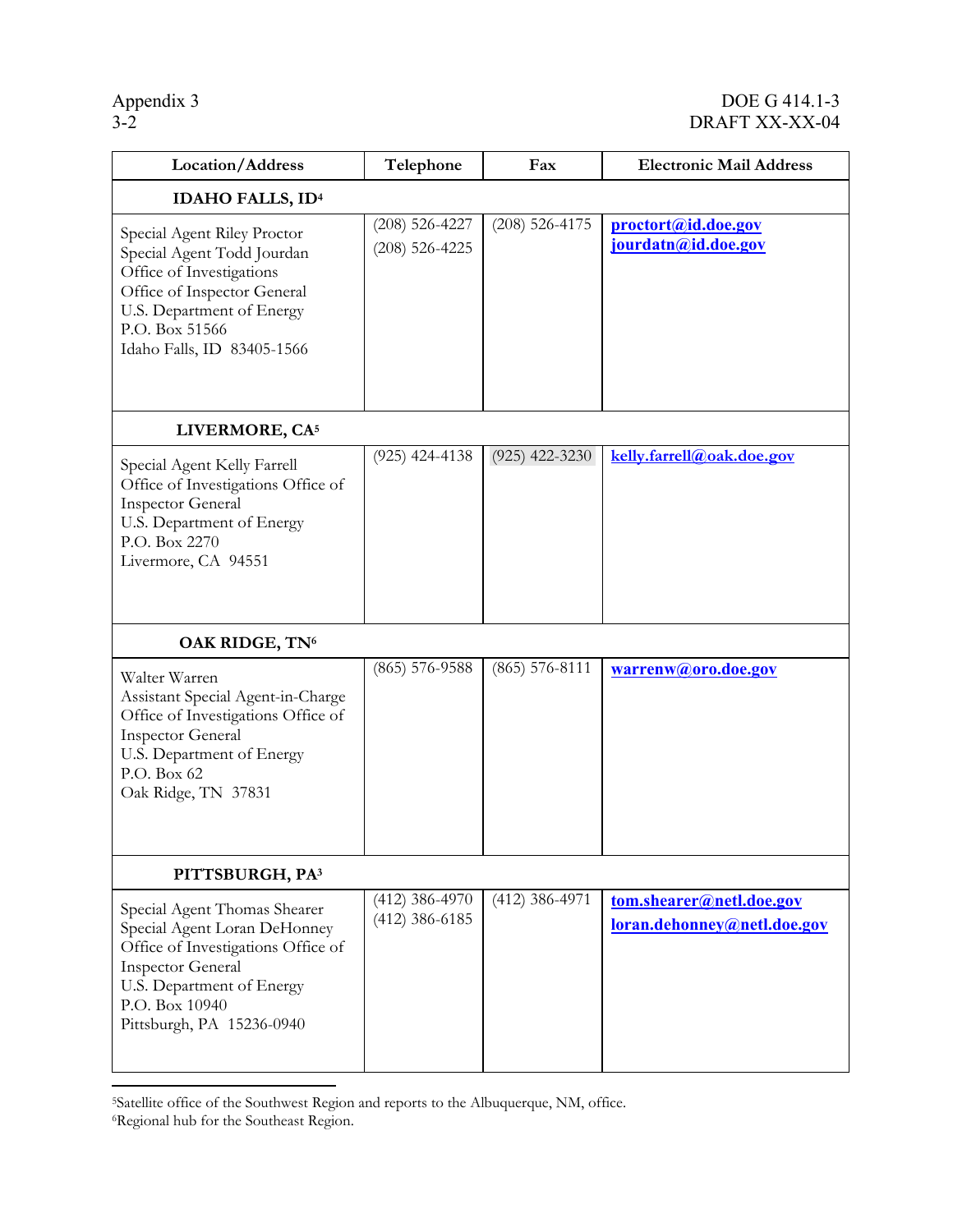# <span id="page-39-0"></span>DOE G 414.1-3<br>
11-3-04<br>
3-3 (and 3-4)

| Location/Address                                                                                                                                                                                                                | Telephone                            | Fax              | <b>Electronic Mail Address</b>                   |  |  |
|---------------------------------------------------------------------------------------------------------------------------------------------------------------------------------------------------------------------------------|--------------------------------------|------------------|--------------------------------------------------|--|--|
| RICHLAND, WA                                                                                                                                                                                                                    |                                      |                  |                                                  |  |  |
| Special Agent Patrick McGlinn<br>Special Agent Karrisa Otero<br>Assistant Special Agent-in-Charge<br>Office of Investigations<br>Office of Inspector General<br>U.S. Department of Energy<br>P.O. Box 754<br>Richland, WA 99352 | $(509)$ 376-8533<br>$(509)$ 376-0349 | $(509)$ 376-7458 | patrick d mcglinn@rl.gov<br>karrisa otero@rl.gov |  |  |
| <b>SAVANNAH RIVER, SC<sup>8</sup></b>                                                                                                                                                                                           |                                      |                  |                                                  |  |  |
| Special Agent Kevin Childress<br>Office of Investigations<br>Office of Inspector General<br>U.S. Department of Energy<br>P.O. Box 447<br>New Ellington, SC 29809                                                                | $(803)$ 725-7319                     | $(803)$ 725-5384 | kevin.childress@srs.gov                          |  |  |
| WASHINGTON, D.C. <sup>9</sup>                                                                                                                                                                                                   |                                      |                  |                                                  |  |  |
| Yvette Milam<br>Special Agent-in-Charge<br>Office of Investigations<br>Office of Inspector General<br>U.S. Department of Energy<br>1000 Independence Ave SW<br>Room 8F-037<br>Washington, D.C. 20585                            | $(202)$ 586-3084                     | $(202)$ 586-5697 | yvette.milam@hq.doe.gov                          |  |  |

 $\overline{a}$ 

<span id="page-39-2"></span><span id="page-39-1"></span><sup>7</sup>Regional hub for the Northwest Region.<br><sup>8</sup>Satellite office of the Southeast Region and reports to the Oak Ridge, TN, office.<br><sup>9</sup>Primary regional office for the Northeast Region.

<span id="page-39-3"></span>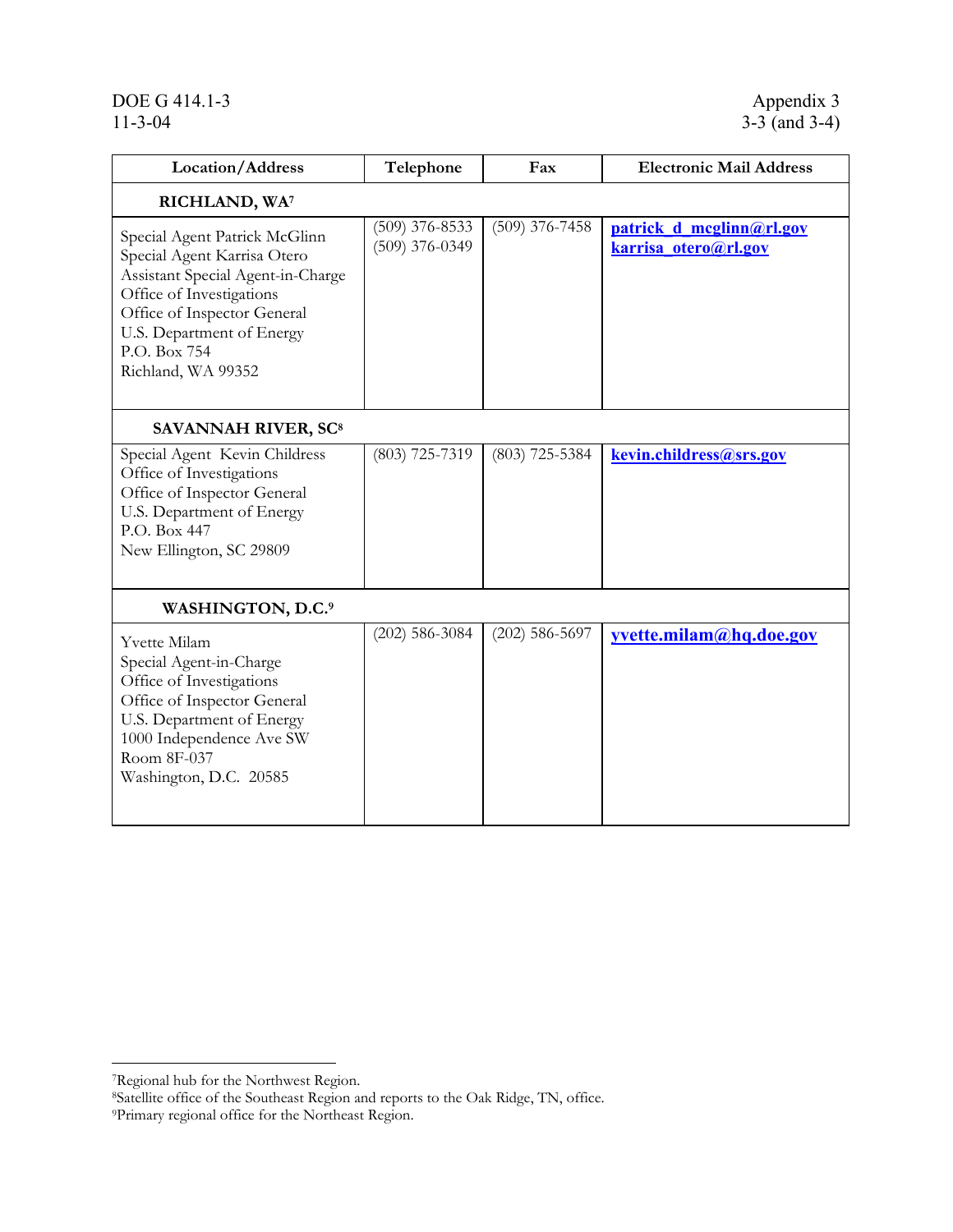# **APPENDIX 4. SUSPECT/COUNTERFEIT ITEM INDICATORS**

## **Note: This appendix presents an example of S/CI indicators. Please refer to the DOE EH S/CI Web site at <http://www.eh.doe.gov/sci/> for a complete listing of current indicators.**

#### **1. Indicators for Identifying Suspect/Counterfeit Items**

- 1.1 General Indicators
	- Items may be suspect or fraudulent when:
	- Nameplates, labels or tags have been altered, photocopied, silk- screened, or painted over; are not secured well; are unusual in location; show incomplete data; or are missing. Preprinted labels will normally show typed entries.
	- Item has wear marks or scratches on external surfaces
	- Obvious attempts at beautification have been made, such as excess painting or wire brushing; evidence of hand painting (touch-up); stainless steel is painted; non-ferrous metals (e.g., copper, brass, bronze) are clean and bright indicating recent polishing.
	- Handmade parts are evident, such as gaskets are rough-cut, shims and thin metal part edges show evidence of cutting or dressing by hand tools (filing, hacksaw marking, use of tin snips or nippers).
	- Hand tool marks exist on fasteners or other assembly parts (upset metal) exists on screw or bolt head) or dissimilar parts are evident (seven of eight bolts are of the same type, one is of a different type).
	- Poor fit between assembled items.
	- Metallic items are pitted or corroded.
	- Casting markings have been ground off and item has been re-stamped with other markings.
	- Configuration is not consistent with other items from the same supplier or varies from that indicated in supplier literature or drawings.
	- Inconsistency between vendor name on the item and on the shipping container.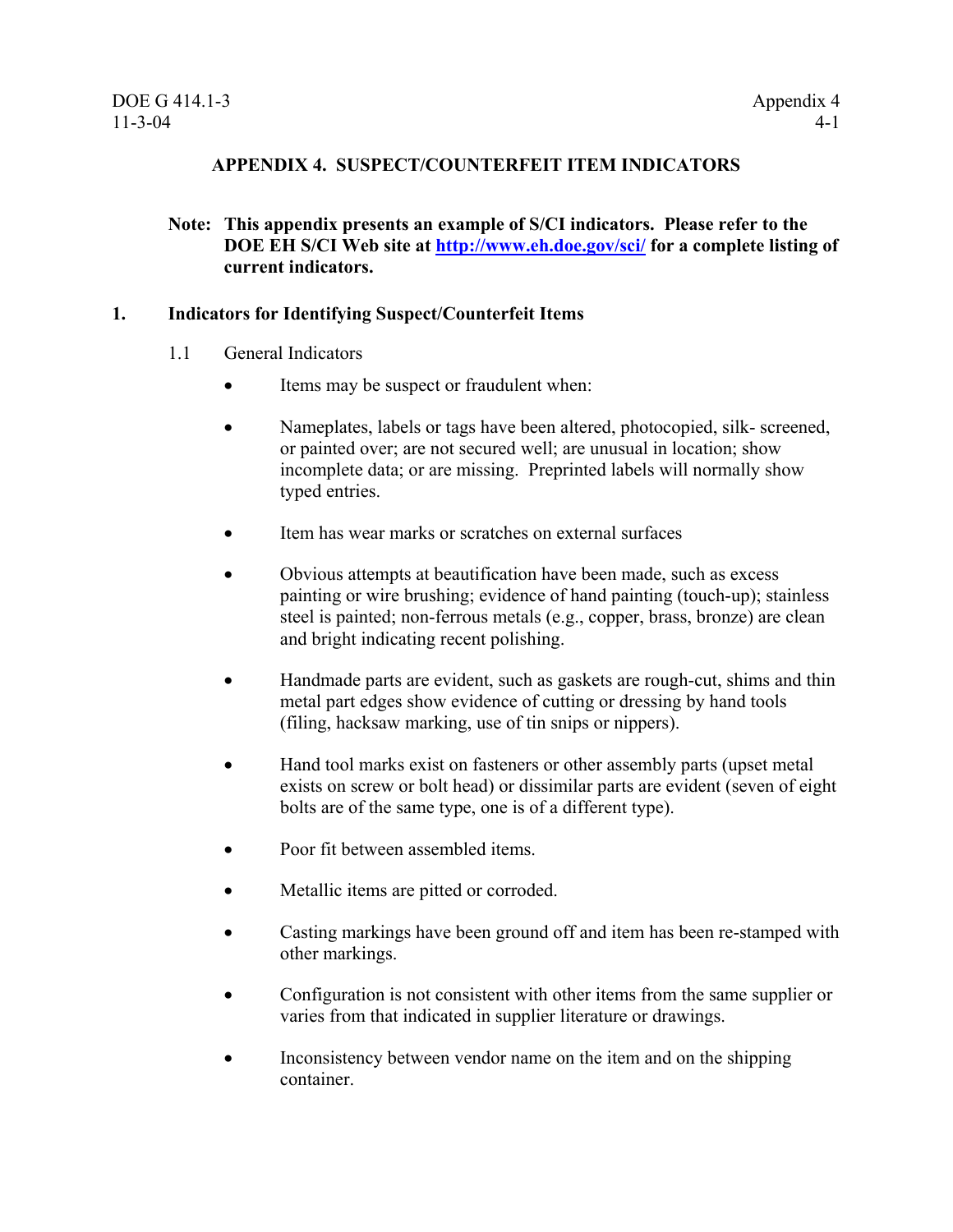- Nameplates attached with inconsistent fasteners, such as screws instead of rivets or rivets and screws.
- Nameplates attached in a different location than normal.
- Nameplates that appear old or worn, with paint on them, and look newer than the component.
- Nameplates missing manufactures standard markings, stamps, or logos and with irregular stamping or inconsistent type style.
- Difference appearances of items in the same shipment.
- Unusual boxing and packaging of item. Packaging inconsistent with supplier's normal packaging or documentation requirements.
- Price if the item is offered at unusually low price.
- Unusual disclaimers or denials of responsibility for the accuracy of test results, etc.
- Supplier is not a factory-authorized supplier.
- Dimensions of the item are inconsistent with the specification requested on the purchase order and those provided by the supplier at the time of shipment.
- Item or component matches the description of one that is listed on a suspect item list (e.g., DOE Suspect Fastener Headmark List).

# **2. Documents**

- 2.1 Documentation may be suspect or fraudulent when:
	- The use of correction fluid or correction tape is evident. Type style, size or pitch change is evident.
	- The document is not signed, initialed when required, is excessively faded or unclear (indicating multiple, sequential copying) or data is missing.
	- The name of the document approver or his title cannot be determined; the document has missing (or illegible) signature, initial, or data; or the approval name and approval signature do not match.
	- Technical data is inconsistent with Code or standard requirements (e.g., no impact test results are provided when impact testing is required or CMTR physical test data indicates no heat treatment and heat treatment is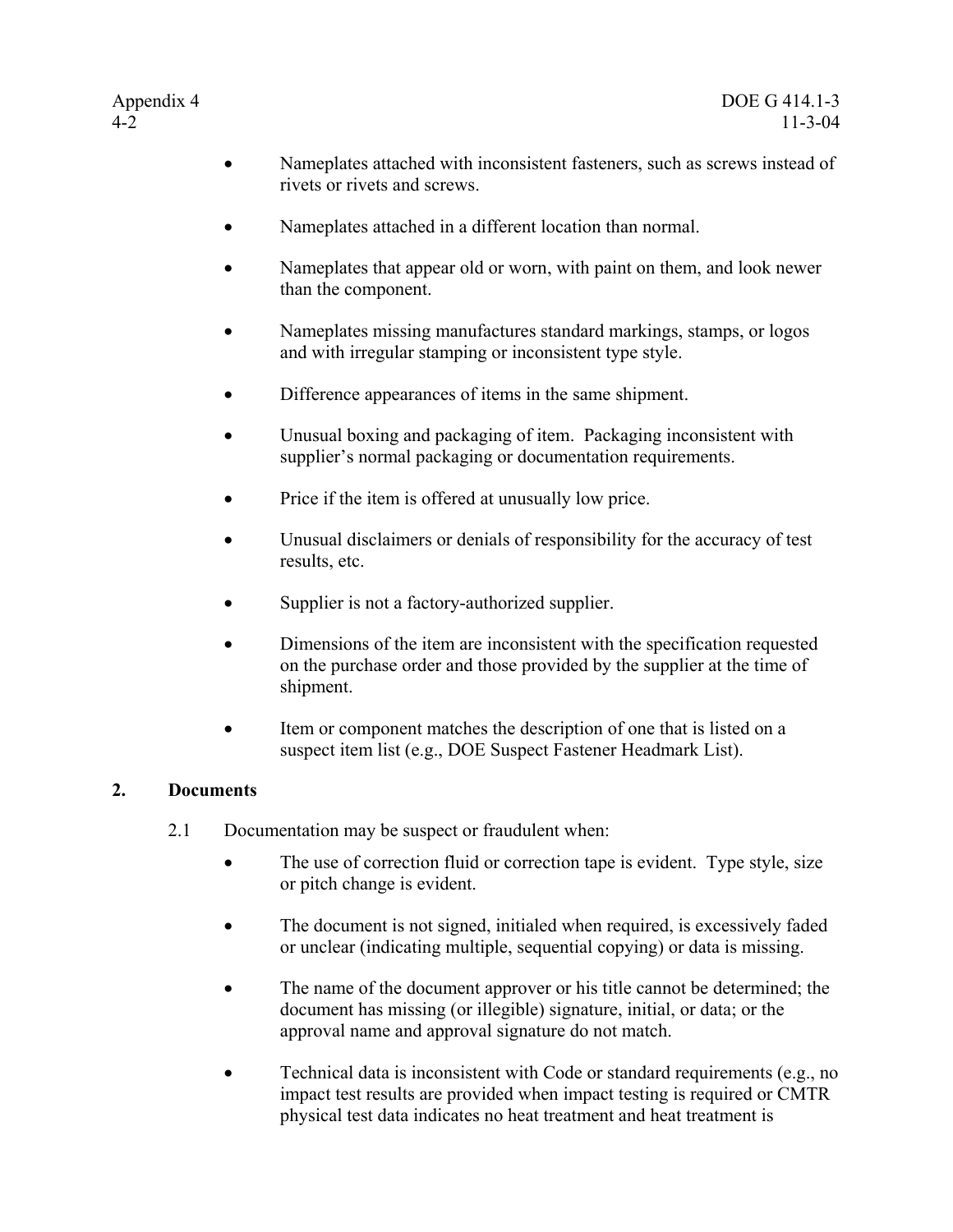required; chemical analysis indicates one item, physical tests indicate another).

- <span id="page-42-0"></span>• Certification or test results are identical between items when normal variations should be expected.
- Document traceability is not clear. The documentation should be traceable to the items procured.
- Documentation is not delivered as required on the purchase order or is in an unusual format.
- Document is excessively faded, photocopied, or unclear
- Corrections are not properly lined-out, initialed and dated.
- Handwritten entries are on the same document where there is typed or preprinted data
- Text on page ends abruptly and number of pages conflicts with transmittal.
- Inconsistent configuration between product and product literature.
- Lines on forms are bent, broken, or interrupted indicating data has been deleted or exchanged by "cut and paste"
- Data on a single line is located at different heights
- Product recall
- No or incomplete documentation.

# **3. Visual Manufacturing Quality**

- 3.1 An item may be suspect or fraudulent when it exhibits the following:
	- Poor fit between assembled items
	- Configuration is not consistent with other items from the same supplier or varies from that indicated in the supplier literature or drawing.
	- Increased dimensions.
	- Evidence of previous bolt head scoring on backsides of flanges or evidence that the area has been ground.
	- Loose or missing fasteners.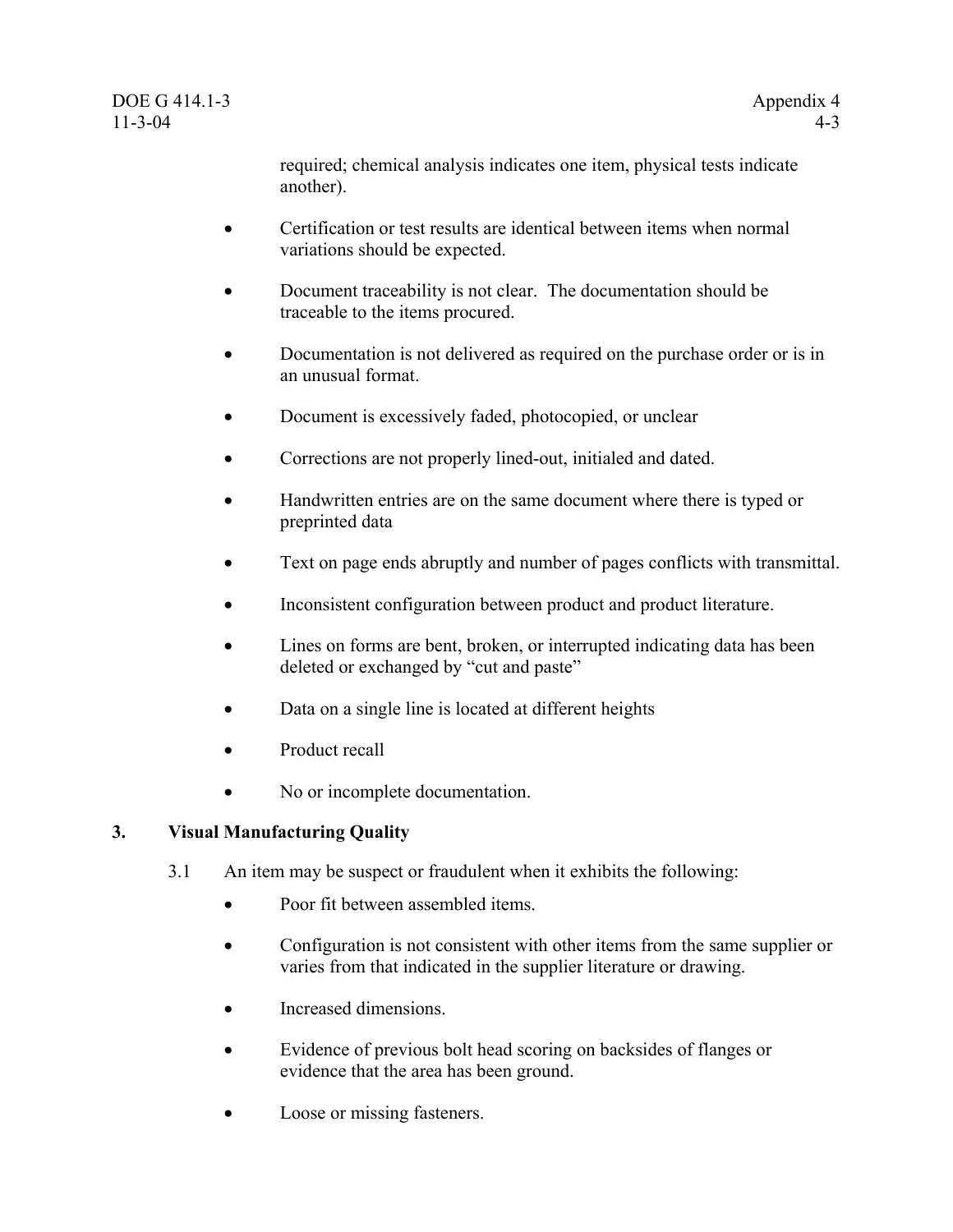- Evidence of marring, tool impressions, traces of prussian blue or lapping compound, or other evidence of previous attempts at fit-up.
- Heat discoloration is evident.
- Dissimilar items carelessly in contact.
- Poor cleanliness of item.

# **4. Product Specific indicators**

4.1 Surplus or Rebuilt Valves

# Paint

- Valve appears freshly painted and valve stem has paint on it
- Wear marks or scratches on any painted surface
- Valve stem is protected, but protection has paint on it
- Paint does not match standard original equipment manufacturers (OEM) color
- Exterior evidence of attempted repairs (i.e., brush marks to repair spray paint)
- Inconsistent shades on painted surfaces.

# Valve Tags

- Tags attached with screws instead of rivets
- Tags attached in a different location than normal
- Tags that appear old or worn
- Tags with paint on them
- Tags that look newer than the valve
- Tags with no part numbers
- Tags with irregular stamping
- Tags without manufacturing logos.

# Handwheels

• Old looking handwheel on new looking valves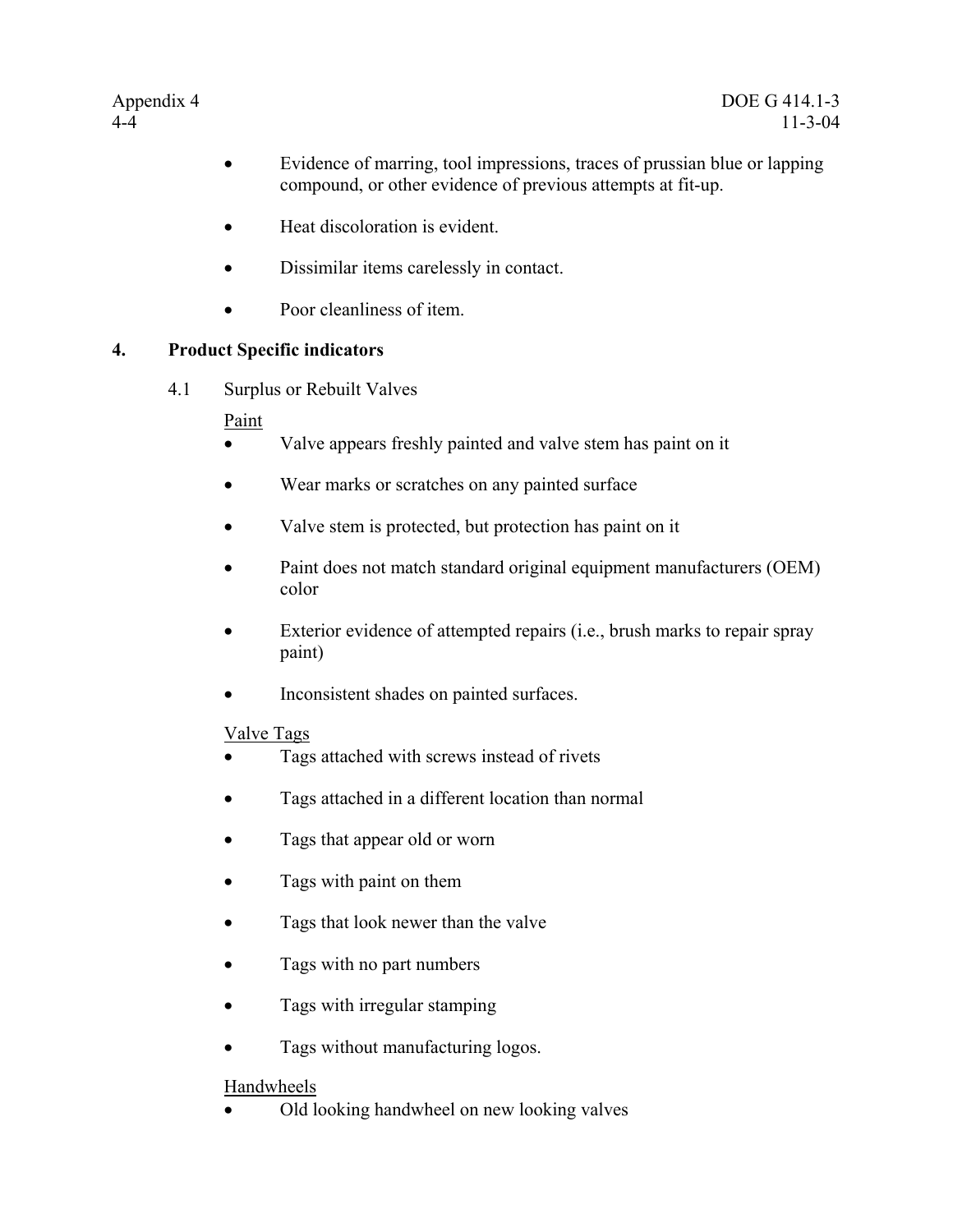- Handwheels that look sandblasted or newer than the valve
- Different types of handwheel on valves of the same manufacturer.

#### Bolts/Nuts

- Bolts/nuts have a used appearance (excessive wrench marks on flats)
- Improper bolt/nut material (e.g., a bronze nut on a stainless stem)
- Bolts with different size or grade markings.

### Valve Body

- Ground off casting marks with other markings stamped in area, OEM markings are nearly always raised, not stamped
- Signs of weld repairs
- Incorrect dimensions
- Fresh sand-blasted appearance including eyebolts, grease fittings, stem, etc.
- Evidence of previous bolt head scoring on backsides of flanges, or evidence that this area has been ground to remove such marks
- On a stainless valve, a finish that is unusually shiny indicates bead blasting. A finish that is unusually dull indicates sand-blasting. The finish on a new valve is in-between.

#### Manufacturer's Logo

- Missing
- Logo plate looks newer than valve
- Logo plate shows signs of discoloration from previous use.

# Other

- Foreign material inside valve (e.g., metal shavings)
- Valve stem packing which shows that all the adjustments have been run out
- In gate valves, a gate that is off-center when checked through the open end of the valve
- Obvious differences between valves in the same shipment.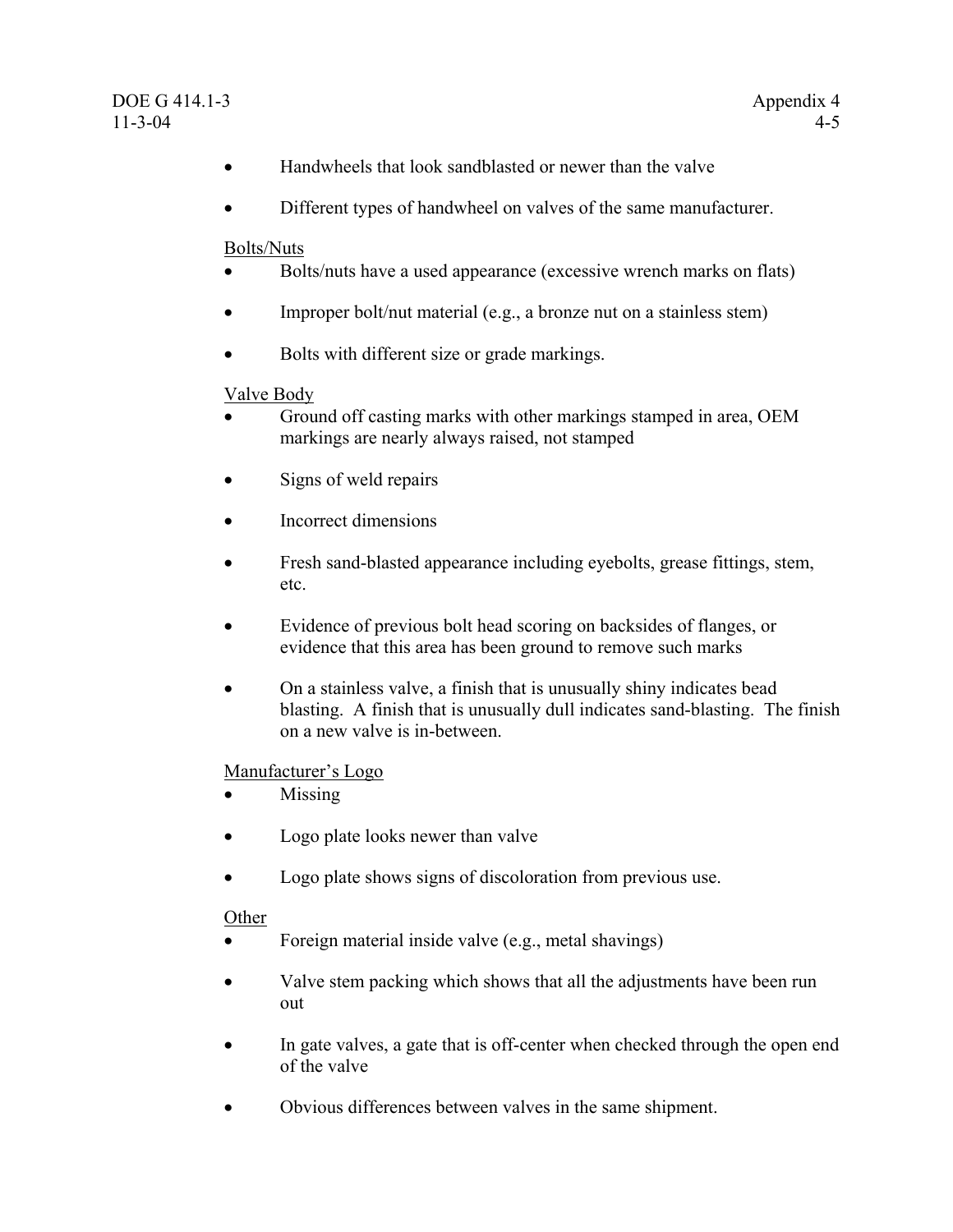- 4.2 Fasteners
	- Head markings are marred, missing, or appear to have been altered.
	- Threads show evidence of dressing or wear (threads should be of uniform color and finish).
	- Head markings are inconsistent within a heat number.
	- Mixed grade or manufactures head marks in same lot or shipment.
- 4.3 Electrical Devices
	- Connections show evidence of previous attachment (metal upset or marring).
	- Connections show arcing or discoloration.
	- Fasteners are loose, missing or show metal upset.
	- Molded case circuit breakers are not consistent with manufacturer provided checklists for detecting substandard/fraudulent breakers.
	- Missing UL or other labels.
	- Rivets are missing and screws are used in place of where rivets are normally used or rivets look to be reused.
	- Molded case circuit breakers are shiny or look to have been painted with a lacquer.

# **Molded-Case Circuit Breakers (MCCBs)**

Investigations thus far of electrical components at DOE/NNSA facilities uncovered over 700-suspect/counterfeit MCCBs that were previously used, refurbished and sold to DOE/NNSA contractors. The quality and safety of refurbished MCCBs is questionable since they are not designed to be taken apart and serviced or refurbished. There are no electrical standards established by Underwriters Laboratories Inc. (UL) for the refurbishing of MCCBs, nor are there any "authorized" refurbishers of MCCBs. Therefore, "refurbished" MCCBs should not be accepted for use in any DOE/NNSA facility unless specifically authorized.

One source of refurbished MCCBs is in the demolition of old buildings. Some refurbishers are junk dealers who may change the amperage labels on the MCCBs to conform to the amperage ordered and then merely clean up and shine them.

The Nuclear Regulatory Commission (NRC) had been informed of MCCB refurbishing and in early 1988, a sales representative identified "refurbished"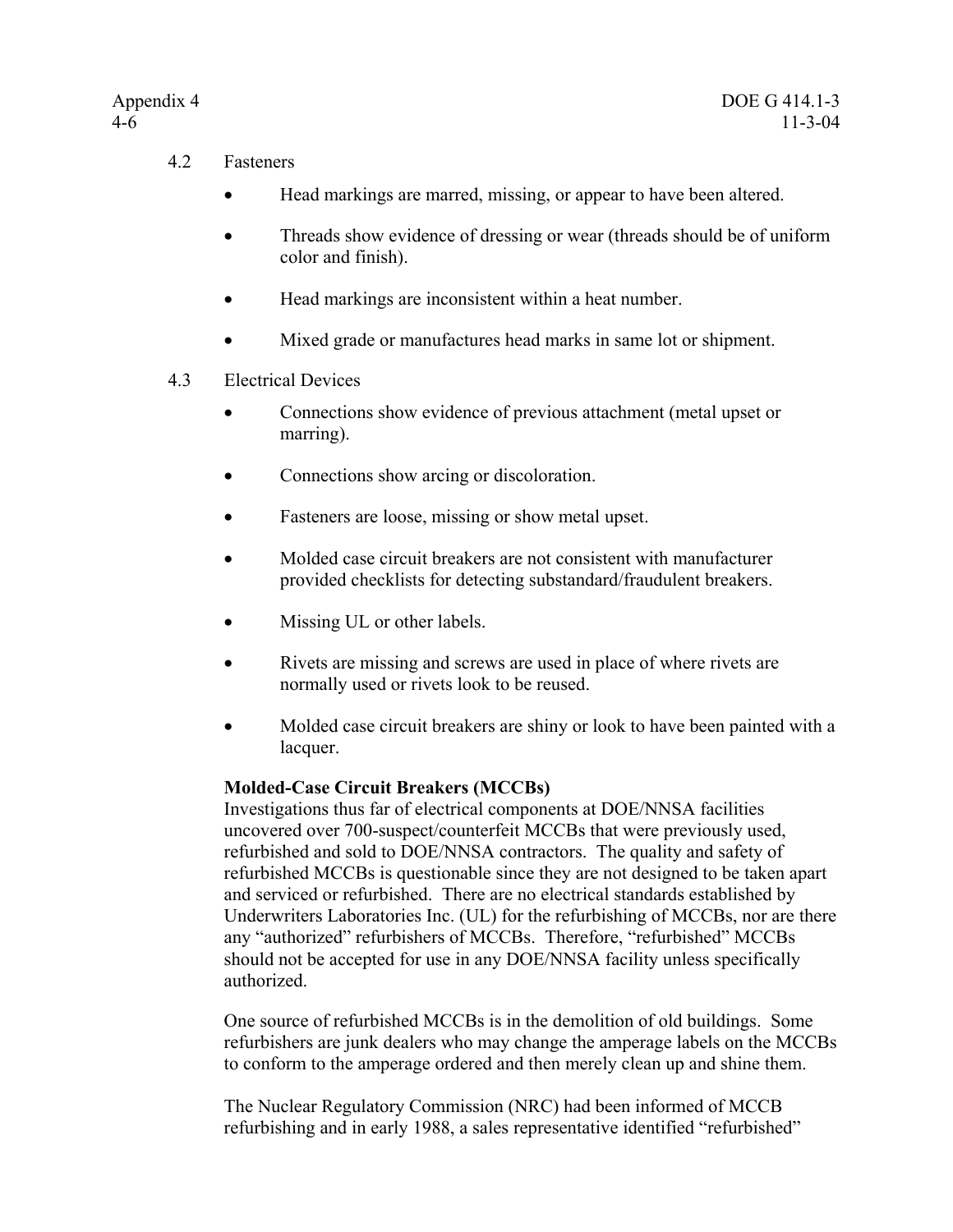MCCBs at Diablo Canyon Nuclear Power Plant. A subsequent investigation confirmed that MCCBs sold to the utility as new equipment were actually refurbished. The managers of the two firms that refurbished and sold these MCCB were convicted of fraud and paid a substantial fine.

The NRC published information Notice No. 88-46 dated July 8, 1988, reporting the investigation findings and circulated it to all applicable government agencies, including DOE. On July 20, 1988, DOE notified all field offices that refurbished MCCBs might have been installed in critical systems. Shortly thereafter, DOE established the Suspect Equipment Notification System (SENS), a submodule of ES&H Events and News on the Safety Performance Measurement System (SPMS). SENS has since been replaced by the supplier Evaluation and Suspect Equipment (SESE) submodule that includes Suspect Equipment Reports. Some of the older DOE/NNSA sites have MCCBs in use that are no longer manufactured. Examples of these, according to the Nuclear Management and Resources Council (NUMARC), are Westinghouse breakers with frames E, EA, F and FA. If a DOE/NNSA contractor has an application requiring a MCCB with one of these frame sizes, it could not be purchased from Westinghouse. To acquire these MCCBs, the Westinghouse dealer would need to turn to the secondary or refurbished market. Dealing with an authorized distributor also does not preclude receipt of refurbished MCCBs.

The solution is not to focus on the credentials of the distributor but on the traceability of the MCCB. A purchaser can be assured of having a new MCCB only if it is traceable to the original manufacturer.

Refurbishers have been known to interpret "new and unused" as a MCCB they have rebuilt and supply them as meeting requirements for "new and unused". Purchasers should assure that terminology included in procurement documents is clearly understood.

#### Indicators of Refurbished Breakers

Typically, refurbished MCCBs sold as new have one or more of the following characteristics.

- The style is no longer manufactured.
- Packaging is often inexpensive (cheap) and generic instead of in the manufacturers' original boxes.
- Refurbished MCCBs are often bulk-packaged in plastic or brown paper bags, or in cardboard boxes with handwritten labels. New circuit MCCBs are packed individually in boxes with the manufacturer's label, usually in color, and are often date stamped.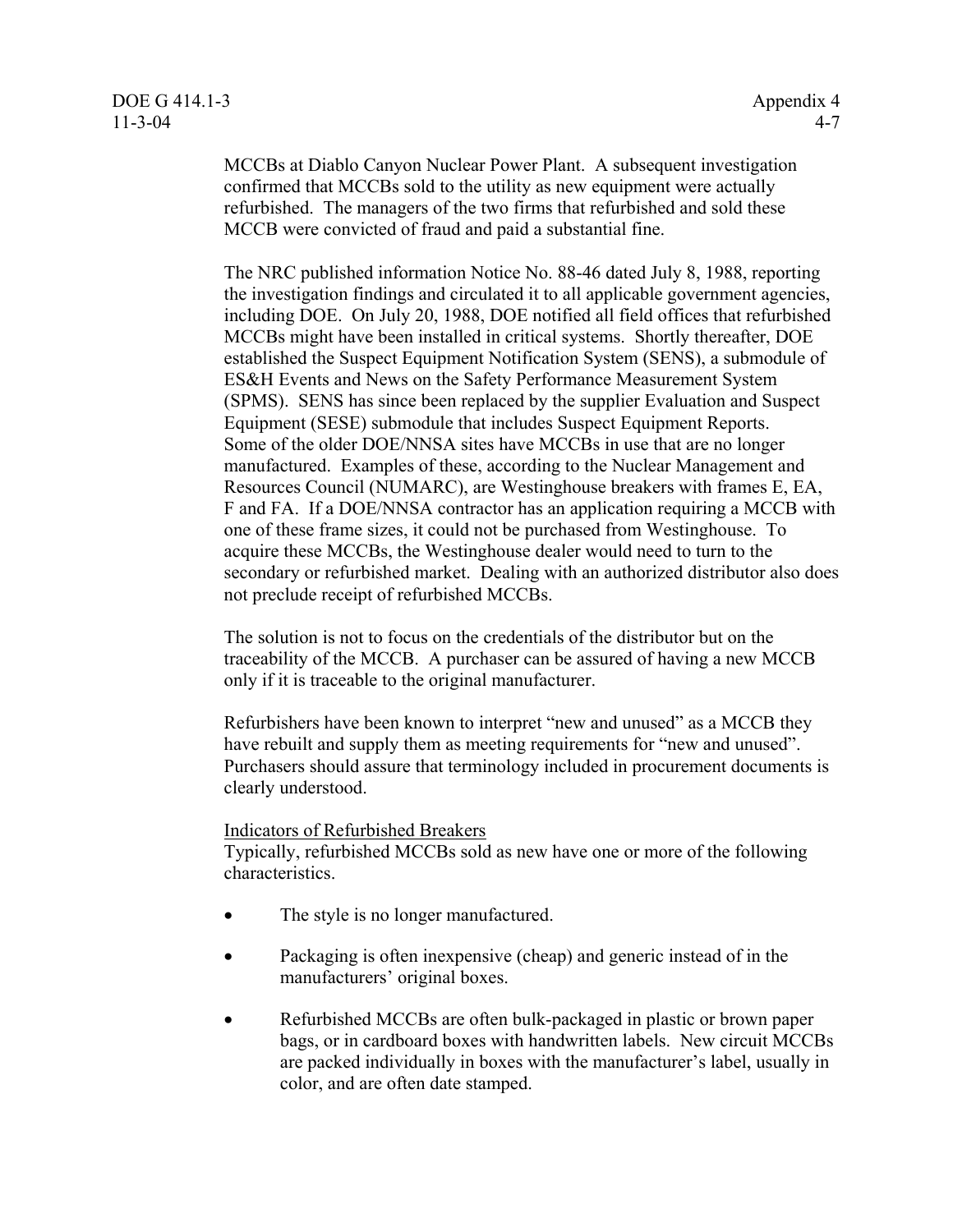- The original manufacturer's labels and/or the Underwriters Laboratories Inc. (UL) or Factory Mutual (FM) labels may have been counterfeited or removed from the MCCB. Refurbishing operations have been known to use copying machines to produce poor quality copies of the original manufacturer's and the certifying body's labels.
- MCCBs may be labeled with the refurbisher's name rather than the label of a known manufacturer.
- The manufacturer's seal (often multicolored) across the two halves of the case of the MCCB is broken or missing.
- Wire lugs (connectors) show evidence of tampering.
- The surface of the MCCB may be nicked or scratched yet have a high gloss. Refurbishers often coat them with clear plastic to produce a high gloss that gives the casual observer the impression that it is new. The plastic case of new MCCBs often has a dull appearance.
- Some rivets may have been removed, and the case may be held together by wood screws, metal screws, or nuts and fasteners.
- Contradictory amperage ratings may appear on different parts of the same refurbished MCCB. On a new MCCB, the amperage rating is stamped into, raised from, or machine-painted on the handle. In order to supply a MCCB with a hard-to-find rating, refurbishers have been known to file the surface of the handle to remove the original rating and hand-paint the desired amperage rating.

#### Testing

In a news release dated February 6, 1989, the National Electrical Manufacturers Association (NEMA) announced cancellation of its Publication AB-2-1984 entitled, "Procedures for Field Inspection and Performance Verification of Molded-Case Circuit Breakers used in Commercial and Industrial Applications," and stated the following:

*"These procedures were intended for use with breakers that had been originally tested and calibrated in accordance with NEMA Standards Publication AB 1 or Underwriters Laboratories Standard UL 489, and not subsequently opened, cleaned or modified...Therefore the Standards Publication contained none of the destructive test procedures...necessary to verify the product's ability to withstand such conditions as full voltage overload or short circuit. Without such tests, even if a rebuilt breaker had passed the tests specified in AB-2, there would be no assurance that it would not fail under overload or short circuit conditions. It is NEMA's*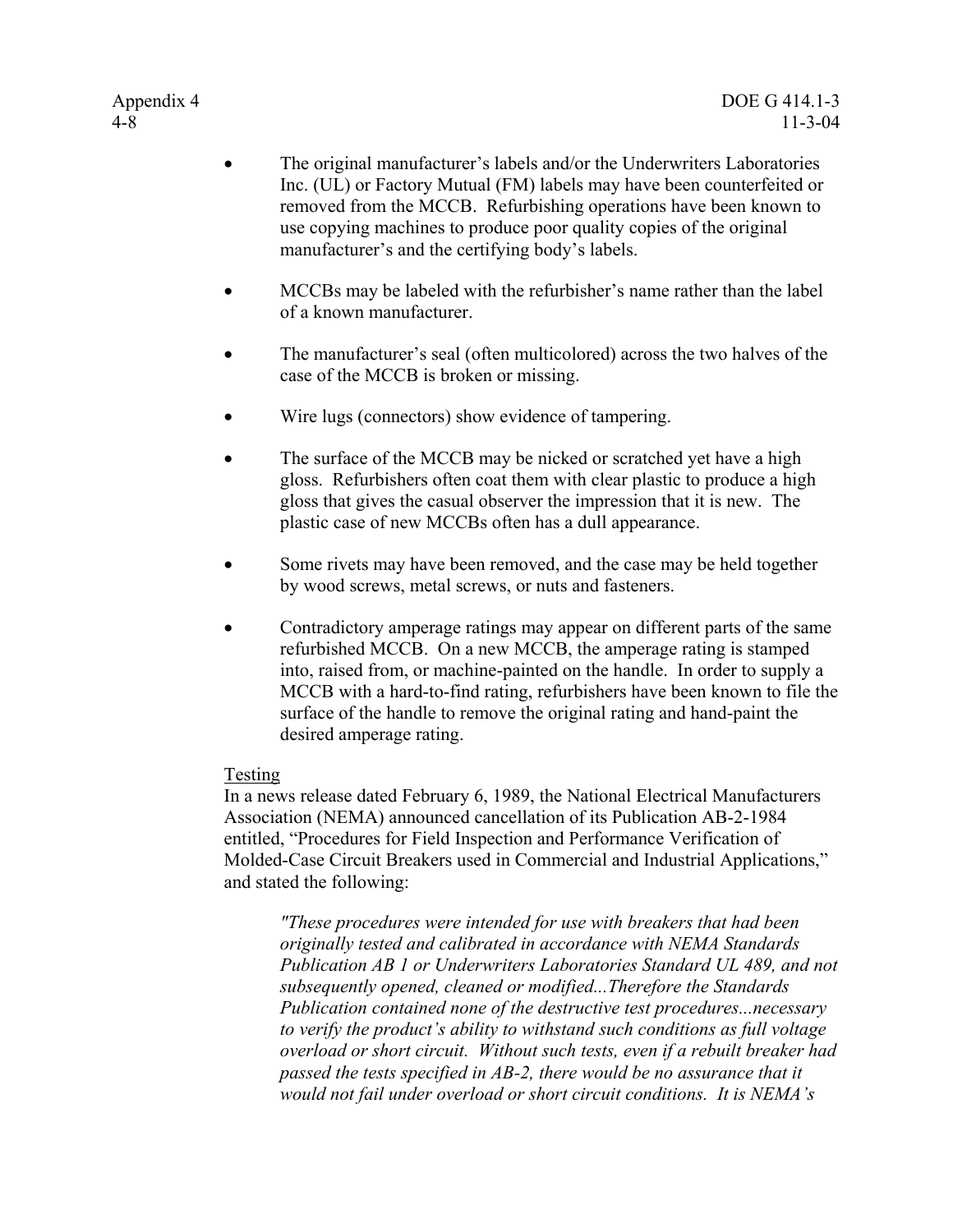*position that regardless of the results of electrical testing, refurbished electrical circuit breakers are not reliable and should not be used."* 

#### **Precautions**

The following precautions should be followed regarding suspect or refurbished MCCBs.

- Procurement documents should require MCCBs to be new and unaltered. Proof that they are new and unaltered requires the supplier to demonstrate traceability through the supply chain back to the original manufacturer.
- Reliance on authorized distributors alone from purchasing refurbished MCCBs should be avoided. Purchasers should augment the use of authorized distributors with other methods of supply chain verification.
- Formal approved procedures, incorporating the indicators in this Guide, should be used to inspect MCCBs upon receipt and at installation.
- The original manufacturer should be contacted if any indication of misrepresentation is encountered. There are many original manufacturers of MCCBs whose products are being refurbished and sold as new. These manufacturers have the most specific information about how to assure that their products have not been refurbished.

#### Disposition

MCCBs discovered exhibiting indications that they may be refurbished should be segregated and controlled in accordance with governing nonconformancereporting procedures. Retention is necessary for potential use as evidence by the Office of Inspector General (OIG). The OIG should provide notification if retention is no longer necessary. Suspect MCCBs may only be disposed of following notification by the OIG that they are no longer needed as evidence. All suspect electrical components must be reported in the ORPS. The ORPS categorization group should be identified as "Cross-Category items, Potential Concerns of issues." The description of cause section in the ORPS report should included the text "suspect counterfeit items." Destruction of all S/CI should be witnessed and documented.

- 4.5 Rotating Machinery and Valve Internal Parts Indications include the following.
	- Shows marring, tool impressions, wear marks, traces of Prussian blue or lapping compound or other evidence of previous attempts at fit-up or assembly.
	- Heat discoloration is evident.
	- Evidence of erosion, corrosion, wire-drawing or "dimples" (inverted coneshaped impressions) on valve discs or seats or pump impellers.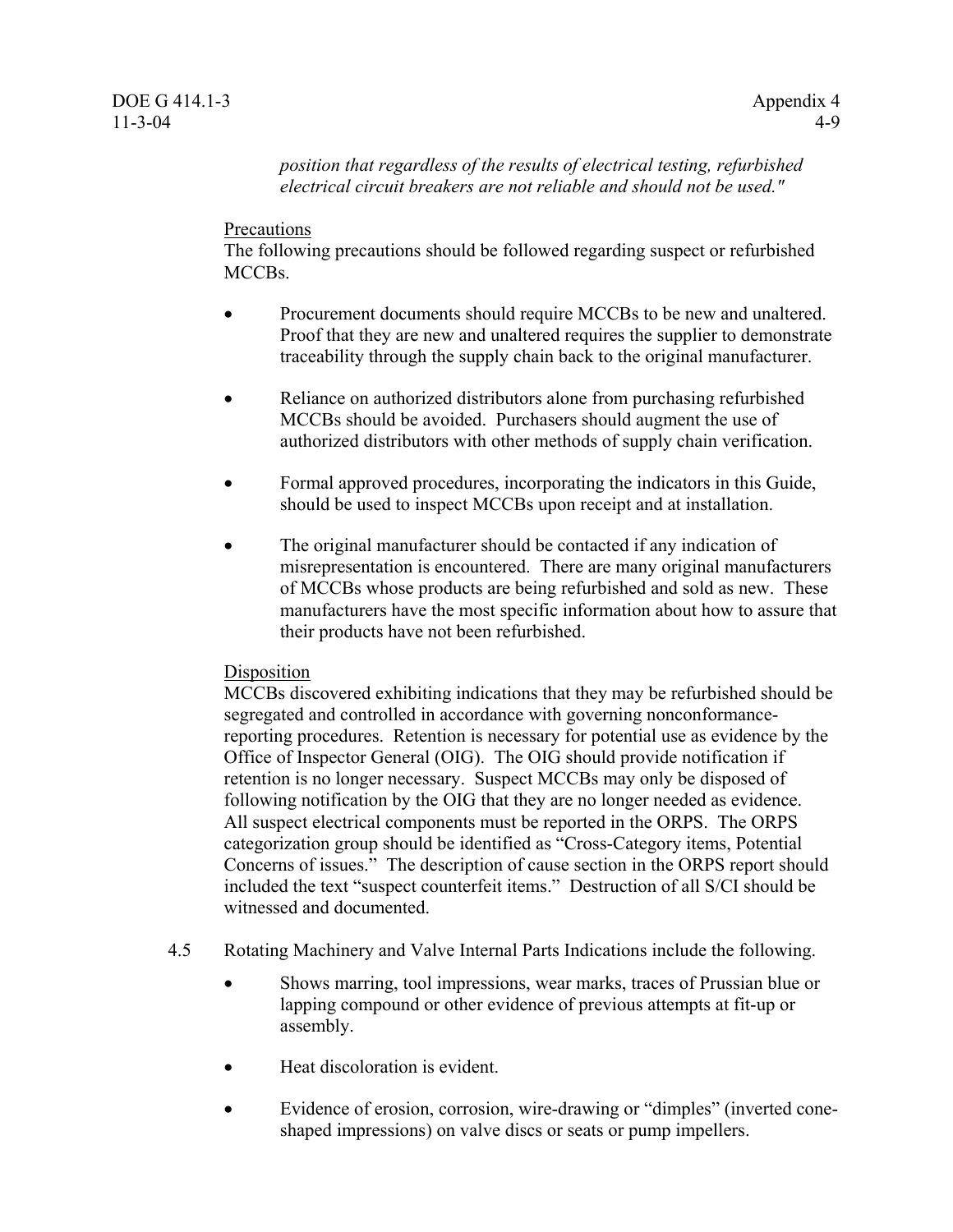# **5. Piping and Piping Components (Including Mechanical and Metal Products)**

5.1 Components with the following indications are considered suspect, unless otherwise noted.

General Indications for Piping and Piping Components

- Used component appearance
- Unusual or inadequate packaging
- Foreign newspapers used as packaging
- Scratches on component outer surface
- Evidence of tampering on body, screws, tags, or nameplates
- Components with no markings
- Pitting or corrosion
- External weld or heat indications
- Questionable or meaningless numbers
- Typed labels
- Evidence of hand made parts
- Painted stainless steel, freshly painted parts, mismatched colors
- Ferrous metals that are clean and bright
- Excess wire brushing or painting
- Ground off casting marks with stamped marks in the vicinity
- Signs of weld repairs
- Threads showing evidence of wear or dressing
- Inconsistency between labels
- Old or worn nameplates
- Nameplates which look newer than the component
- Missing manufacturer's standard markings and logos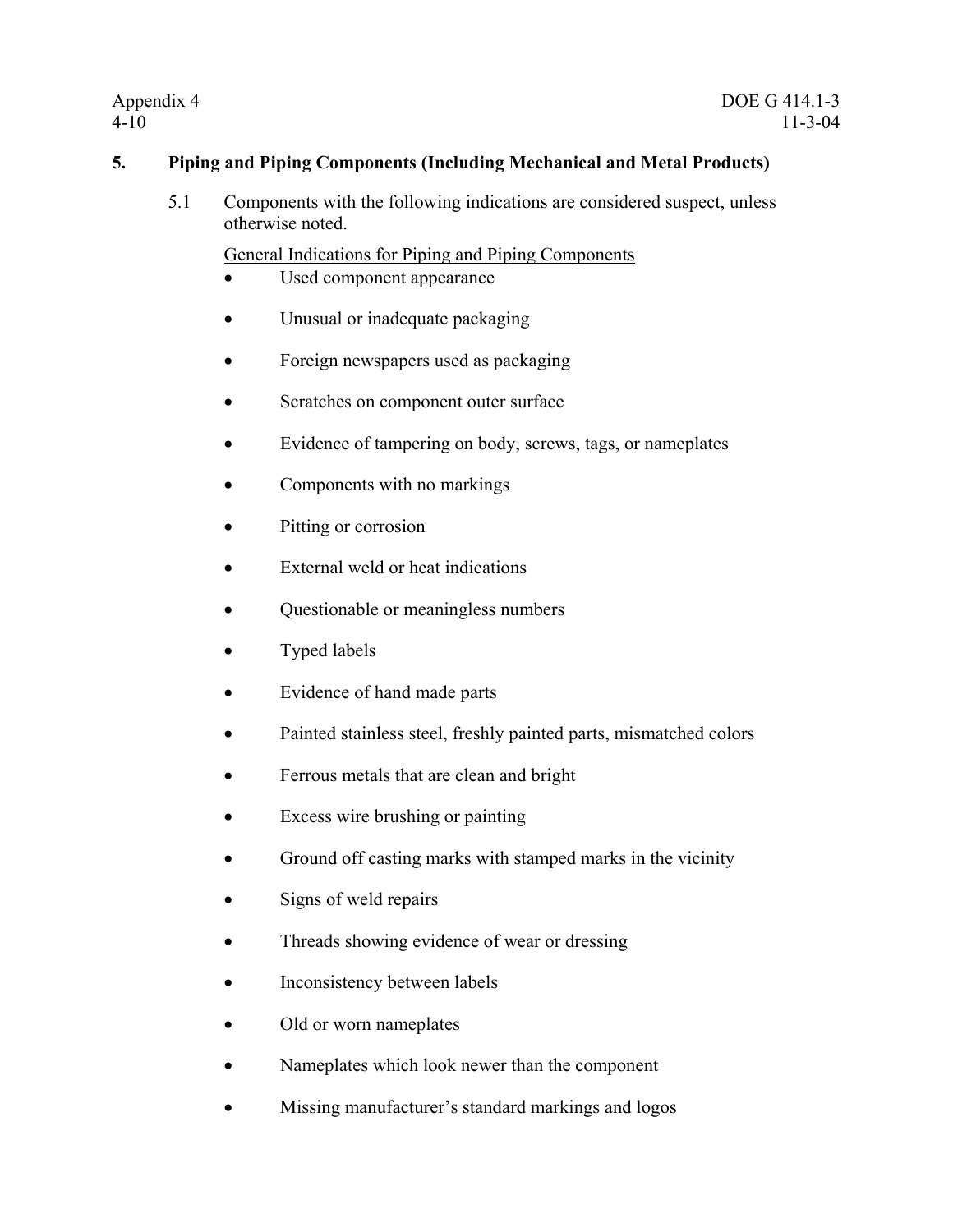- Traces of Prussian Blue
- Markings not legible
- Evidence of re-stamping
- No specification number
- No size designation
- Missing pressure class rating
- Disclaimers on certifications that disclaim any obligation or liability for non-conformances or specification failure of items to conform to the state specification.
- 5.2 Specific Indications for Pipe, Tube and Flanges:
	- No specification number
	- No size designation
	- Missing pressure class rating
	- Other missing designations per the specification.
- 5.3 General Valve Indications:
	- Wrench marks on valve packing glands, nuts, and bolts
	- Nameplates attached with screws rather than rivets
	- Poor fit between assembled valve parts
	- Internals dirty or show signs of rework (e.g., lapping compound, Prussian Blue)
	- Scratched or marred fasteners or packing glands
	- Gate valve: gate off-center when viewed through open end
	- Fresh sand blasted appearance of valve bodies, eyebolts, fittings, stems, etc.
	- Loose or missing fasteners
	- Different types of handwheels are on valves of the same manufacturer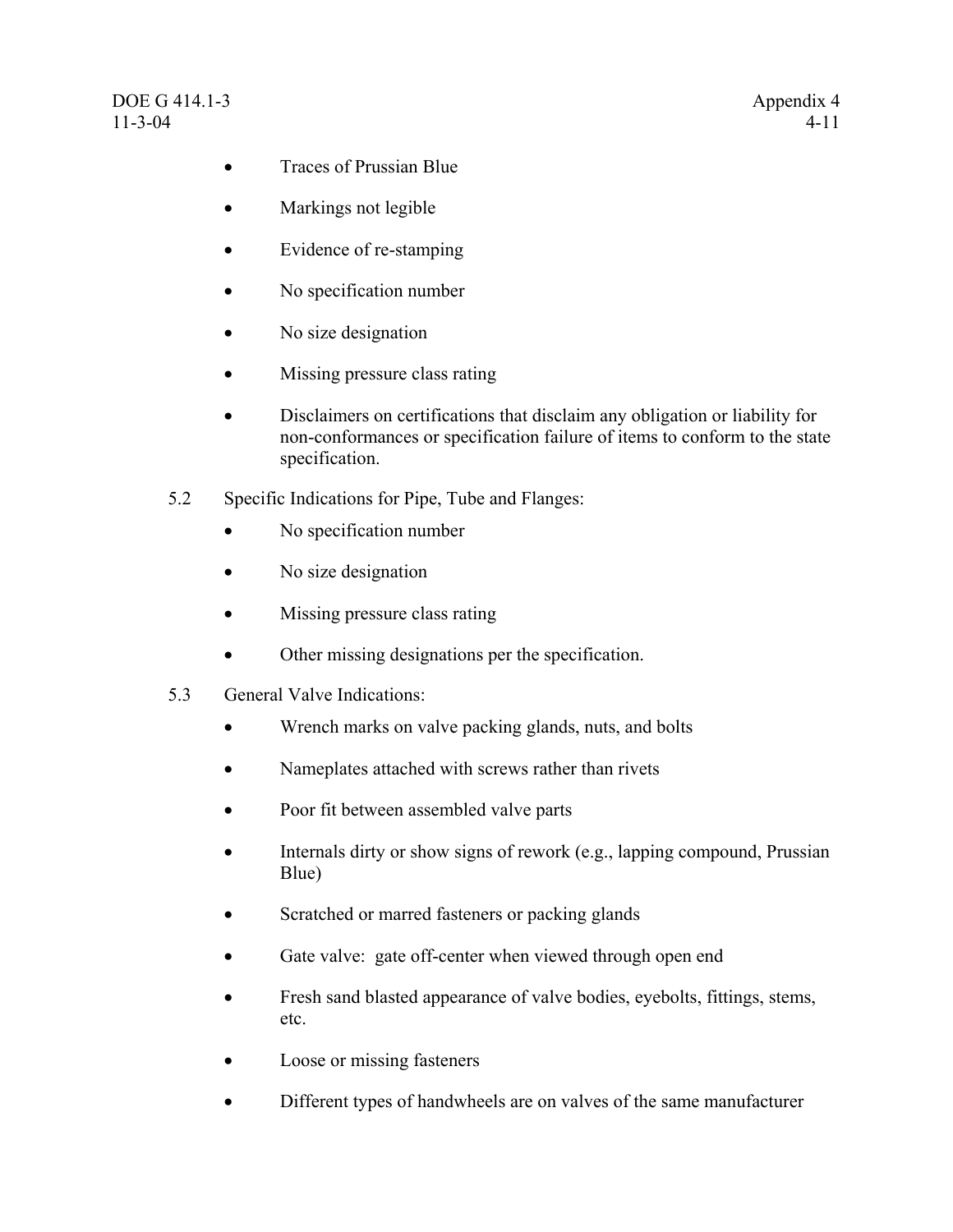- Some parts (e.g., handwheels) look newer than the rest of the valve
- Improper materials (e.g., bronze nut on a stainless stem)
- Post-manufacturing alteration to identification/rating markings
- Indication of Previous Joint Welding.

# **6. Electrical Components**

Components with the following indications are considered suspect.

- 6.1 General Indications
	- Screwdriver marks on terminals
	- Different screw types or items on terminals
	- Handwritten or typed rather than stamped tags
	- Missing, incorrect, or altered labels/tags (usually UL approval tag)
	- Pitted or worn contacts and lugs
	- Not in manufacturer's box or container
	- Signs of paint or smoke
	- Insufficient nameplate information
	- Missing terminals
	- Screws used in place of rivets
	- Body worn or discolored
	- Rough metal edges
	- Scratched or marred surfaces
	- Metal color inconsistencies
	- Modified or re-stamped nameplates
	- Improper fastening of nameplates
	- Plastic parts of different colors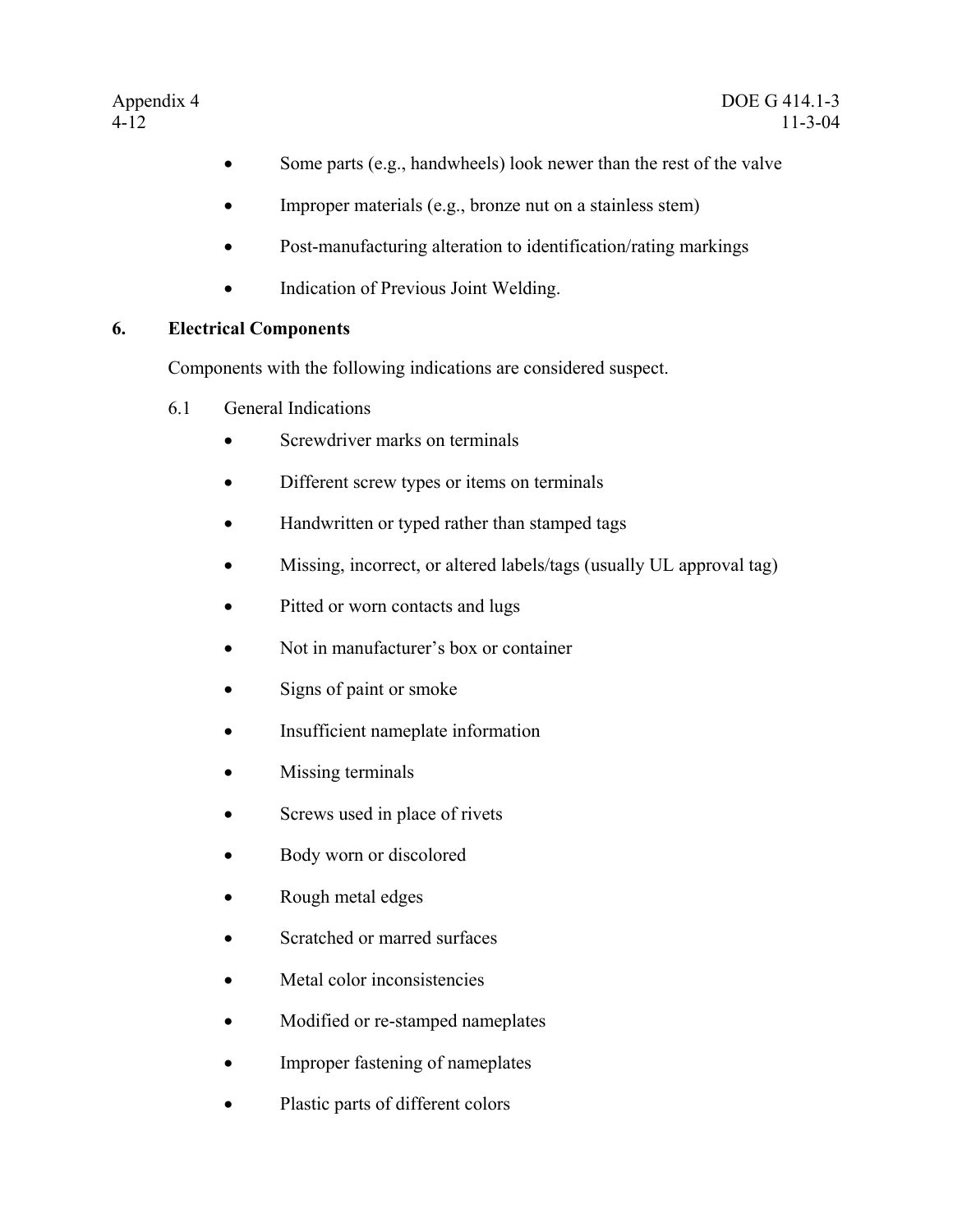- Discolored or faded manufacturer's labels
- Past due calibration stickers (internal and external)
- Broken or damaged solder terminations
- Broken or damaged termination lugs
- Contact surfaces that do not mate properly
- Lubrication which appears to be old
- Electrical leads of incorrect length per OEM literature
- Shipping in plain packaging (no manufacturer bar code).

### 6.2 Specific indications

### Molded Case Circuit Breakers

- Handle modified to change Ampere rating
- Style is no longer manufactured
- Unusual packaging: bulk packaging, generic packages, and "cheap" appearance
- Refurbisher's name on breaker
- Broken seal between halves, screw sealing material upset/missing
- Case held together with incorrect fasteners (e.g., rivets replaced with screws/bolts)
- Missing date code on body
- Contradicting amperage ratings.

#### Fuses

- Label missing or weathered
- Wear marks on bases.

# Power (Draw Out) Circuit Breakers

- Different color or shape of over current devices
- Suspicious looking auxiliary trip devices.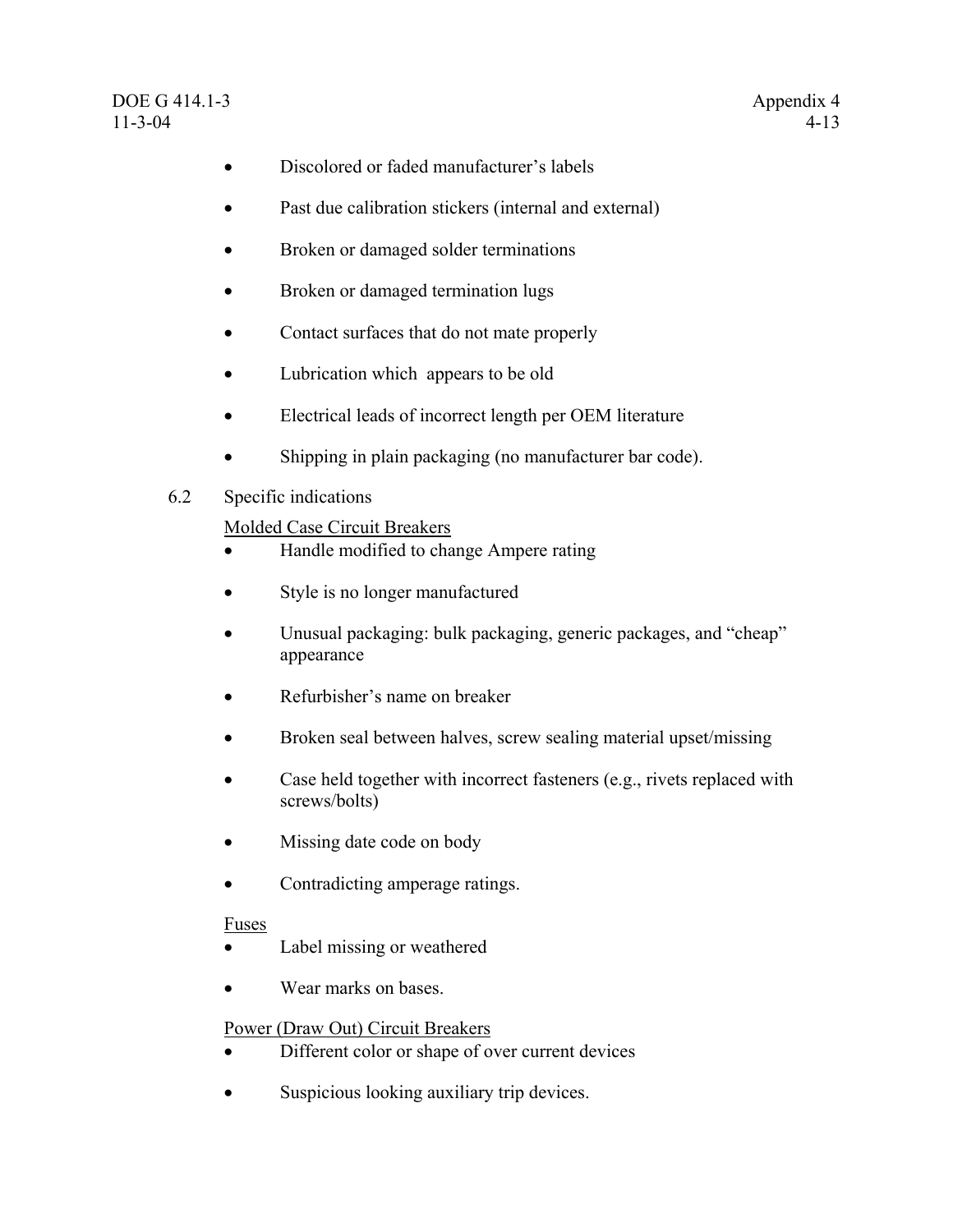### Motor Starters

• Poor fitting or wrong voltage rated operating coil

### Motor Control Centers

- Breakers that are not easily opened or closed when compartment door is closed
- Exposed busswork with compartment doors open

### Electro-mechanical Relays

Poor or loose fitting relays

### Potter-Brumfield Relay

- Sloppy coil lead-solder joints
- Painted relay base grommets (normally clear)
- Terminal strips fastened with eyelets
- Painted rivets fastening the terminal strip to the relay housing
- Termination screws in brown paper bags (should be in clear, heat-sealed plastic bags)
- Use of bubble wrap (plastic with styrofoam should be used)
- Repainted inner bell surface
- Missing or inconsistent date codes, inspection stamp, and test stamp
- Incorrect shaft relay cover clearance, shaft play, and lack of bearing lubricant
- Tops of rotor shafts painted a color other than black
- Nonuniform numbers stamped on the contact decks, indicating decks made up from various relays
- Incorrect coil (i.e., 125 VDC relay with 200 VDC coil)

# **Capacitors**

- Polished surfaces scratched or dented
- Termination lugs scarred
- Buildup of debris and dirt in termination guards
- Plain packaging (no manufacturer bar codes)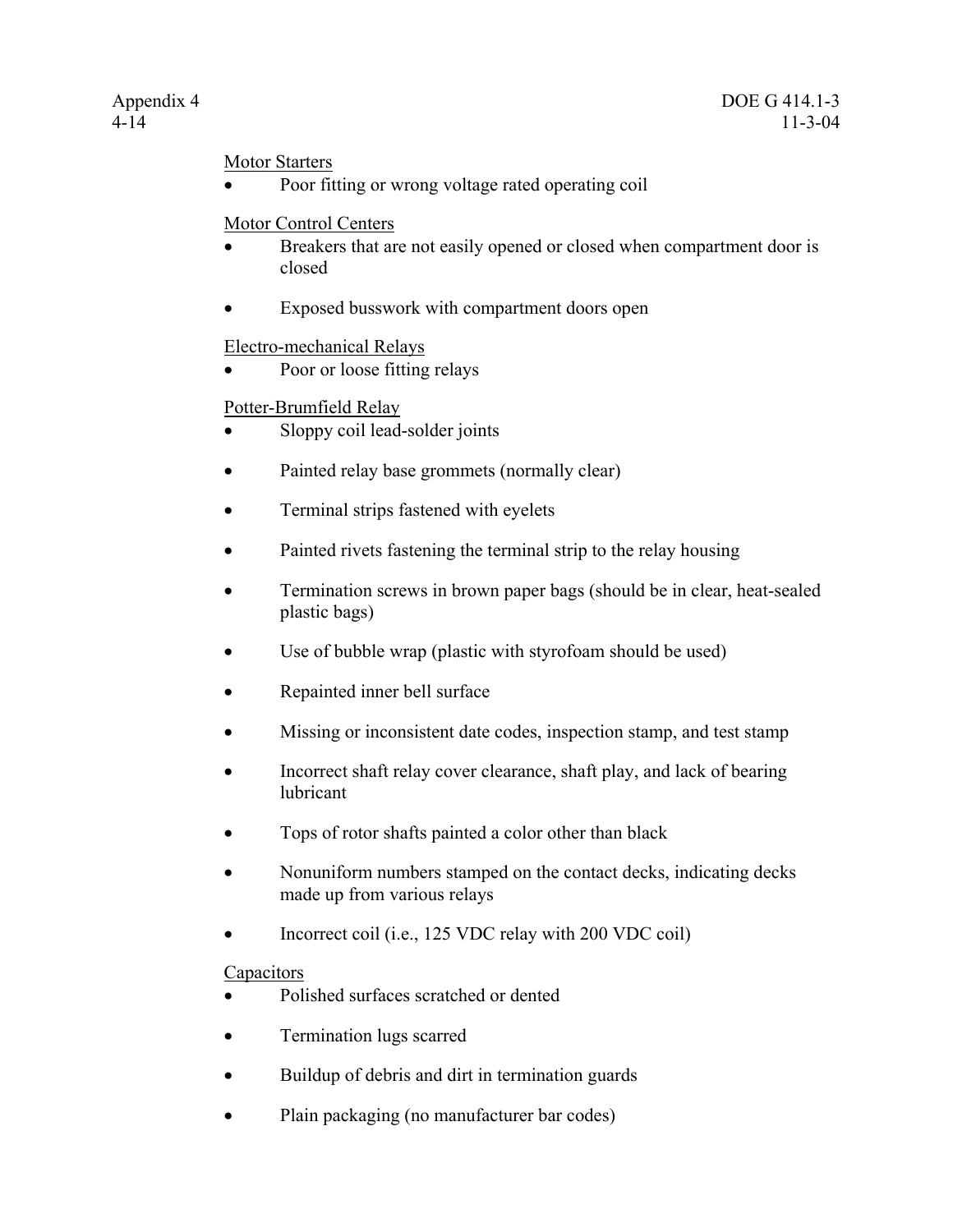# DOE G 414.1-3 Appendix 4 11-3-04 4-15

### **7. Fasteners**

- 7.1 General Indications
	- No manufacturer's or grade mark (unless certified to a specification not requiring marking)
	- Double stamping evidence of machining marks
	- Poor thread form, evidence of wear, evidence of dressing
	- Head marks shown on the Suspect Fastener Head Mark List
	- Foreign manufacturer not meeting Public Law 101-592
	- No markings for nuts or washers packaged with labels indicating that they were manufactured to a code or MIL⋅SPEC that requires marking
	- Head markings are marred, missing, or appear to have been altered
	- Head markings are inconsistent with a heat/lot
	- Metric and SAE stamping
	- Evidence of machining marks
	- Double stamping.
- 7.2 Specific Information Regarding High Strength Fasteners

#### General Background

Counterfeit fasteners have been found in military and commercial aircraft, surface ships, submarines, nuclear weapon production facilities, bridges, buildings, and the space shuttle. These fasteners often do not possess the capabilities of the genuine fasteners they counterfeit and can threaten the reliability of industrial and consumer products, National Security, or lives. At Congressional hearings in 1987, the Army testified that they had purchased fasteners that bore the headmarks of Grade 8 high-strength fasteners, but that were an actually inferior Grade 8.2 fastener.

The International Fasteners Institute (IFI) reported finding substandard, mismarked, and/or counterfeit high-strength Grade 8 fasteners in the United States commercial marketplace. In 1988, IFI reported that counterfeit medium-strength Grade 5 fasteners had also been found. Foreign fasteners dominate the American marketplace due to their price advantage, and the majority of suspect/counterfeit fasteners are imported. Identifying, testing, and replacing these fasteners has proven expensive and difficult, both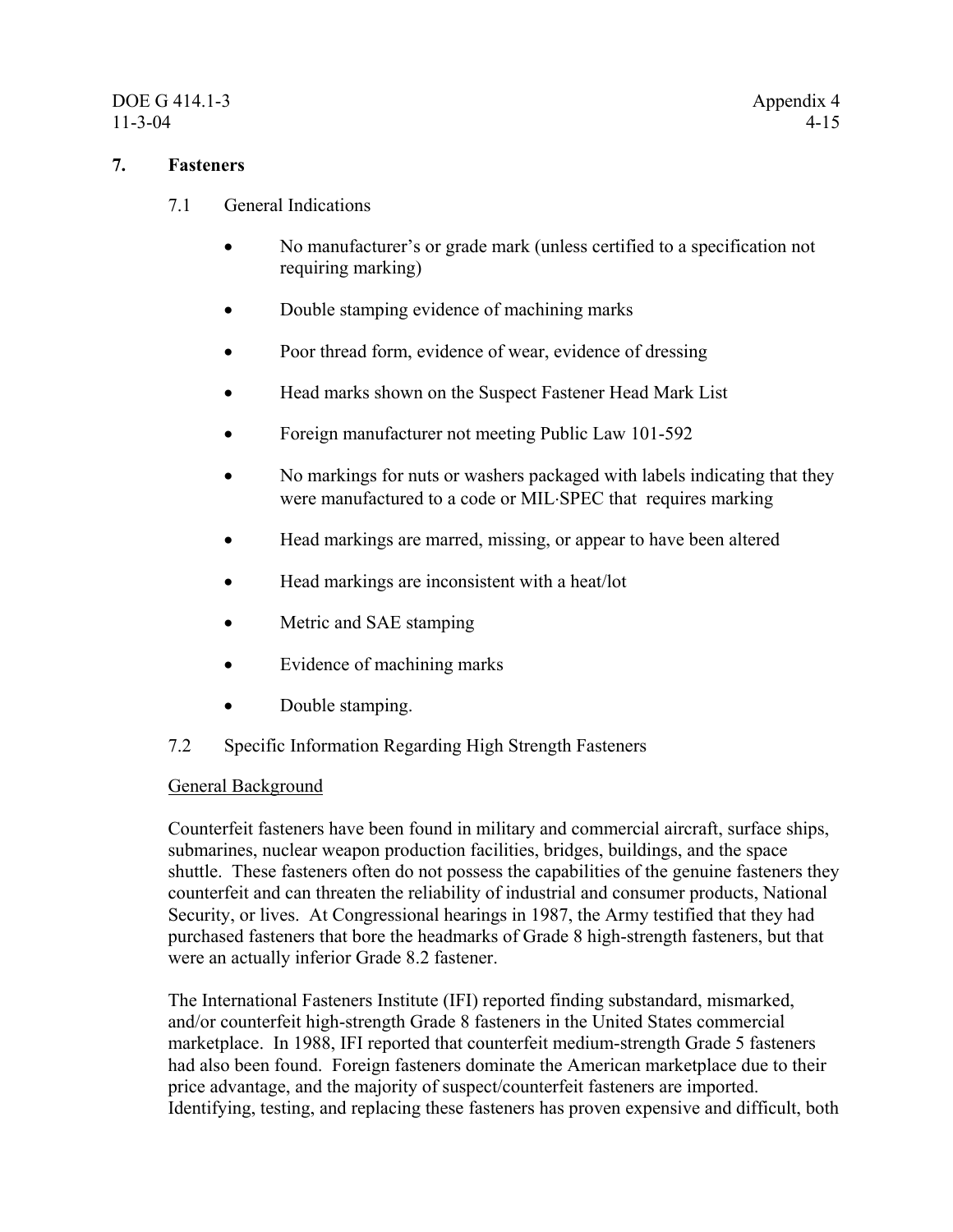mechanically and technically. Not finding and replacing these fasteners, however, has proven fatal in some instances.

#### Headmarks

The Suspect Fastener Headmark List (Appendix 5) may be removed and photocopied as needed for use as a poster and reference to known suspect fastener headmarks. Fasteners with the headmarks shown have a significant likelihood of not meeting standards. Generally, the cost of replacement of these fasteners is less than the cost of chemical, hardness, and tensile strength testing. Note also that counterfeit fasteners can be delivered with counterfeit certificates. Documentation alone is insufficient to demonstrate compliance with standards.

The Fastener Quality Act of 1990 requires the registration of the headmarks of manufacturers, and it also will require everyone in the distribution chain to ensure fastener traceability.

#### Consensus Standards

Several consensus organizations have published standards for the properties of fasteners. One of these is the Society of Automotive Engineers (SAE). The SAE grade (or alleged grade on a suspect item) of a fastener is indicated by raised or indented radial lines on the head, as shown on the Suspect Fastener Headmark List. The DOE/NNSA is concerned with two different grades of fasteners: Grade 5, which has three equally spaced radial lines on the head of the fastener; and Grade 8, which has six equally spaced radial lines. Letters or symbols on the head indicate the manufacturer.

The Suspect Fastener Headmark List (Appendix 5) was prepared by the United States Customs Service after extensive testing of many samples of fasteners from around the United States. The headmarks on this list are those of manufacturers that have often been found to have sold fasteners that did not meet the indicated consensus standards. Sufficient testing has been done on the fasteners on this list to presume them defective without further testing. Any fastener, anywhere in the DOE community, in stock, in bins, or installed with a headmark on the Suspect Fastener Headmark List should be considered suspect/counterfeit.

#### Precautions: Selective Testing

Some facilities (i.e., manufacturers, distributors) perform selective testing of sample fasteners rather than have an independent testing laboratory run all the tests required by consensus standards. In many cases, a new counterfeit fastener has roughly the same physical strength as the graded fastener it mimics, but does not have either the chemical composition or the heat treatment specified by the consensus standards. As a result, it will stretch, exhibit metal fatigue, or corrode under less harsh service than the genuine fastener. Simple tensile strength tests cannot be used to identify substandard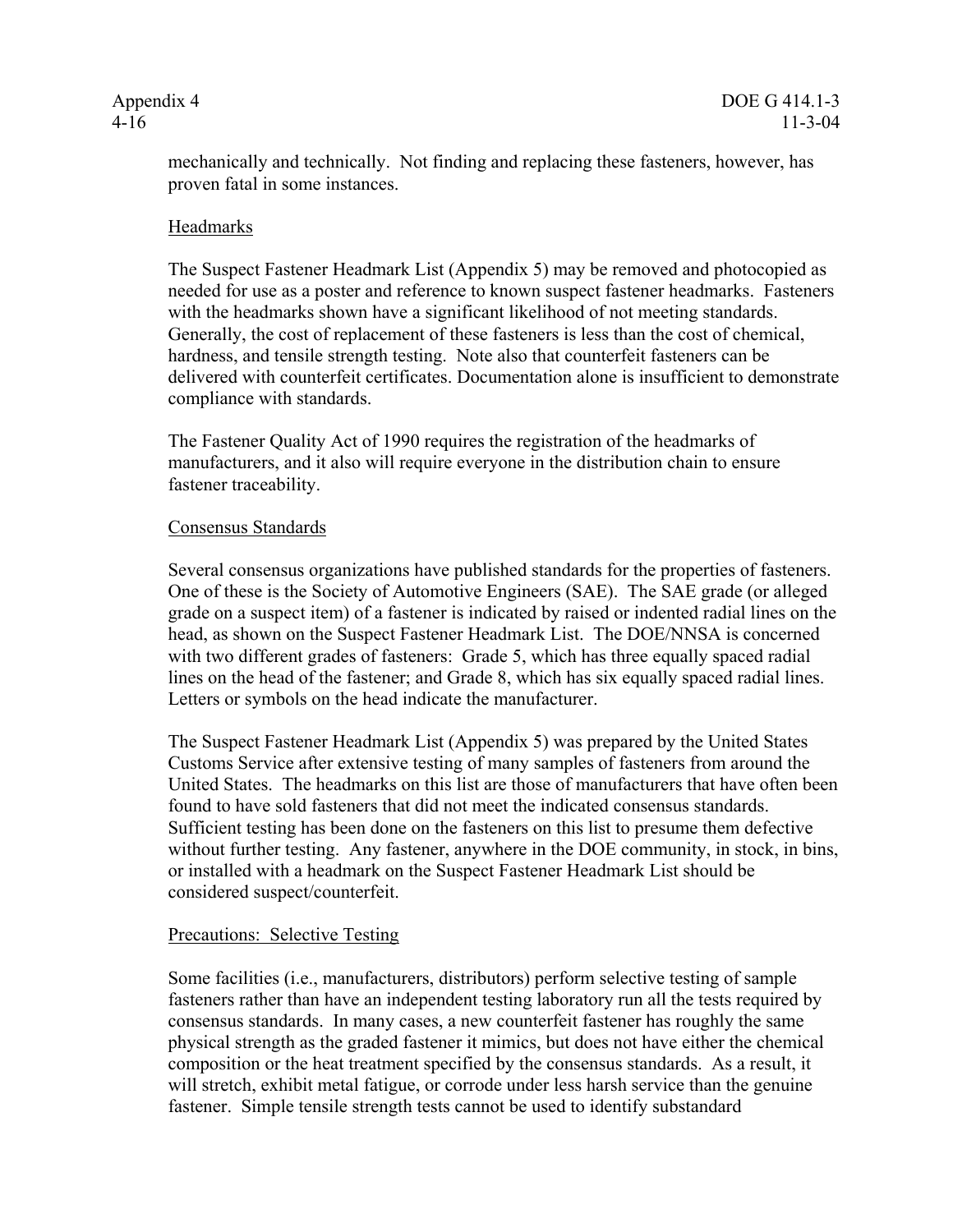high-strength fasteners and should not be solely relied upon in performing acceptance test.

#### Using Suspect/Counterfeit Grade 5 Fasteners in Grade 2 Applications

Some sites use suspect/counterfeit Grade 5 fasteners in applications that only call for Grade 2 fasteners. Eventually, the suspect/counterfeit Grade 5 fasteners may find its way into an application that requires a genuine Grade 5 fastener and that application may fail. In some cases, cheap imported graded fasteners have been purchased in place of upgraded fasteners because the small price differential made the extra quality seem to be a bargain. Given the expense of removing suspect fasteners from DOE facilities, the practice of using suspect fasteners for any application should be discontinued.

#### Keep Fasteners in Original Packages

All fasteners purchased should be kept in the original packages, not emptied into bins. The packages should have labels or other markings that would permit them to be associated with a particular procurement action and a specific vendor. Approved supplier lists should be checked to assure that fastener suppliers on that list have been recently evaluated for adequacy of their quality programs.